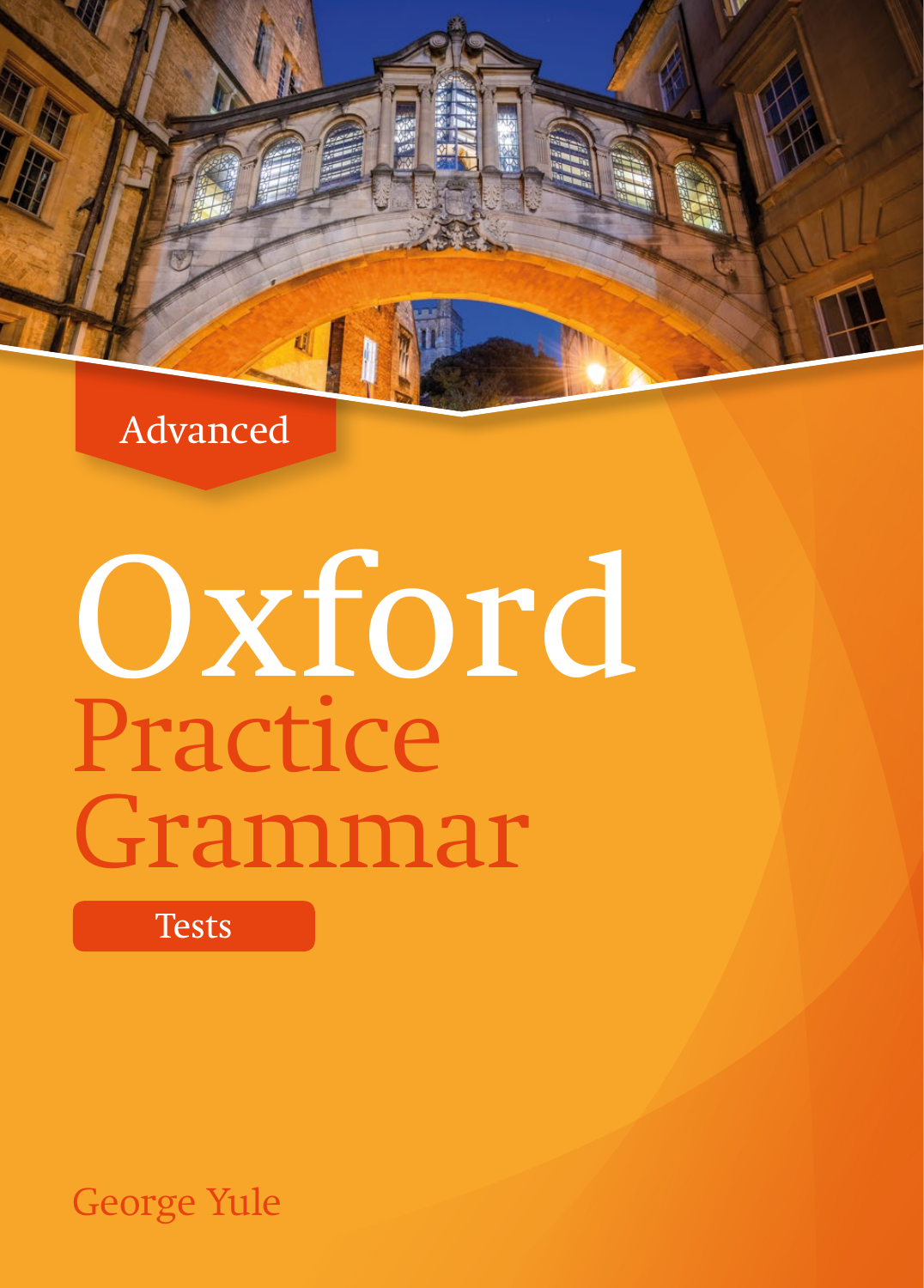# Oxford Practice Grammar

### Advanced Tests

#### **Contents**

| Test 1: Sentences     | $\mathbf{1}$   |
|-----------------------|----------------|
|                       | 3              |
|                       | .5             |
|                       | $\overline{J}$ |
|                       |                |
|                       | 11             |
|                       |                |
|                       |                |
|                       |                |
|                       |                |
|                       |                |
| Test 12: Reporting 23 |                |
|                       |                |
|                       | 27             |
|                       |                |
|                       |                |
|                       |                |
|                       |                |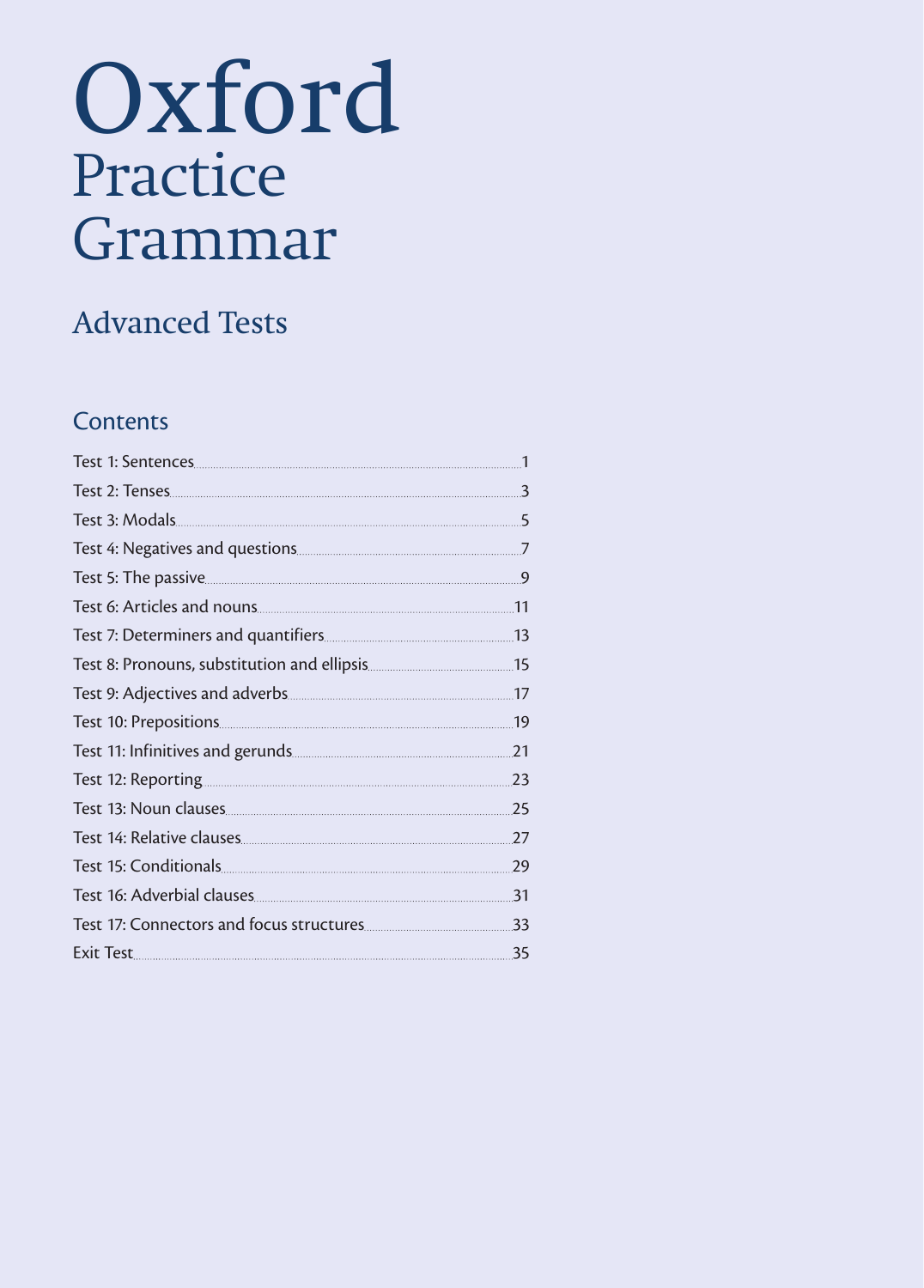### **Test 1 Sentences**

#### A Choose the word or phrase that best completes each sentence.

- 1 He couldn't rest or sleep because too much coffee. a drinking b been drinking c had been drinking d he had been drinking
- 2 My brother, together with his friends, always **manual motion collecting wood for bonfire night**. a go **b** goes **c** going **d** gone
- 3 Some of the girls in my group are surprised that I don't wear make-up, but I don't .............. a wear **b** care **c** do **d** like
- 4 The team all wanted coffee so I made ............ a it them **b** some it **c** some them **d** them some
- 5 The director  $r_{\text{min}}$  to us that there had been financial problems earlier in the year. a concluded **b** offered **c** revealed **d** told
- **B** Identify the one underlined expression (A, B, C or D) that must be changed in order to correct the sentence.
	- **1** The tour of the palace included a visit to the old kitchen where they were baking bread and the huge underground wine cellar which was containing thousands of bottles and felt like a prison. **C D**
	- **2** None of the children wants to be in the group that has to stay inside because everyone prefer to go outside and play. **D**
	- **3** The old ladies were collecting money for people who needed some help at Christmas so, after my wife and <u>I discussed it</u>, we decided to put £20 their collection box.
	- 4 Elaine handed Michael the letter that someone had sent her and told him to read it to me, but I asked **A B C** him to show it me because I wanted to see the signature. **D**
	- **5** When Fox became president, this seemed to be the first thing that made happy all the young people, especially those who had felt angry with the old government leaders. **D**

#### C Complete this text with appropriate forms of the verbs. Add the other words in the appropriate places.

begin catch give include sneeze fever in November it the flu Anyone who has a history of health problems and people who are 65 or older should get a flu vaccination every year before the flu season **1** . Flu, or influenza, is a serious infection of the nose, throat and lungs. Symptoms **2** , cough, runny nose, sore throat, headache and tiredness. Anyone can <sup>3</sup> <u>and **4** anyone can <sup>3</sup> and <sup>4</sup> and <sup>4</sup> and <sup>4</sup> and **4** and **4** and **4** and **1** and **1** and **1** and **1** and **1** and **1** and **1** and **1** and **1** and **1** and **1** and **1** and **1** and **1** and **1** and **1** and **1**</u> others. It is spread when an infected person coughs or **5** .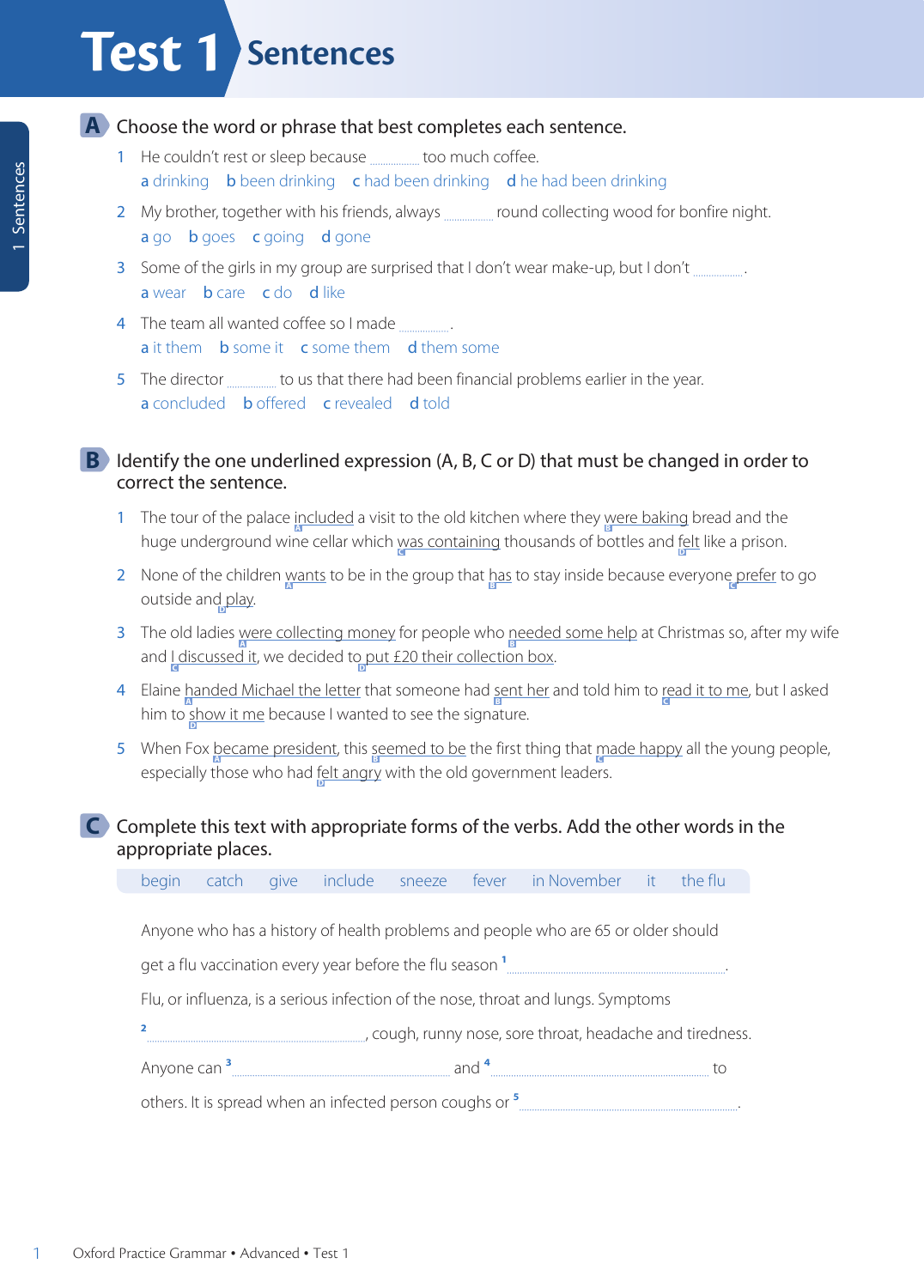- 1 Nick told one of the detectives that he had taken the cash box. Nick admitted
- 2 The police said it was too dangerous and we were convinced. The police persuaded
- 3 After the princess kissed the frog, he suddenly became a prince. The frog suddenly turned
- 4 Two hours won't be enough to finish the job, he said to us. He told
- 5 The wall is white. Someone did it yesterday. Someone painted

#### **E** Complete this text with appropriate forms of the verbs plus a complement in each space. be (×2) become seem stand alone better clear quite satisfied ready

Donald's presence certainly made a big difference to the speed we arose that day. There was no question of Tam lounging about in bed until the last minute, and we **1** for work by half past seven. Donald had his own map of the job, with all the fences marked out in red ink, and the first thing he did was go for a tour of inspection, accompanied by me. We followed the hill up to the summit, and then came down by way of the crossfence, Donald all the time checking for wire tension and, of course, straightness. When we got to the encircling fence he<sup>2</sup> with what he'd seen. 'Hmm, quite professional,' he said. After a while we came to the gateway that **3** . Donald looked at it for a moment, and then said, 'Yes, I always think it **4** to do the gate first and build the fences round it.' Donald had put on some overalls, and it soon<sup>5</sup> that he that he intended to work alongside us during his visit.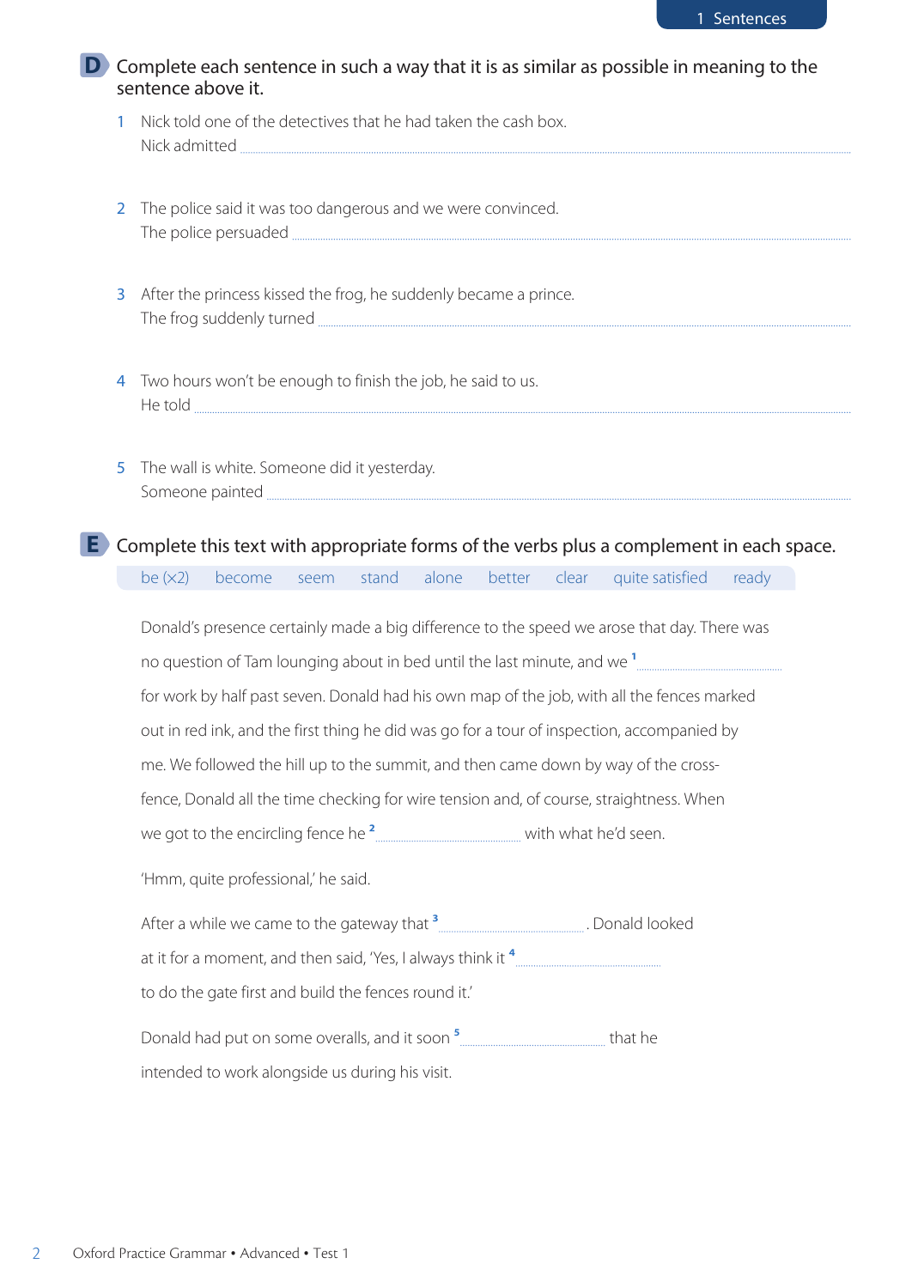### **Test 2 Tenses**



- 1 I think Mr Wilson in this school since 2005 or maybe earlier. a teaches **b** is teaching **c** has taught **d** taught
- 2 I stopped watching the game before the end, but I thought we. a had won b have won c have been winning d will have won
- 3 That's very sad news. If some meaning sooner, I would have tried to help. a I know b I'll know c I knew d I'd known
- 4 My sister me once or twice since she's been living in Athens. a was messaging b has messaged c has been messaging d had messaged
- 5 According to the memo, we're will mean the meeting at noon tomorrow. a having **b** have **c** going have **d** will have

**B** Identify the one underlined expression (A, B, C or D) that must be changed in order to correct the sentence.

- 1 My next door neighbour, who is usually shy and doesn't say much, is being very friendly this morning and has a big party tonight for all his friends. **D**
- 2 Martin was used to smoke a lot when he was studying, but since he has been working in the bank, **A B C** he hasn't been smoking as much. **D**
- **3** People were slipping on the wet floor because no one had cleaned up the water that all of us were knowing had leaked from the coffee machine. **C D**
- 4 When you will make a promise, you tell someone that you will definitely give them something or **A B C** that you definitely will or won't do something. **D**
- **5** As we <u>were entering</u> the building, I noticed a sign that someone has put above the door which said, 'Be alert.' **D**

#### C Complete this text by choosing only one of the verbs from each pair for each space.

| had decided             | was walking    | hadn't changed  | thinking       |
|-------------------------|----------------|-----------------|----------------|
| decide                  | walk           | wasn't changing | thought        |
| were looking            | whispered      | saw             | wasn't wearing |
| are looking             | was whispering | see             | didn't wear    |
|                         |                |                 |                |
|                         |                |                 |                |
|                         |                |                 |                |
| $\overline{\mathbf{3}}$ |                |                 |                |
|                         |                |                 |                |
|                         |                |                 |                |
|                         |                |                 |                |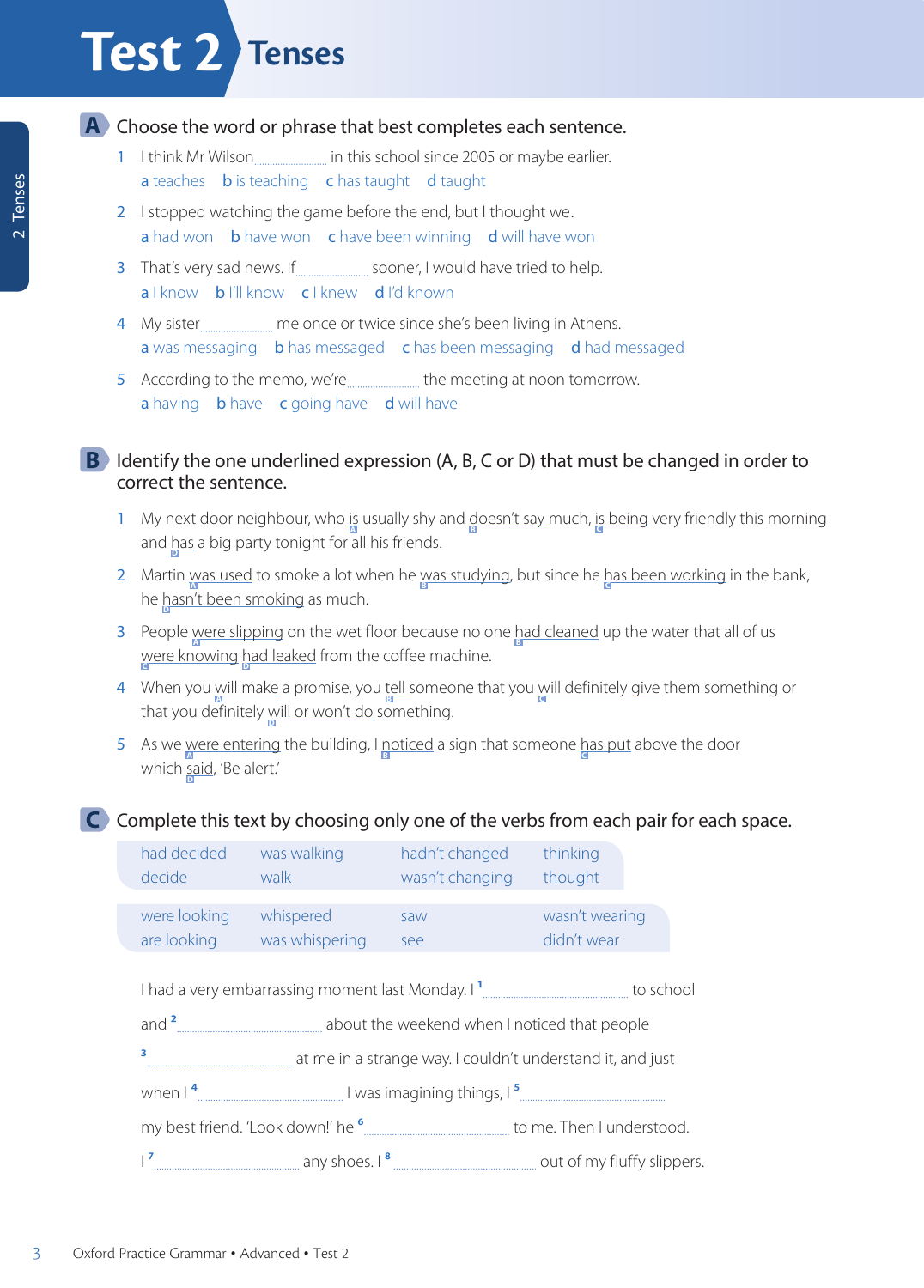**D** Complete each sentence in such a way that it is as similar as possible in meaning to the sentence above it. 1 We are spending £300 on repairs before we sell the car. By the time we sell the car, we 2 I never had to think about my health before this. This is the first 3 Juliet started working here about six years ago. Juliet has 4 I didn't think it would be good, but it's really bad. It's even worse **with a strategies and the strategies of the strategies** of the strategies of the strategies of the strategies of the strategies of the strategies of the strategies of the strategies of the strategies of th 5 I haven't talked to my parents since Christmas. It was Christmas when **E** Complete this text with these verbs. believe holds be experiencing had have been changing will keep lets is happening have been have created The world is getting warmer and the oceans are rising. Why <sup>1</sup> the world is getting this ? One answer is that it could simply be part of a natural process. After all, there<sup>2</sup> **interact and its ages** and long periods of warmth in the past, so we could just **3** another warming trend. This kind of

sea levels **manually** yes.

answer<sup>4</sup> more supporters a few years ago. What scientists now <sup>5</sup> **in all as in the cause.** For more than 200 years,

humans  $\frac{6}{2}$  mainly

through and then  $\frac{9}{100}$  it in. <sup>10</sup> the summand temperatures and

as a result of industrial pollution. We **7** an atmosphere around the earth that, like a giant glass container,  $\frac{1}{2}$  **heat from the sun**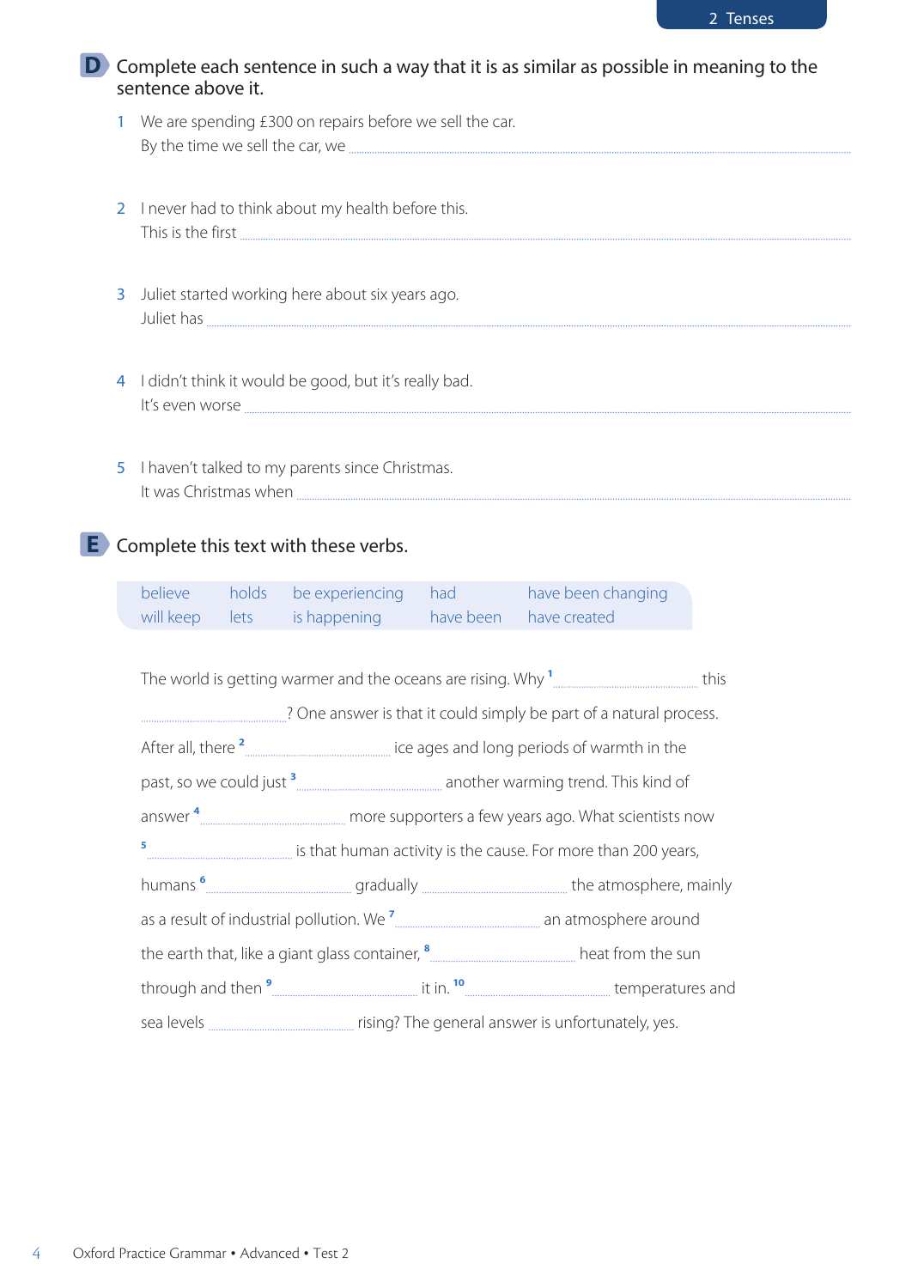### **Test 3 Modals**

#### A Choose the word or phrase that best completes each sentence.

- 1 You're 18! You're **the mannum** to be able to look after yourself by now. a have **b** ought **c** should **d** supposed
- 2 A permit is a document which states that you to do something. a are allowed **b** cannot **c** may **d** shall
- 3 He **have helped us if he'd really wanted to.** a could **b** may **c** must **d** will
- 4 My laptop **manual** be old, but it still works really well. a can **b** could **c** may **d** would
- 5 manual someone please tell me where the library is? a Can b May c Must d Should

#### **B** Identify the one underlined expression (A, B, C or D) that must be changed in order to correct the sentence.

- **1** They say it can be going to rain later so you should take an umbrella or you might get wet.
- $\frac{1}{M}$  I <u>was going to ask</u> you if you <u>would read</u> over my essay before I have to hand it in, but when you read it, you <u>ought not be</u> too critical or negative.<br>
- **3** His right hand may have been badly injured and he probably won't be able to type, so I thought that I will offer to do some typing for him. **D**
- **4** Andy was so generous. If I asked him, '<u>Could</u> I borrow your car?', he <u>would</u> always say, **C** course, you could!', and he would immediately start looking for the keys.
- **5** I really wish I would have a car of my own so that I could go for a drive in the country and I would be able to go when I want to and not have to wait for a bus or a train. **C D**

#### C Combine one modal and one verb phrase to fill each space in this text.

| can  | may not must |  | be charged be paid be used |  |
|------|--------------|--|----------------------------|--|
| will | won't        |  | be familiar be required    |  |

Note: Credit cards are used instead of cash, interest is charged and part payment is allowed. Charge cards are used instead of cash, but no interest is charged and full payment is required.

```
As a new customer of the bank, you<sup>1</sup> with the difference
between a charge card and a credit card. Both cards 2 instead of 
cash in most places to pay for goods and services. Later, when you receive your charge card bill, 
the total 3 in full every time. However, when you receive your monthly credit card bill, you 4 in full every time. However, when you receive your monthly credit card bill, you 4
                                                  monthly compute to pay the total amount. If you
choose to pay only part of the bill, you<sup>5</sup> interest on the amount
not paid.
```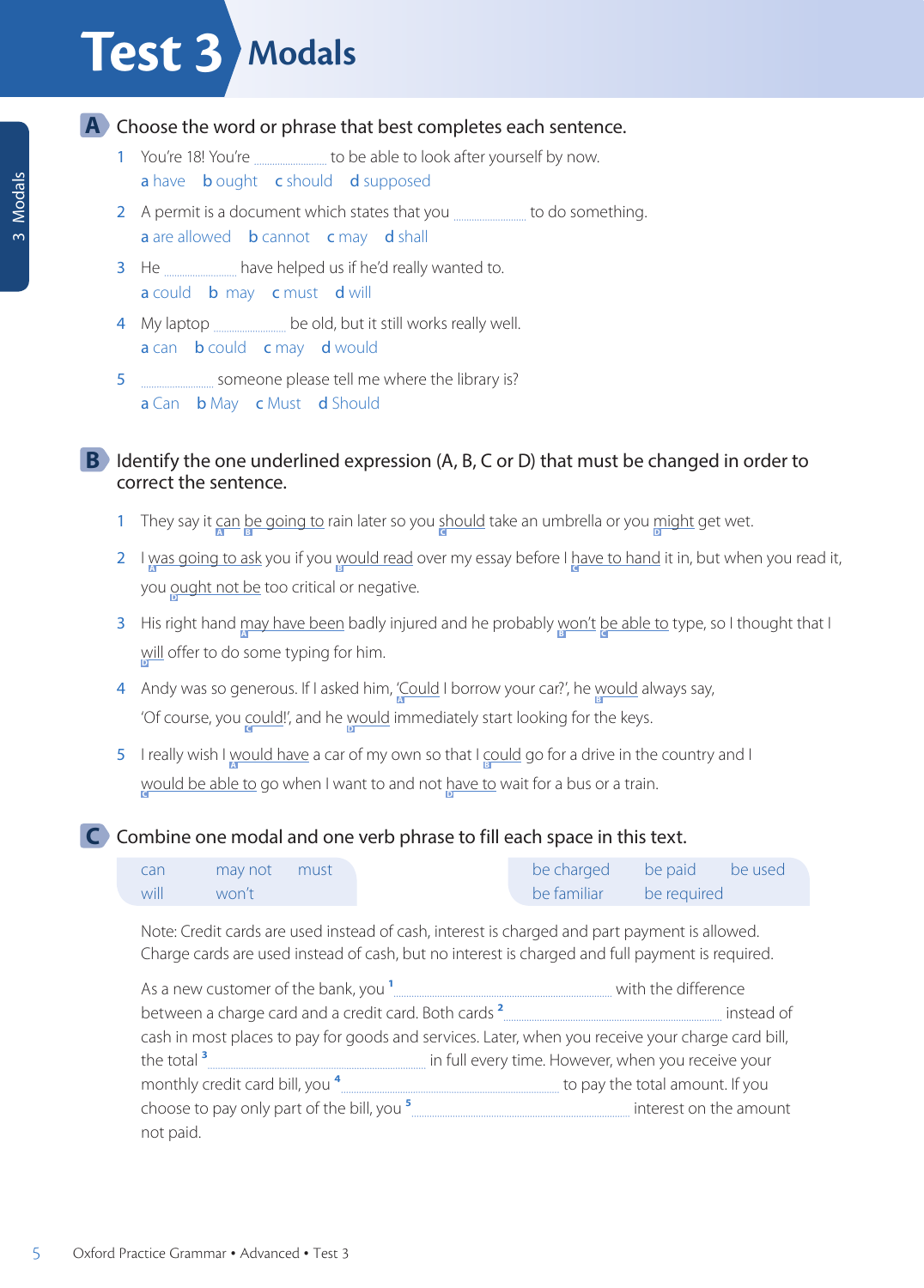- 1 Students may not park here. Students are **manually constructed**
- 2 It's possible that his trip was cancelled at the last minute. His trip may
- 3 She had to get up at five o'clock every morning and she didn't enjoy it. She didn't enjoy
- 4 It was impossible for him to have committed the crime, according to the report. He
- 5 It was a bad idea to put this shirt in the washing machine. This shirt

#### Complete this text with these words. **E**

| be able to           | couldn't might | was able to         | would $(x2)$ |
|----------------------|----------------|---------------------|--------------|
| be willing to had to |                | should was going to |              |

#### 'Hello! Mr Appleton!'

The voice was some distance behind him. He stopped raking the leaves and turned to see two women struggling up the driveway towards him. They were wearing identical white T-shirts which had MADD in large black letters across the front. He had a sudden strange thought that they<sup>1</sup> **Example 2** spell. But they didn't look crazy. As they came closer, he<sup>3</sup> maximum make out smaller letters under each of the big letters, spelling out the words 'Mothers Against Drunk Driving'.

'I'm so glad we found you. I'm Nettie Albright and this is Agnes Miller.'

He shook their outstretched hands. Agnes was wearing thin gloves.

'We talked to your wife this morning and she's the one who told us we **4**

**5** find you here. She said she hadn't really witnessed the accident, but

you had. We were hoping you  $\frac{1}{2}$  **6 7** *maximurally set if y.'* She

**8 s s** stop and take a deep breath.

'You mean the car crash?'

'Yes, exactly, the crash. We need witnesses. That awful man says it wasn't his fault. He **9** be jailed immediately! He's a menace to society. We need your help to put him away.'

It had happened one early evening in July. 1<sup>10</sup> [10] Just [10] Just [20] Just [20] Just [20] Just [20] Just [20] Just [20] Just [20] Just [20] Just [20] Just [20] Just [20] Just [20] Just [20] Just [20] Just [20] Just [20 cross the street when a car came racing through the red light, narrowly missing me, but smashing into another car in the middle of the junction. The woman in that car died. When the man who hit her turned out to be very drunk, it all changed from being an accident to being a criminal case.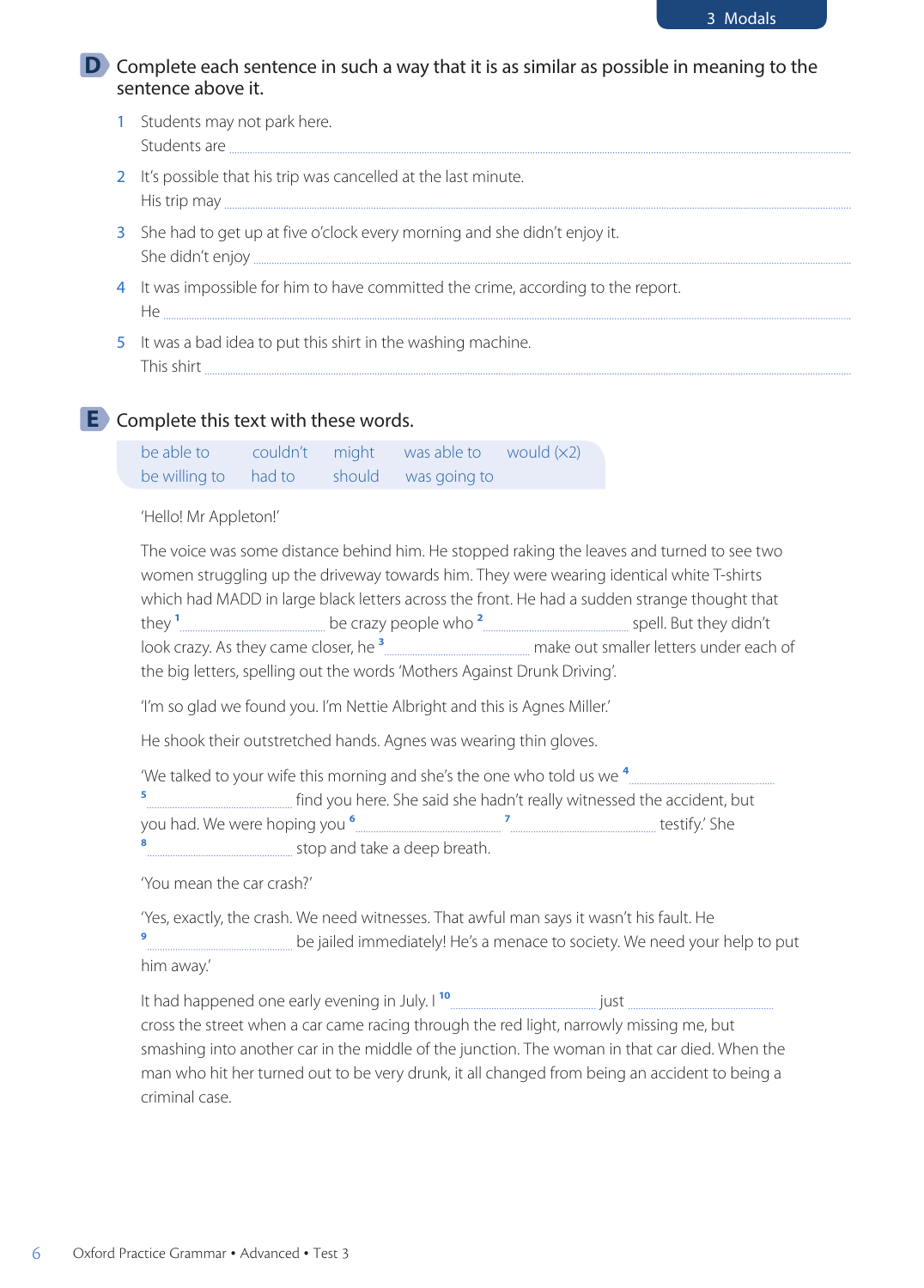### **Test 4** Negatives and questions

#### A Choose the word or phrase that best completes each sentence.

- 1 What do you think me? a told **b** they told **c** didn't tell **d** did he tell
- 2 Why not manual the meeting for Monday morning? a schedule b scheduling c you schedule d do you schedule
- 3 They explained that she couldn't take the course, ............................. a could she **b** couldn't she **c** did she **d** didn't they
- 4 **real work was done in the office while the boss was away.** a Not a b Not any c No d None
- 5 Good morning, gentlemen. of you is first in line? a Which **b** Whose **c** Who **d** Whom
- **B** Identify the one underlined expression (A, B, C or D) that must be changed in order to correct these sentences.
	- **1** My neighbour used to say, 'How about helping me carry this?' or 'Give me a hand with this, would you?', but at no time he asked me if I ever needed help with anything. **C D**
	- **2** I'm <u>not trying</u> to work more, but quite often I have no time for lunch or I <mark>don't have</mark> much of an appetite, and so I take no longer a whole hour for my lunch break. **D**
	- **3** I told Sarah that it wasn't my party. I explained that it was my brother's party, so none of my friends had been invited. I guess she didn't believe me because her first question was, **B C** 'Why you didn't invite me to the party?' **D**
	- **4** 'Did you see those students cheating during the exam?' ~ 'No, but didn't you tell the teacher?' 'I decided <u>pot to tell</u> her because I didn't really think it was my business and no one wants to be a tell tale, does he? Don't say anything about this to anyone, will you?' **C D**
	- **5** Not many people realize that a spider is no insect because insects don't have eight legs and none of them make webs.

#### Fill in the missing words in this dialogue. **C**

- A 'Isn't window-shopping fun? Look at these lovely vases.<sup>1</sup> [1] 1] they beautiful?'
- B 'They're okay.'
- A 'Let's buy one!'
- B 'With **2** ?'
- A 'Oh, come on, just one.'
- B 'No, I don't think so. They're <sup>3</sup> nume all these than the ones we already have at home.'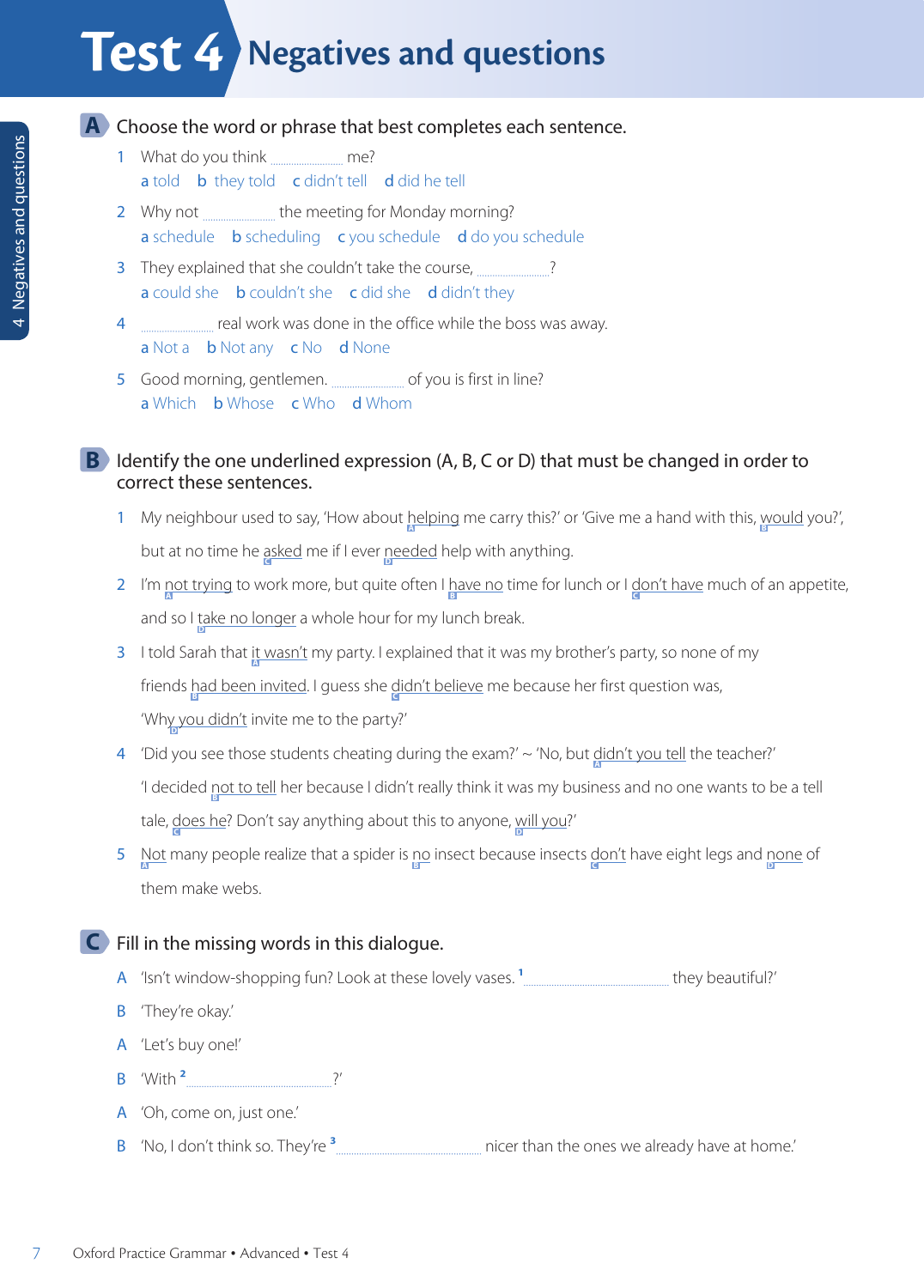- A 'Oh, you're such a spoilsport!'
- B 'No,  $4$  . I'm simply trying to avoid spending money that we haven't got!'
- A <sup>5</sup> manual manual we buy anything at all?'
- B 'No. But you can enjoy looking. That, after all, is what window-shopping means.'

- 1 The room wasn't only cold, it was also very damp. Not .
- 2 Your sister said she gave the money to someone. Who ?
- 3 Andreas thinks that something has been stolen. What ?
- 4 She suggested that I take the train instead of driving. She said, 'Why ?'
- 5 'What's his name and where does he live?' They asked me .

#### **E** Complete the text and questions with these words. Then answer the questions.

|  |  |  |  | did how never no nothing what where which who why |  |  |  |  |  |
|--|--|--|--|---------------------------------------------------|--|--|--|--|--|
|--|--|--|--|---------------------------------------------------|--|--|--|--|--|

Your parents have sent you a ticket to fly to New York where they are planning to

celebrate their wedding anniversary.<sup>1</sup> [1] much is happening at work, you've

<sup>2</sup> **been to New York and you've had <sup>3</sup> holiday trips for more** 

than a year, so you've quickly packed a couple of large suitcases and headed to the airport.

You are now sitting on board flight YZ-23, non-stop from London to New York, waiting to

take off. The flight attendant hands you a questionnaire. You decide to complete it.

| $\overline{a}$             | is your flight number?                               | *********************   |
|----------------------------|------------------------------------------------------|-------------------------|
| 5                          | are you taking this flight?                          | Business or Leisure     |
| -6                         | paid for your flight?                                | Myself or Somebody else |
|                            | you check in bags for this flight?                   |                         |
| $\mathbf{B}_{\mathrm{At}}$ | airport did you board this flight?                   | ----------------------  |
| 9                          | will you leave this flight?                          | *********************   |
| 10                         | many flights have you made in the<br>last 12 months? | ----------------------  |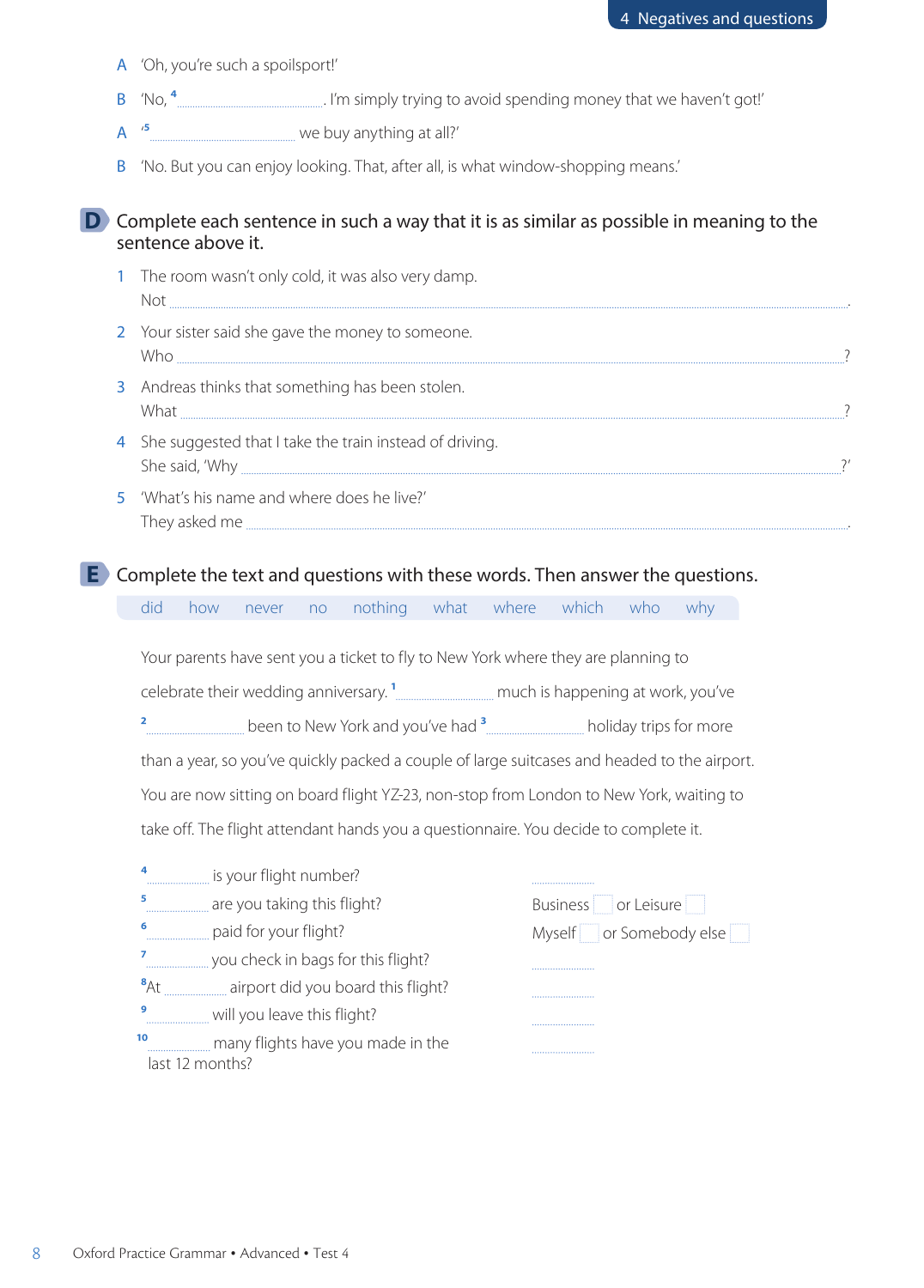### **Test 5 The passive**



- 1 We were told to put it where it was usually **We were told to put it where it was usually** a belonged **b** fit **c** had **d** stored
- 2 It wasn't the first time they had been **manual** how it worked. a taught **b** reported **c** explained **d** described
- 3 DNA tests **manually accepted** in court cases. a are known **b** were used **c** have been **d** will have
- 4 Something happened or they would be here by now. a must **b** must be **c** must have **d** must have been
- 5 There **manual** to be serious flaws in the design. a claimed **b** reported **c** were said **d** were told
- **B** Identify the one underlined expression (A, B, C or D) that must be changed in order to correct these sentences.
	- 1 When he said they weren't going to get engaged because they were getting married right away, I assumed he wasn't already got married, but I didn't know he had just got divorced that day. **C D**
	- **2** No one <u>died</u>, but four people <u>were injured</u> and had to be taken to hospital after a small plane was crashed near Dublin last night. **D**
	- **3** The main door couldn't be opened. It had been locked by a special key that the caretaker didn't have. He had been given a large set of keys, but none of them fitted the main door. **C D**
	- 4 The sign said parking was prohibited, but my car wasn't left there more than five minutes while I ran to pick up the shoes were repaired at Mendems, but I was given a parking ticket anyway. **C D**
	- **5** A new company has taken over the office which <u>located</u> next to yours and it's going to be **redecorated** after it's been <u>cleaned up</u> a bit.<br>**C**

#### C Complete this text with appropriate passive forms of these verb phrases plus by, if necessary.

believe bite consider can cure experience recommend may say A hangover is the unpleasant physical feeling which **1** the day after drinking too much alcohol. The expression 'a hair of the dog that bit you' refers to another drink of alcohol that you might have to help you recover from a hangover. In the past, it<sup>2</sup> and dog, you<sup>4</sup> manufacture measured a hair from that dog on the wound. This treatment **5** widely doctors up to the middle of the 18th century, but it **6** no longer effective. The same **7** about trying to use more alcohol as a cure for a hangover.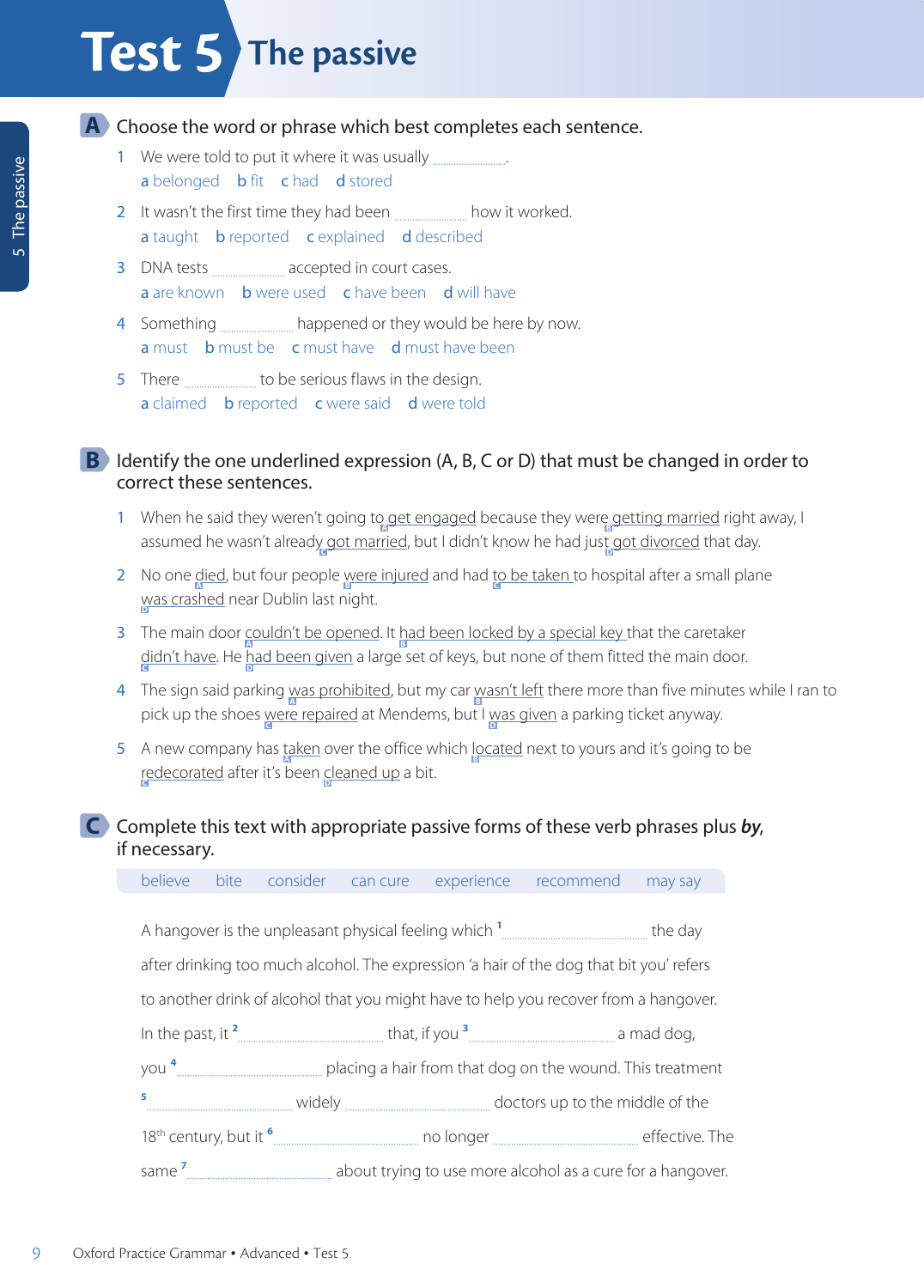

- 1 'They didn't build Rome in a day.' There's a saying that Rome .
- 2 They have collected the tests and checked the answers. The tests .
- 3 A bee sting is more likely to cause death these days than a snake bite. Death .
- 4 It was reported that there were serious problems with the new design. There .
- 5 No one gave us instructions or showed us what to do. We .

**E** Choose one verb phrase from each pair to fill each space in the text.

|                                                              | a are feeding c are being caused<br>b are being fed d have caused | e being hit<br>f having hit | g brought<br>h was brought |  |  |  |
|--------------------------------------------------------------|-------------------------------------------------------------------|-----------------------------|----------------------------|--|--|--|
|                                                              |                                                                   |                             |                            |  |  |  |
| i died                                                       | k frightened                                                      | m have driven               | o to take                  |  |  |  |
| was died                                                     | I was frightened                                                  | n have been driven          | p to be taken              |  |  |  |
|                                                              |                                                                   |                             |                            |  |  |  |
| - 大しい引きる オート・ファー ショートー しょうこうかん しょうしょうしょう オートライト しょうしょうしんけいしょ |                                                                   |                             |                            |  |  |  |

| the streets by the country's economic crisis and a loss of traditional employment. Many |  |                                                                                                              |  |  |
|-----------------------------------------------------------------------------------------|--|--------------------------------------------------------------------------------------------------------------|--|--|
|                                                                                         |  |                                                                                                              |  |  |
|                                                                                         |  | of them. Major traffic problems <sup>4</sup> ________________________________by homeless elephants wandering |  |  |
|                                                                                         |  |                                                                                                              |  |  |
|                                                                                         |  |                                                                                                              |  |  |
|                                                                                         |  |                                                                                                              |  |  |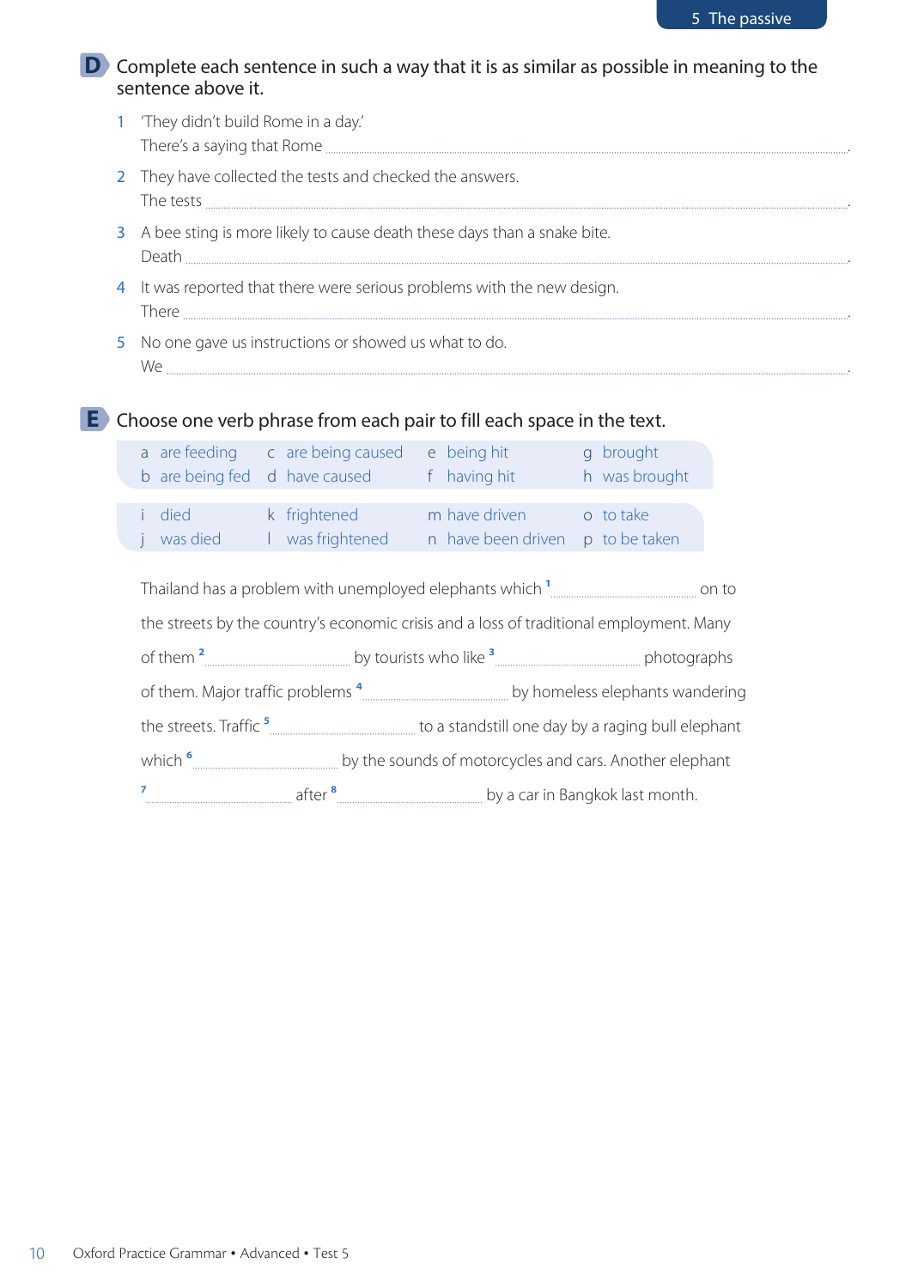### **Test 6 Articles and nouns**

#### A Choose the word or phrase that best completes each sentence.

- 1 A demonstration is an act of showing by giving proof or evaluation evidence. a a b an c the d -
- 2 What's in this book? Look at the manumum page. a content **b** contents **c** content's **d** contents'
- 3 Dessert is any sweet food eaten at **ENCH 2018** end of a meal.  $a$  a b an c the  $d -$
- 4 She worked here for a while then a afternoon she just quit and left. a an  $\textrm{b}$  one  $\textrm{c}$  the  $\textrm{d}$  –
- 5 The police have a new ..................... in their search for the bank robbers. a assistance **b** clue **c** progress **d** information
- **B** Identify the one underlined expression (A, B, C or D) that must be changed in order to correct the sentence.
	- **A** Two metres are about the size of most doorways.
	- 2 I take the bus to the university and meet Tom at the sports complex so we can play the tennis. **A B C D**
	- **A** In one class we had to do a research on the language used in business.
	- **A** He took one pair of shoes, two shirts and two trousers, but he forgot to take socks.
	- **h B** Teenagers with credit cards like to buy device's and clothing.

#### C Complete this paragraph with *a*, *an*, *the* or no article (-).

In<sup>1</sup> masses morning, Sam listened to <sup>2</sup> performance by <sup>3</sup> Royal Philharmonic Orchestra on <sup>4</sup> radio. Then he took<sup>5</sup> children to <sup>6</sup> school and went on to<sup>7</sup> hospital where he works. Two new patients were in hospital with  $\frac{8}{100}$  virus, and  $\frac{9}{100}$  elderly lady with  $\frac{10}{100}$  pneumonia. Around  $\frac{11}{1}$  midday, he met his wife Clara who teaches  $\frac{12}{1}$  physics at  $\frac{13}{1}$  physics at  $\frac{13}{1}$ university. They ate **14** lunch with **15** Hamptons, a couple who work for **16** BBC.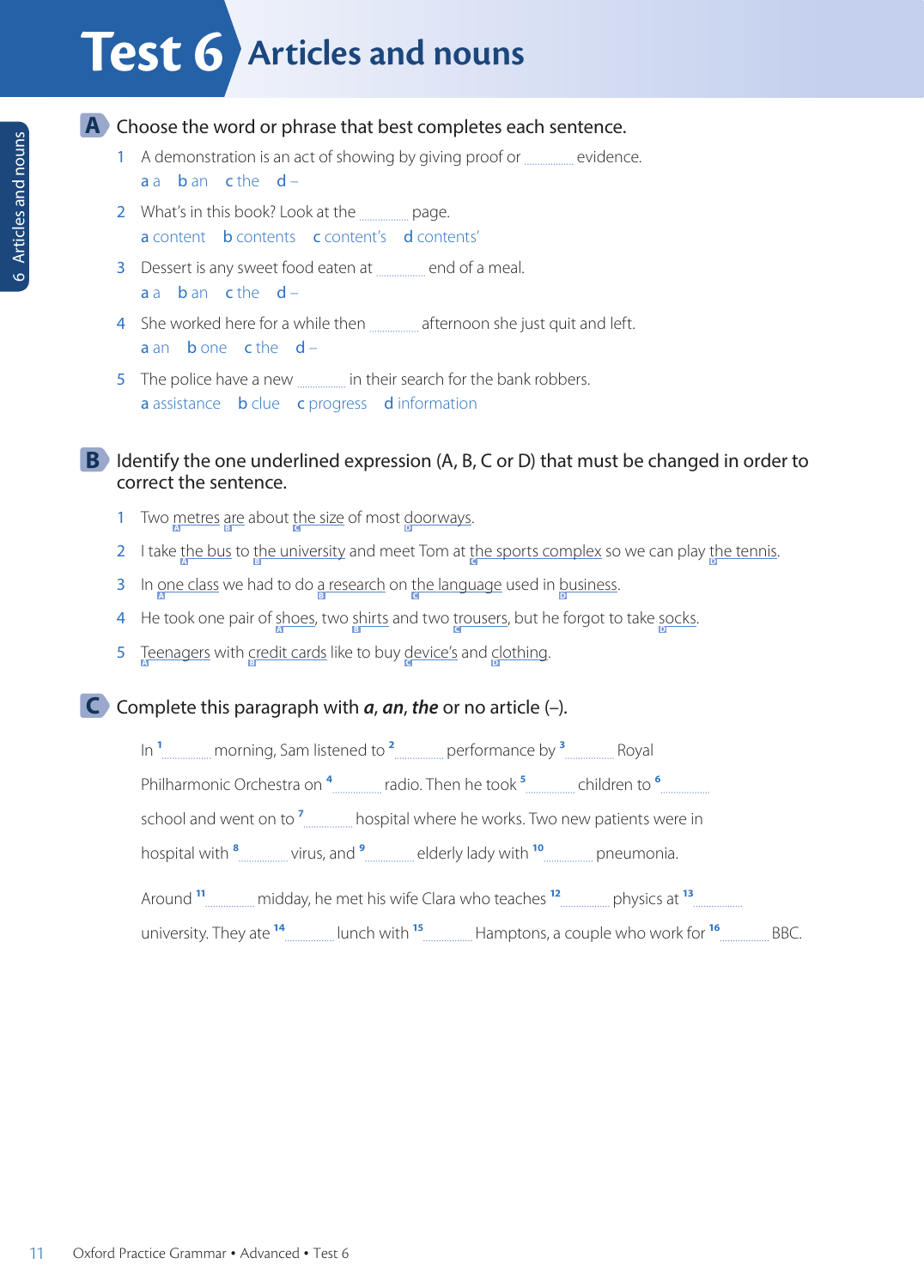

**D** Rewrite these headlines as sentences with appropriate articles and other necessary changes.

1 Masked Man Robs Woman Outside Post Office

Yesterday,

- 2 Bank of England Raising Interest Rates by 1.5%
- In business news,
- 3 Murder of Priest in Kent Shocks Community

Yesterday's news of

4 New Account of Scottish History by English Writer Criticized

Reviewers have criticized

#### Write the correct forms of these noun combinations, with articles, in the spaces below. **E**

authors / report earth / health group / latest report century / middle environmental disaster / threat organization / Sims challenges / urgency destruction / environment population / world

The Earthguard Institute has issued a report warning of  $*$  the threat of environmental disaster

| by <sup>1</sup>                                                                       |                                                                                                                                                                                                                                   |
|---------------------------------------------------------------------------------------|-----------------------------------------------------------------------------------------------------------------------------------------------------------------------------------------------------------------------------------|
| $\overline{ }$                                                                        |                                                                                                                                                                                                                                   |
|                                                                                       |                                                                                                                                                                                                                                   |
|                                                                                       |                                                                                                                                                                                                                                   |
| issues reports on $\frac{5}{2}$ and its people.                                       |                                                                                                                                                                                                                                   |
|                                                                                       | According to $\frac{6}{1}$ measurements are responsible to the measurement of the measurement of the measurement of the measurement of the measurement of the mean of the mean of the mean of the mean of the mean of the mean of |
| falling water supplies and shrinking forests are problems that will only get worse as |                                                                                                                                                                                                                                   |
|                                                                                       |                                                                                                                                                                                                                                   |
| 'People's optimism about the future is blinding them to the potential for worldwide   |                                                                                                                                                                                                                                   |
|                                                                                       | disaster,' Sims warned. 'We must try to reduce global warming by replacing coal and                                                                                                                                               |
| oil with renewable energy sources such as wind and solar power. If we continue        |                                                                                                                                                                                                                                   |

**8** , our grandchildren will inherit a wasteland.'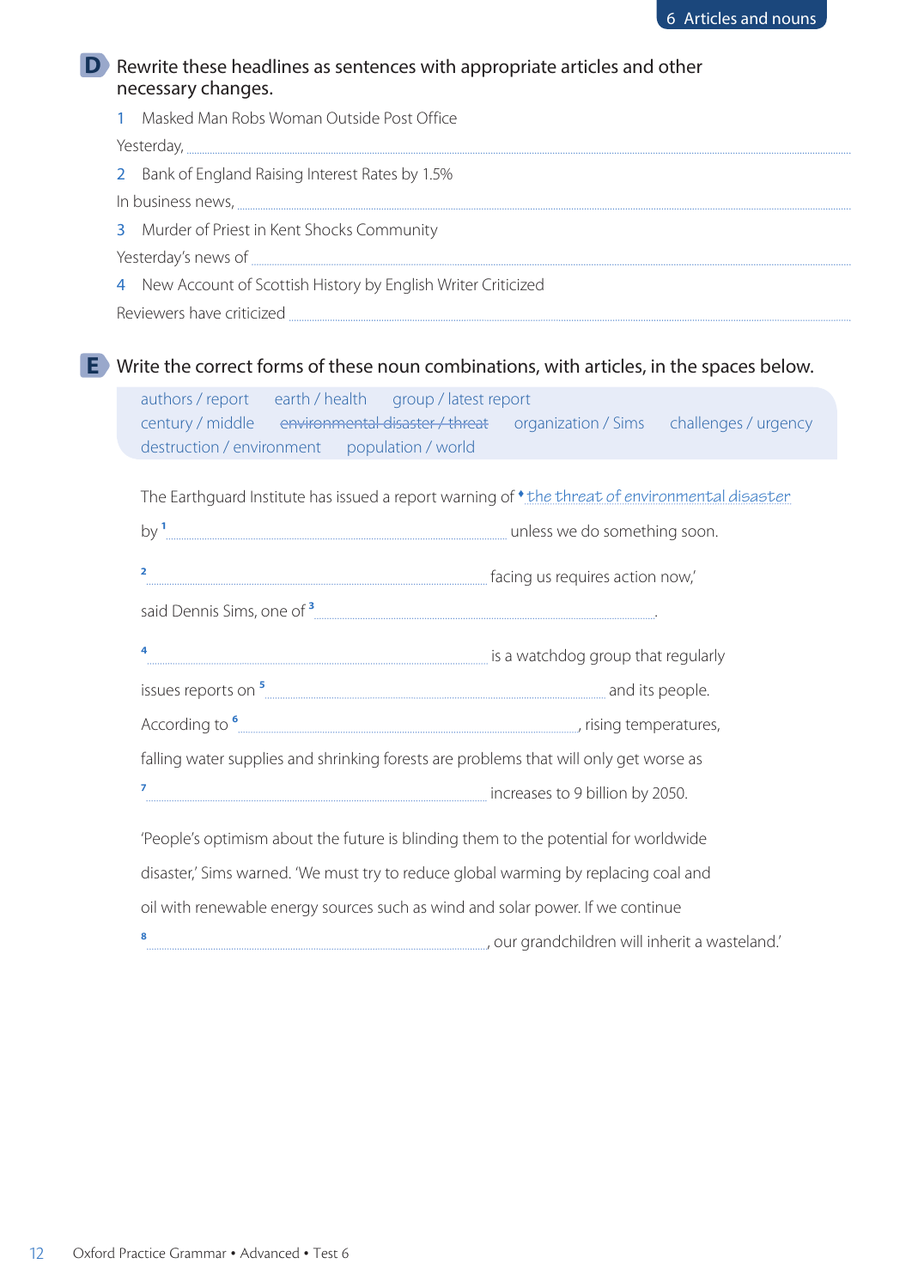### **Test 7** Determiners and quantifiers

#### Choose the word or phrase which best completes each sentence. **A**

- 1 When Mary said to the dog, 'Stop wagging your tail', the started wagging faster. a your **b** hers **c** its **d** their
- 2 The new job provided money for expensive toys, but not very time to play with them. a little **b** few c much d a lot
- 3 They said on the news that <u>manual must</u> of Scotland was covered in snow. a each **b** half **c** whole **d** any
- 4 Cars were parked on side of the street. a all **b** both **c** each **d** every
- 5 She liked to say that she was just one of his ................................ happy customers. a all **b** lots of **c** many **d** some
- **B** Identify the one underlined expression (A, B, C or D) that must be changed in order to correct the sentence.
	- **A** All their neighbours each gave a little money and some their friends helped too.
	- 2 A third of them had blue triangles and two-thirds had green squares or circles, but I didn't like **A B** either colours or any of the designs. **C D**
	- **3** We spent <u>a great deal of time</u> looking through <u>a large number of books</u> to help him find a l few information about Bermuda, but he knew most of it already. **C D**
	- **4** I talked to the students and all think that both Mike and I have lots of money, but we really don't have very much. **D**
	- **5** Claire and Charlie said that they'd seen most of the Europe on their trip and they both mentioned that every city centre was starting to look the same, with only a few exceptions. **C D**

#### C Choose the best word from each pair to complete this text.

| all / both | any / some                                   | many / a lot of | <del>my / mine</del> |
|------------|----------------------------------------------|-----------------|----------------------|
|            | a few / a little either / neither that / the |                 |                      |

When we were young, • my similial sister and I spent **1** similial similial sime time together on our own. Our parents **2** worked and they always seemed to be busy with **3** big project. One of them was usually there when we came home from school, but sometimes  $\frac{4}{1}$  <sup>4</sup> contains them could make it home before dark and they would ask our neighbour, Mrs Green, to check if we were okay. I remember one time when we were playing basketball. My sister got annoyed and threw the ball at me. I turned my back and it bounced off and hit her straight in **5** face. As her nose started to bleed, Mrs Green arrived and let out a terrible shriek. We all got a fright, but there was only<sup>6</sup> blood. It wasn't serious. We decided not to tell our parents about it.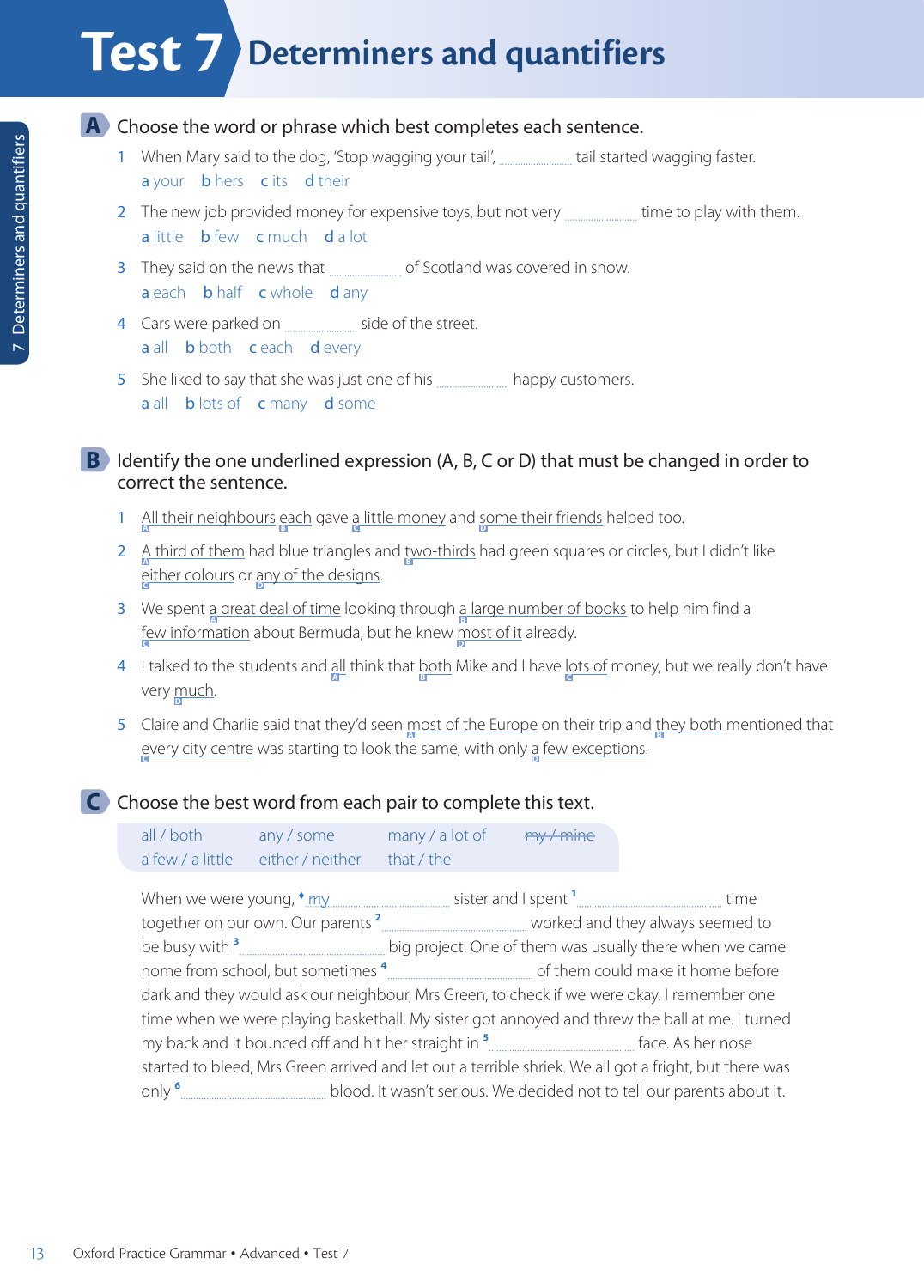- 1 There aren't a lot of people who are willing to help others. Not many
- 2 We've written fifty per cent of the report already. Half
- 3 We weren't given any explanation for the delay. No
- 4 We all want to live forever. All

#### **E** Complete this text with these words plus of where necessary.

| no. | many               | more        | most(x2)    | little |
|-----|--------------------|-------------|-------------|--------|
|     | twice a great deal | 88 per cent | 51 per cent |        |

A recent article on "Injuries in Extreme Sports" in the *Journal of Orthopaedic Surgery and Research* presented a summary of the findings of medical research in that area, as well as advocating for more doctors with relevant professional expertise.

|                         | Extreme sports are activities involving high speed, real or perceived danger,                                                                                                                                                                        |                                                          |                                                                                       |  |
|-------------------------|------------------------------------------------------------------------------------------------------------------------------------------------------------------------------------------------------------------------------------------------------|----------------------------------------------------------|---------------------------------------------------------------------------------------|--|
|                         |                                                                                                                                                                                                                                                      | physical exertion, specialized equipment and spectacular |                                                                                       |  |
|                         | stunts. Participation in these activities is associated with $2$ [100] $\mu$ = $\mu$ = $\mu$ = $\mu$ = $\mu$ = $\mu$ = $\mu$ = $\mu$ = $\mu$ = $\mu$ = $\mu$ = $\mu$ = $\mu$ = $\mu$ = $\mu$ = $\mu$ = $\mu$ = $\mu$ = $\mu$ = $\mu$ = $\mu$ = $\mu$ |                                                          |                                                                                       |  |
|                         | injuries and deaths than regular sports. One major reason                                                                                                                                                                                            |                                                          |                                                                                       |  |
|                         | is that they often take place in remote locations with <sup>4</sup>                                                                                                                                                                                  |                                                          |                                                                                       |  |
| 5                       |                                                                                                                                                                                                                                                      |                                                          | access to medical care. <sup>6</sup> ________________________the injuries reported    |  |
| are fairly predictable. |                                                                                                                                                                                                                                                      |                                                          |                                                                                       |  |
|                         |                                                                                                                                                                                                                                                      |                                                          | Since skydiving involves jumping from a plane and waiting as long as possible before  |  |
|                         | opening a parachute, the majority of injuries, around $\frac{7}{2}$ example 2 occur                                                                                                                                                                  |                                                          |                                                                                       |  |
|                         | during landing, with <sup>8</sup> ____________________________them involving the lower extremities.                                                                                                                                                  |                                                          |                                                                                       |  |
|                         | The risk of serious injury from snowboarding is estimated at about                                                                                                                                                                                   |                                                          |                                                                                       |  |
|                         | that of traditional downhill skiing, with bone fractures the                                                                                                                                                                                         |                                                          |                                                                                       |  |
| 10                      | common type of injury.                                                                                                                                                                                                                               |                                                          |                                                                                       |  |
|                         |                                                                                                                                                                                                                                                      |                                                          | The number of people participating in extreme sports continues to increase with the   |  |
|                         |                                                                                                                                                                                                                                                      |                                                          | inevitable result that more medical professionals will be needed with specializations |  |
| in orthopaedic surgery. |                                                                                                                                                                                                                                                      |                                                          |                                                                                       |  |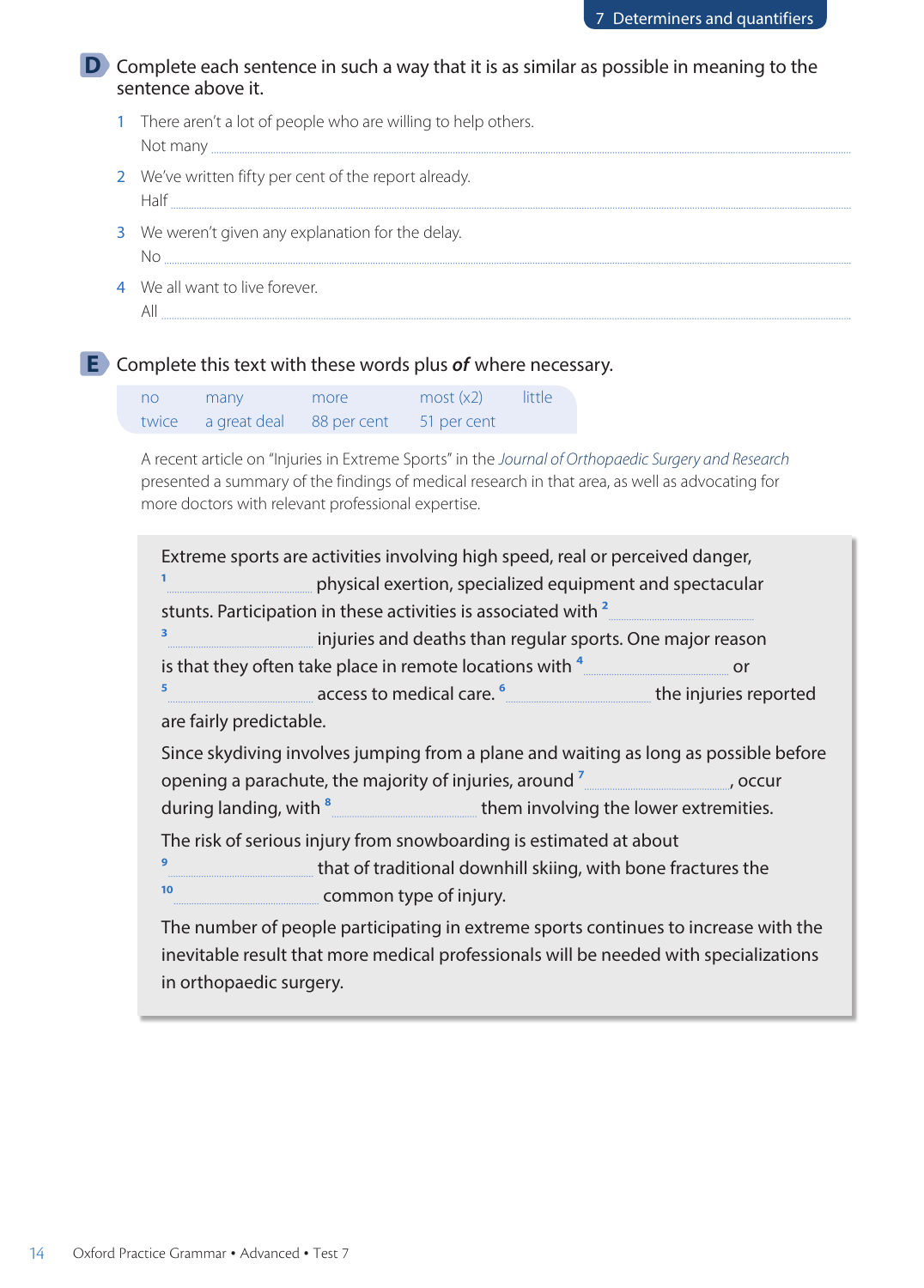### **Test 8 Pronouns, substitution and ellipsis**

#### A Choose the word or phrase that best completes each sentence.

- 1 a phone in here?
	- a Is b Is it c Is it's d Is there
- 2 Billy's shoes look really dirty. Didn't he bring clean .......................? a one **b** ones **c** any **d** some
- 3 You can't carry all those boxes. I'll get someone else to *for you*. a do **b** do it **c** do so **d** do these
- 4 He came with his parents and two friends of **Hemilton** . a them **b** their **c** theirs **d** themselves
- 5 I asked Megan earlier if she thought it would rain and she said, 'I .' a hope **b** hope it **c** hope not **d** don't hope so
- **B** Identify the one underlined expression (A, B, C or D) that must be changed in order to correct the sentence.
	- **1** She didn't bring a jacket or anything like that with herself, so I gave her one of mine.
	- $2$  There were two men arguing with <u>each other</u> in the car park when suddenly <u>one</u> punched <u>other</u> and knocked him to the ground. **D**
	- **3** After fresh tea is made, she puts milk in the tea cup, then pours the tea and adds a little sugar before **B** she tastes. **D**
	- **4** The couple who <u>bought the old pub</u> in Torbrex <u>regarded as an opportunity</u> to make money and enjoy themselves too. **D**
	- **5** I'm not sure why it was necessary to evacuate the whole airport, but there was discovered a knife in someone's bag after they had gone through an electronic security check without being stopped. **C D**

#### C Complete this text by writing two of these words in each space.

do (×2)else it myself someone something them

I'm not sure exactly why I became a regular blood donor. Perhaps it was because a few years

ago I started feeling a need to do something positive instead of just feeling helpless in a world

full of disasters. It's sort of the same feeling I would have if I saw someone drowning. It wouldn't

make any difference whether I knew them or not. I would have to <sup>1</sup> maximum maximum to help.

If I didn't think I could save  $2$  , I would try to find  $3$ 

who could **4** . It's the same thing for me when I give blood or when

I can get other people to come with me and give blood. It's just a good thing to do.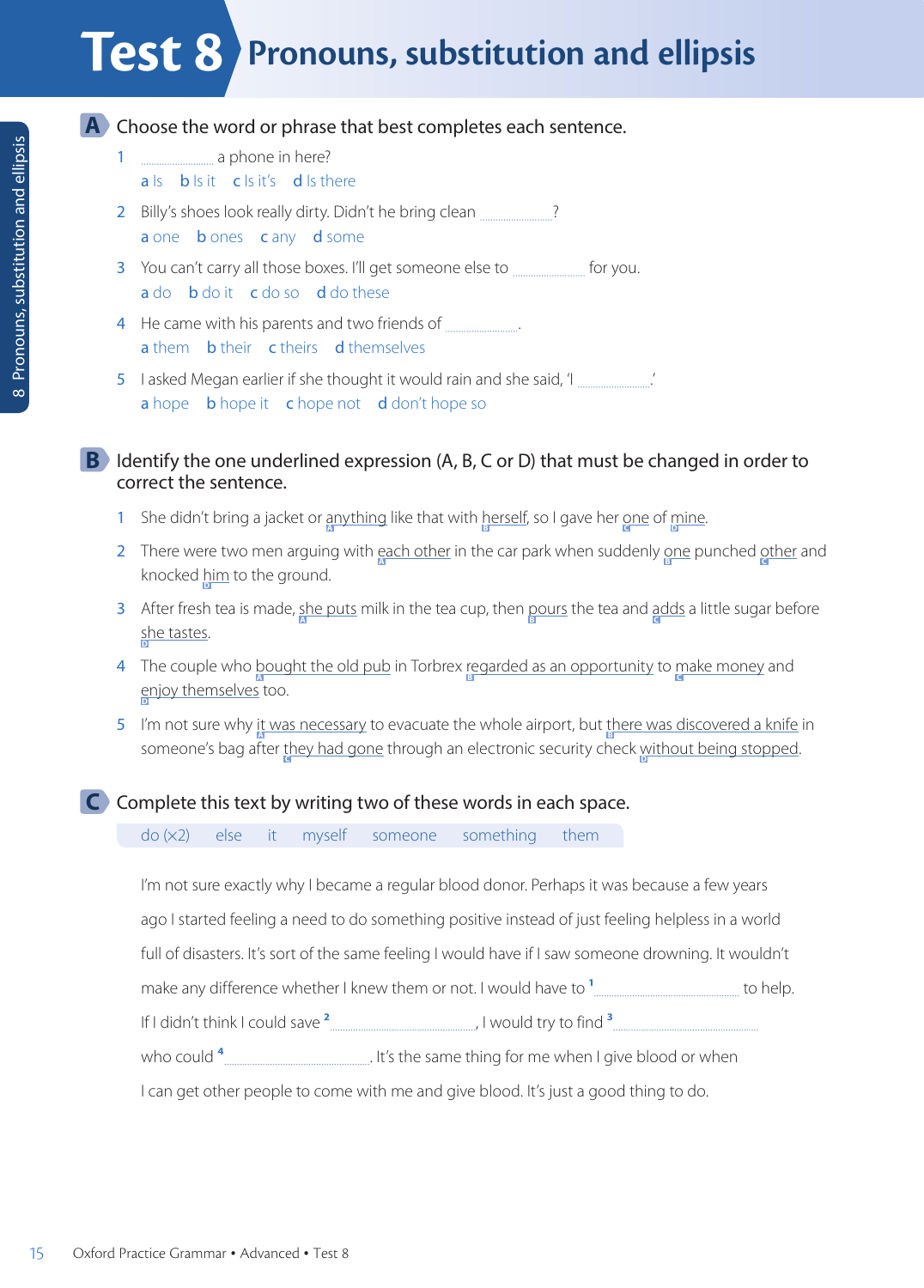- 1 Having wealthy parents should have been useful, but they didn't actually support her. It
- 2 He doesn't like her and she doesn't like him. They
- 3 Someone will be at the airport to meet you, I'm sure. I'm sure there
- 4 To go swimming out in the ocean by yourself would not be a good idea. It also a series of the series of the series of the series of the series of the series of the series of the series of the series of the series of the series of the series of the series of the series of the series of the se
- 5 Thousands of people were said to be affected by the rail strike. There **There**

#### Complete this text with these words. **E**

anyone anywhere him himself it me myself one ours she that My mum and I got a guard dog because **1** sometimes has to go away on business trips and didn't want to leave  $2$  **manual manual manual and home by 3** . We called **4** Rufus. When Rufus was about four months old, he started barking if<sup>5</sup> came came near the cottage, especially the postman. When friends of **6** came to visit, Rufus would go to the front door and growl even before we knew they were outside. We didn't train him to do <sup>7</sup> machinary measured to train  $\alpha$  and  $\alpha$  be our watchdog. However, when he was about seven months old, he started growling at people in the street and barking ferociously if<sup>9</sup> <u>mand come manual contract of them came near our car in a car</u> park. It has become really embarrassing and now we can't take him **10** with us. We like  $\frac{1}{n}$  that he's protective, but we are now afraid that he might become really dangerous and even attack someone. We're not sure what to do.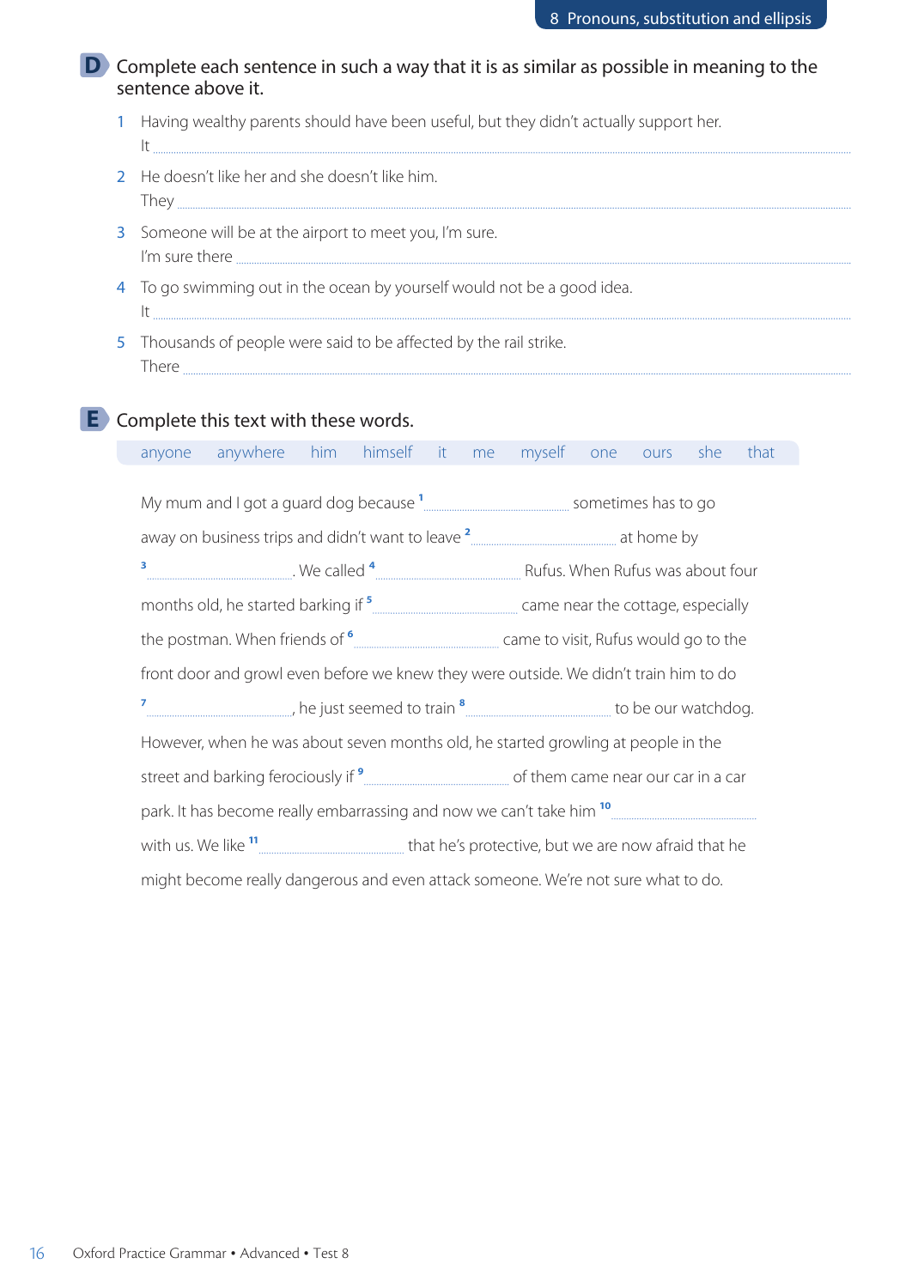### **Test 9 Adjectives and adverbs**

A Choose the word or phrase that best completes each sentence.

- 1 I'm **manual** a swimmer as my sister. a better **b** good as **c** not as good **d** so good
- 2 Is St Paul's the oldest cathedral **Britain?** a from **b** in c of **d** to
- 3 When we heard the good news, we were <u>..................</u> a delight **b** delighted **c** delighting **d** delightful
- 4 I'm waiting up here with Anthony, but Amber has warranning gone.
	- a already **b** downstairs **c** once **d** yet
- 5 I left the book on the table. , someone else has borrowed it. a Perfectly **b** Personally **c** Presumably **d** Properly

**B** Identify the one underlined expression (A, B, C or D) that must be changed in order to correct the sentence.

- **A** I stared into the long rectangular black hole, six deep feet, and shuddered.
- $2$  After the <u>first real</u> attack started, some <u>afraid</u> soldiers didn't want to fight any more so they just surrendered.
- **A** I get up early, shower first, then I drink usually some tea and get dressed as fast as I can.
- **A** We all very agree that some tests are not difficult enough and others are just too hard.
- **5** The Dutch are playing the <u>Italian</u> first, and then the Spanish and the Portuguese play.

Add one pair of adjectives/adverbs to each sentence in this text. **C**

already / never black / round easier / eventually further / just longer / reading short / suddenly

- 1 I know I'm **in my 40s, but I immediate in my 40s**, but in my 40s, but in the state of that I would need glasses.
- 2 I **Accord 2** I **Kept trying to read the newspaper by holding it ECONDITY TO A 2003**
- 3 I really had to decide whether to get **arms or a pair of arms or a pair of**  $\blacksquare$ glasses.
- 4 , I chose the solution.
- 5 , with my new glasses, those wiggly lines at the top of the page turned into words.
- 6 And the successive spots that seemed to dance on the floor became ants.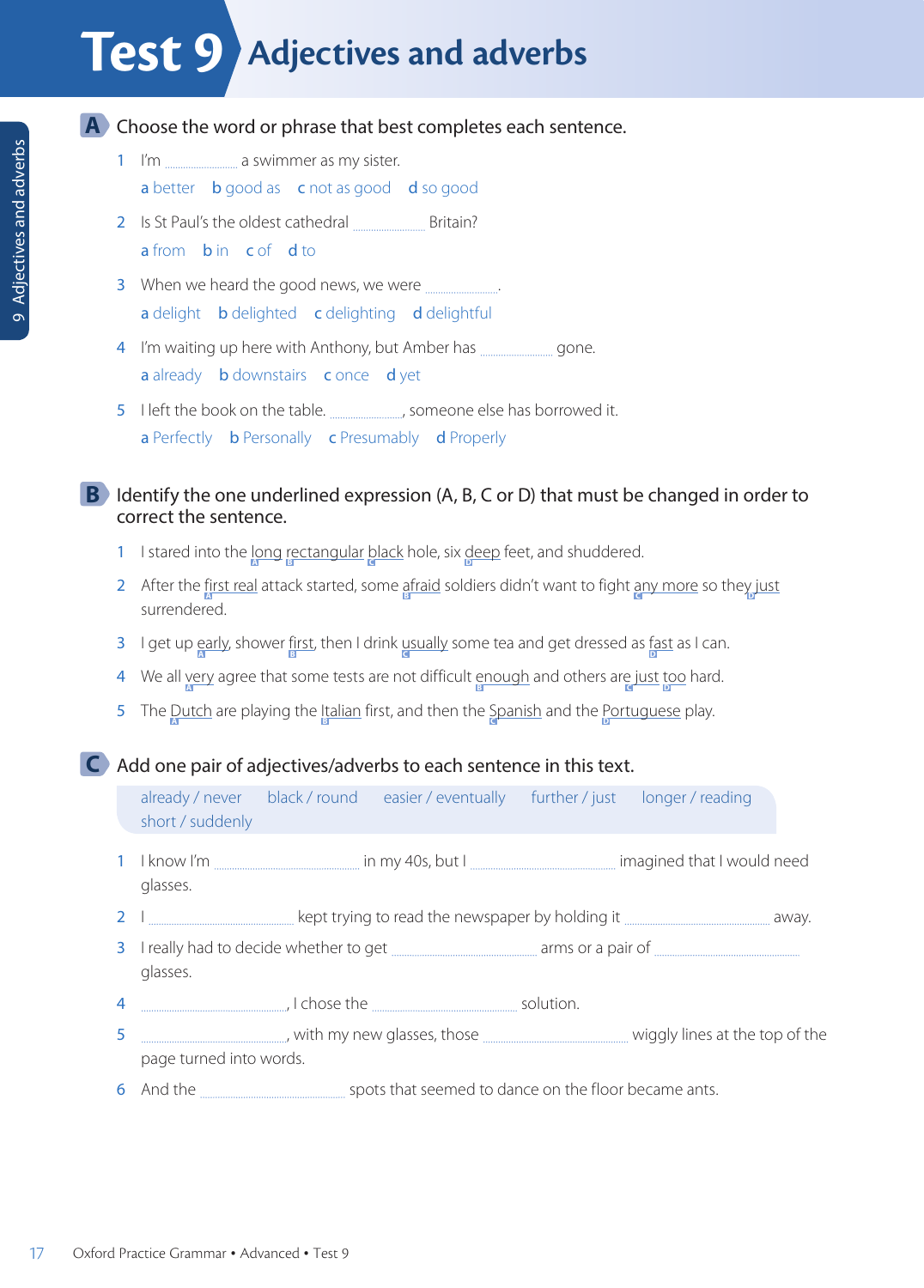- 1 We all thought they organized the event well and we were all excited by it. Everyone thought the event .
- 2 You will get there quicker if you leave here earlier. The earlier .
- 3 Mark is a good cook, but David is a better cook. Mark is not as .
- 4 Do you have any scarves? I'm looking for one that's woollen, green and fairly long. I'm looking for a scarf. .

#### **E** Choose the most appropriate word from each pair for each space.

| acute / acutely                     | colour / coloured far / further |  | just / only    pleased / pleasing |
|-------------------------------------|---------------------------------|--|-----------------------------------|
| certain / certainly early / earlier |                                 |  |                                   |

| One evening in the spring of 1936, when I was a boy of 14, my father took me to a dance                                                                                                                                                  |                                                                                            |                                                                             |  |  |  |  |  |
|------------------------------------------------------------------------------------------------------------------------------------------------------------------------------------------------------------------------------------------|--------------------------------------------------------------------------------------------|-----------------------------------------------------------------------------|--|--|--|--|--|
|                                                                                                                                                                                                                                          | performance in Kyoto. I remember only two things about it. The first is that he and I were |                                                                             |  |  |  |  |  |
|                                                                                                                                                                                                                                          |                                                                                            |                                                                             |  |  |  |  |  |
|                                                                                                                                                                                                                                          |                                                                                            |                                                                             |  |  |  |  |  |
| adjusted to the cultural isolation and still felt it <sup>4</sup> manufactured and still felt it <sup>4</sup> manufactured and still felt it <sup>4</sup> manufactured and still felt it <sup>4</sup> manufactured and the second is how |                                                                                            |                                                                             |  |  |  |  |  |
|                                                                                                                                                                                                                                          |                                                                                            | 5 [100] I was, after months of intensive study of the Japanese language, to |  |  |  |  |  |
|                                                                                                                                                                                                                                          | find that I could now understand fragments of the conversations I overheard. As for the    |                                                                             |  |  |  |  |  |
| 6                                                                                                                                                                                                                                        |                                                                                            | municipality of the stage before me, I                                      |  |  |  |  |  |
| remember nothing of them except a vaque impression of brightly 8                                                                                                                                                                         |                                                                                            |                                                                             |  |  |  |  |  |
|                                                                                                                                                                                                                                          |                                                                                            |                                                                             |  |  |  |  |  |

<sup>10</sup> **10 and a strong them** away as New York City nearly 50 years in the future, one among them

would become my good friend and would dictate her extraordinary memoirs to me.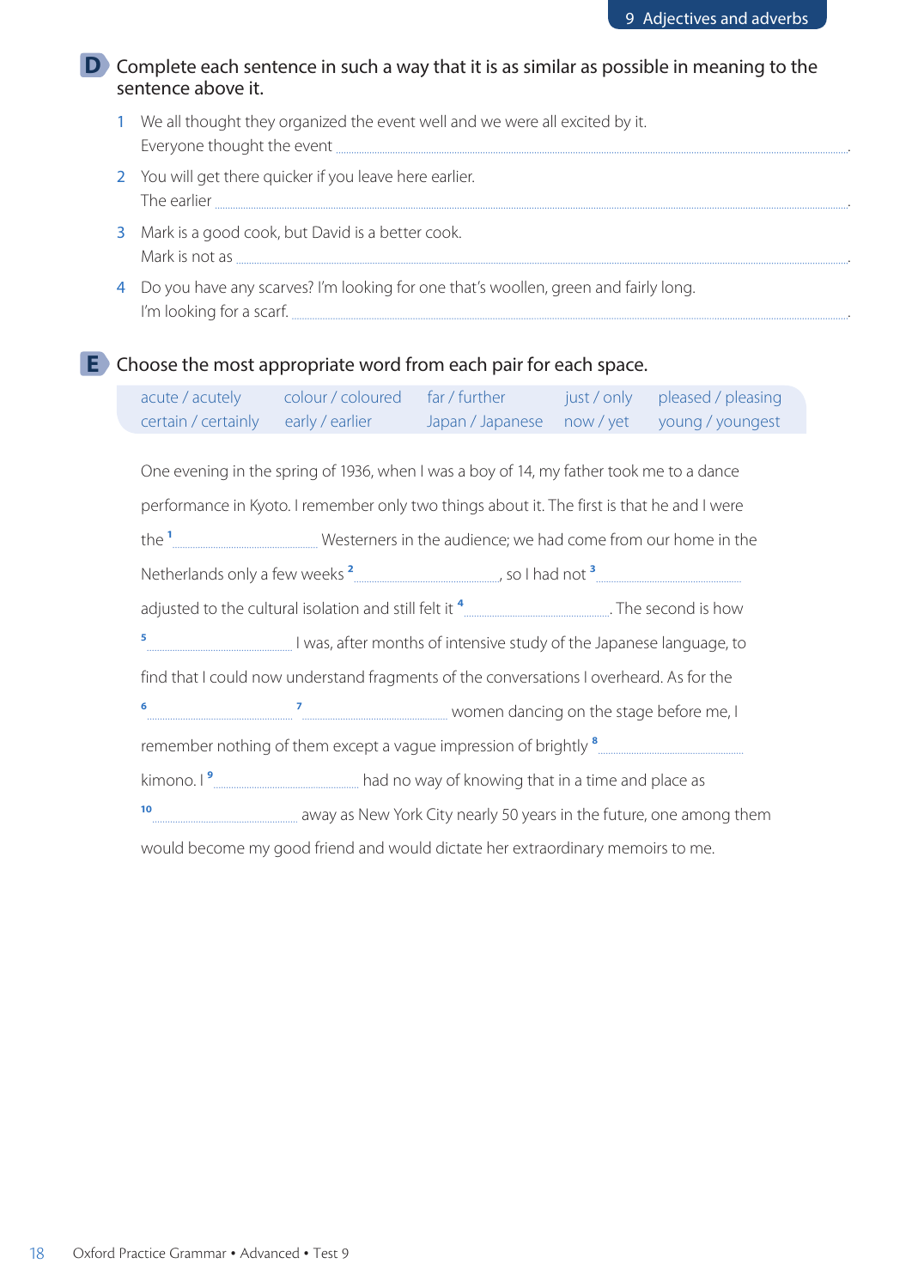### **Test 10 Prepositions**

#### A Choose the word or phrase that best completes each sentence.

- 1 I know I don't look like everyone else, but I don't like it when people stare me.  $a$  at  $b$  on  $c$  to  $d$  –
- 2 Please don't call me until **.......................** eight o'clock on Saturday morning. a after **b** at **c** by **d** to
- 3 I waiting here for you since 8.30.

```
a am b was c have been d will be
```
- 4 The United Nations is drawing up an economic plan aimed at **East Timor with a stronger** economy based on coffee.
	- a provide **b** provides **c** to provide **d** providing
- 5 If you borrow something from someone, make sure you give . a them back to it **b** back it to them **c** it back to them **d** it to them back

#### **B** Identify the one underlined expression (A, B, C or D) that must be changed in order to correct the sentence.

- 1 According to a recent report, more students are choosing to work in part-time jobs instead using their and their weekends to study <u>during</u> term-time.
- **A** For a whole week Loretta came to class on every day with her hair a different colour.
- **A** Between 1850 and 1900, coal production off the US rose from 14 million tons to 100 million.
- 4 The ball went between the legs of another player, past me towards the goal, and rolled through the **A B C D** goal line.
- **5** The children were laughing at a cartoon in which a cat on a wobbly ladder kept trying to get a small bird out its cage. **D**

#### C Choose one preposition from each pair for each space in the text.

| at/in            | away / up  | during / for |
|------------------|------------|--------------|
| from $\prime$ of | off/out of | to / towards |

Does the new 'global economy' simply mean that well-paid jobs will be taken

- **1 2** people in rich countries and changed
- <sup>3</sup> **1** poorer countries?

Is this a bad thing? It may actually mean that some poor people who have been

<sup>5</sup> a long time can start to have a better life

and other people will have to work a bit harder to maintain their comfortable lifestyle.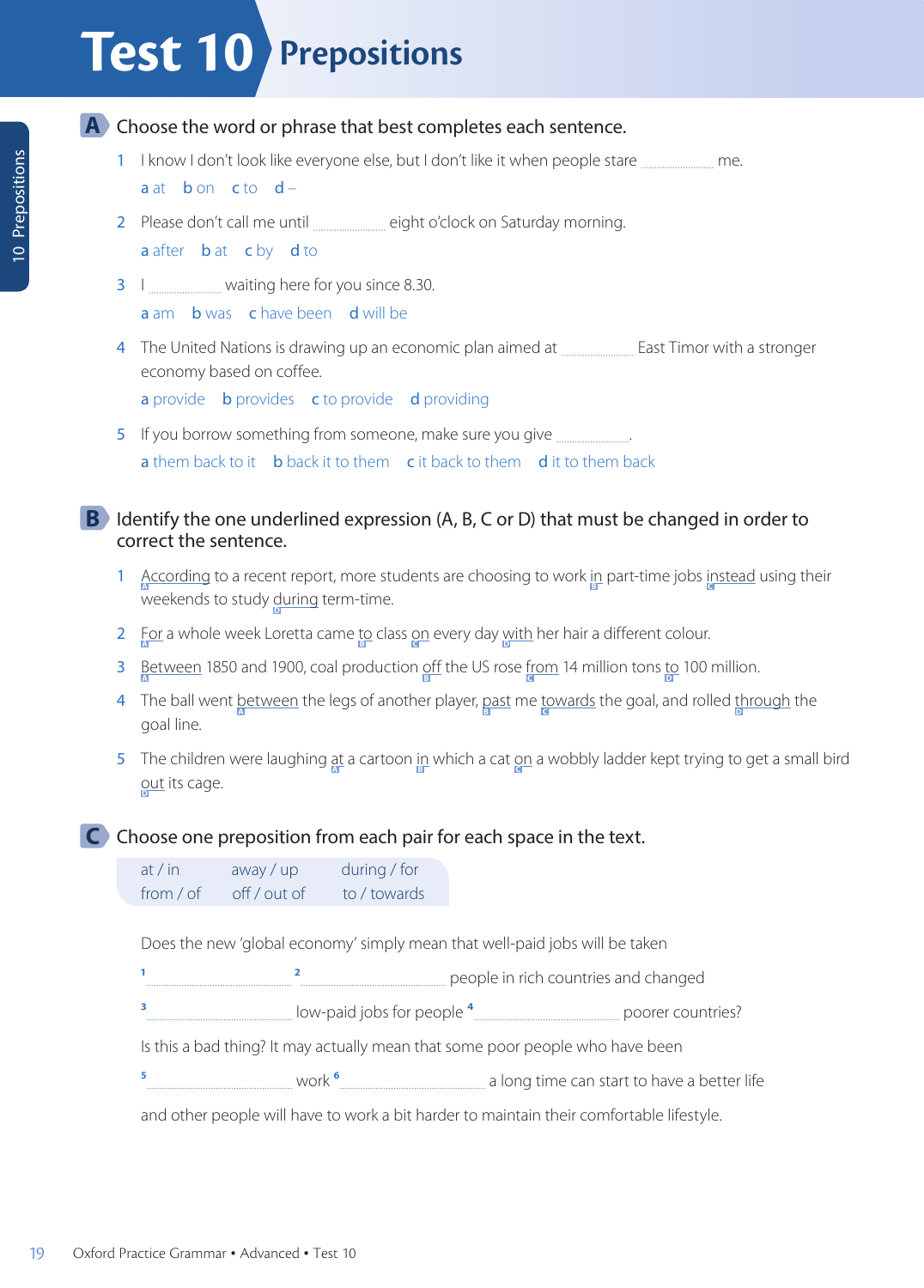- 1 This building will be closed for renovation from the beginning to the end of August. During .
- 2 What else did you do in addition to shopping when you were in Rome? Besides .
- 3 Haven't you eaten anything else today besides the apple I gave you earlier? Apart .
- 4 We won't be able to do much unless we get more financial support. Without .

#### **E** Complete this text using these prepositions.

|  |  |  | across along at by into of past towards under with |  |
|--|--|--|----------------------------------------------------|--|
|  |  |  |                                                    |  |

Whenever I see a newspaper lying on the ground beside a door, I think of Jacob. A few years ago, Jacob had to travel to a meeting and his flight was delayed for several hours because of bad weather.<sup>1</sup> [1] the time he got to his hotel it was **2** midnight. Once in his room, he felt really tired so he just undressed and got into bed.<sup>3</sup> some point during the night, he had to get up and go to the bathroom. He wasn't really awake and it was very dark, but he could see a light<sup>4</sup> the bathroom door, so he walked <sup>5</sup> the stational term is the bathroom door, so he walked <sup>5</sup> the light. He opened the bathroom door and went in. The bright light blinded him for a moment. As the door closed behind him, he vaguely wondered why there was a doormat on the bathroom floor. Facing him was another door **6** a number on it. It was number 325. That was strange. Then he realized he wasn't in the bathroom. He was in the corridor. He turned to go back<sup>7</sup> his room, but the door was locked. And he was naked. He heard voices coming from the far end of the corridor. What was he going to do? Then he noticed a newspaper on the floor beside the door **8** number 325. He quickly grabbed the newspaper and held it in front of him as a man and a woman in dark uniforms came **9** the corridor towards him. The man said, 'Good morning, sir. Having a bit of trouble?' They were security guards. Jacob explained his embarrassing situation and they unlocked the door for him. He thanked them as if they had just saved his life. After they left, he opened his door, made sure it wouldn't close again, stepped <sup>10</sup> the corridor and put the newspaper back on the floor outside number 325. Someone else might need that newspaper.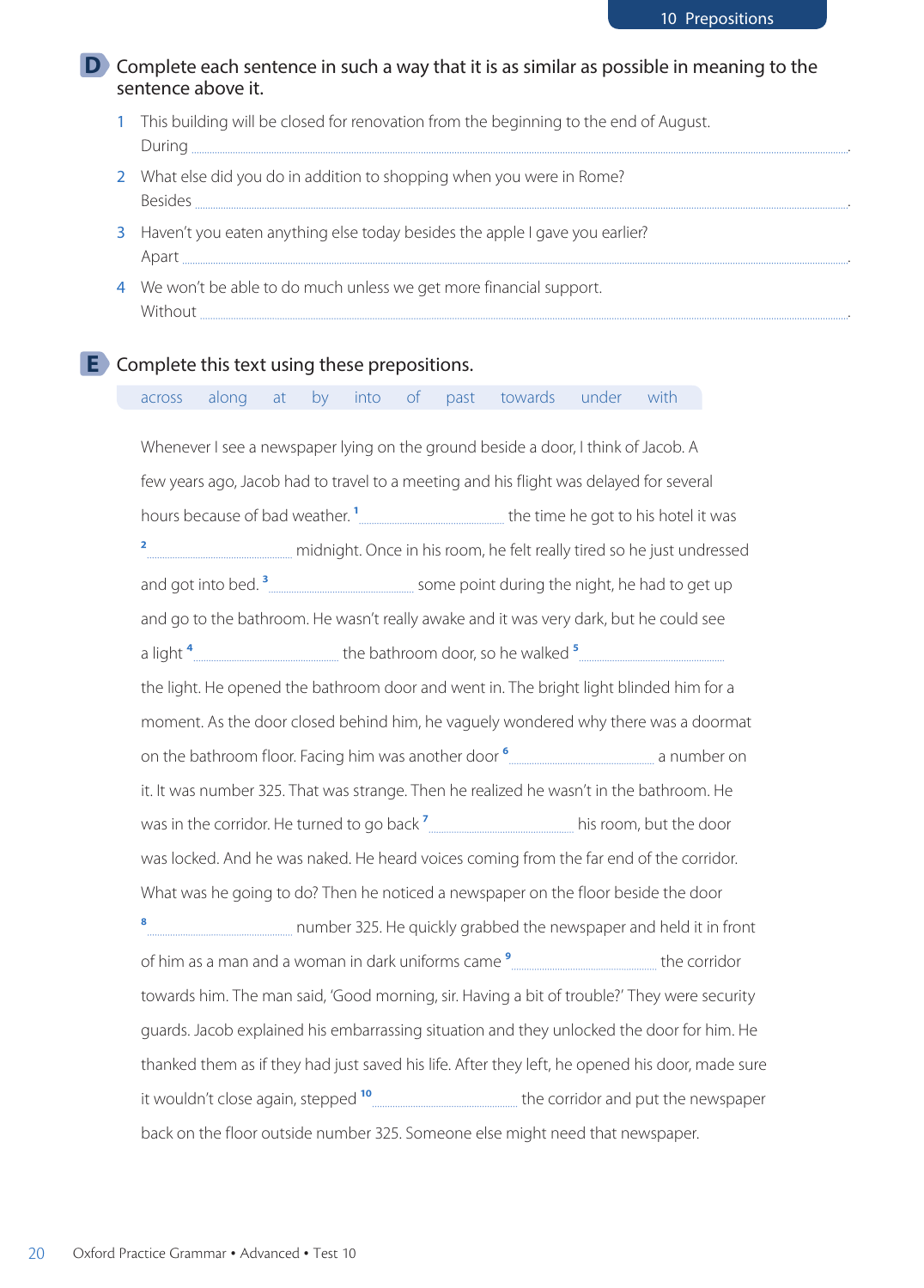### **Test 11** Infinitives and gerunds

- A Choose the word or phrase that best completes each sentence.
	- 1 You know they don't allow in here. a eat and drink b you eat and drink c to eat and drink d eating and drinking
	- 2 He never <u>.....................</u> doing that. a agreed **b** concentrated **c** mentioned **d** persuaded
	- 3 Flights kept because of bad weather. a delaying b being delayed c having delayed d having been delayed
	- 4 In my dream, Brad Pitt offered me a ride on his motorbike and I told him I'd rather ........................ a walk b walking c walked d to walk
	- 5 Mrs Jacobson reminded us of the importance our passports in a safe place. a keep **b** keeping **c** to keep **d** of keeping
- **B** Identify the one underlined expression (A, B, C or D) that must be changed in order to correct the sentences.
	- 1 I really do regret not to learn to play the piano when I had so many opportunities to learn and practise in school. **D**
	- 2 When I asked the students to help me move the chairs, some girls volunteered to carry one each for me and some boys <u>offered to take</u> the others, but Mark refused me to help at all. **C D**
	- 3 When we're ready to leave the house, my mother always tells us wait while she checks in the kitchen because she's afraid to go out without making sure everything is turned off. **A B C D**
	- 4 I will never forget to visit Egypt as a child. It was so exciting to stand beside the pyramids. When it was time for us to go home, my parents say I cried and begged them <u>not to leave</u>. **C D**
	- 5 It really is better to ask for help instead of pretending to know how to do something when you are **A B C** probably not capable <u>to do</u> it at all.

#### Add these pairs of verbs to this text, with the first verb in an appropriate tense and the **C**second verb as an infinitive or gerund.

allow / go assume / be hear / sneeze remember / tell smell / burn

I had just arrived at the International Adventure Camp in Florida. They had spent the afternoon assigning us to our cabins and telling us all the rules. The evening meal was pizza. Now it was after ten o'clock and we were all **1** in bed asleep. I was still awake, stretched out on the uncomfortable camp bed, when I<sup>2</sup> someone **manual controller cabination** outside the cabin window. Just once, then silence. I **3** the camp leader us that we weren't **4** outside after dark. Someone was breaking that rule. Then I thought I could **5** a cigarette . There was another rule against that.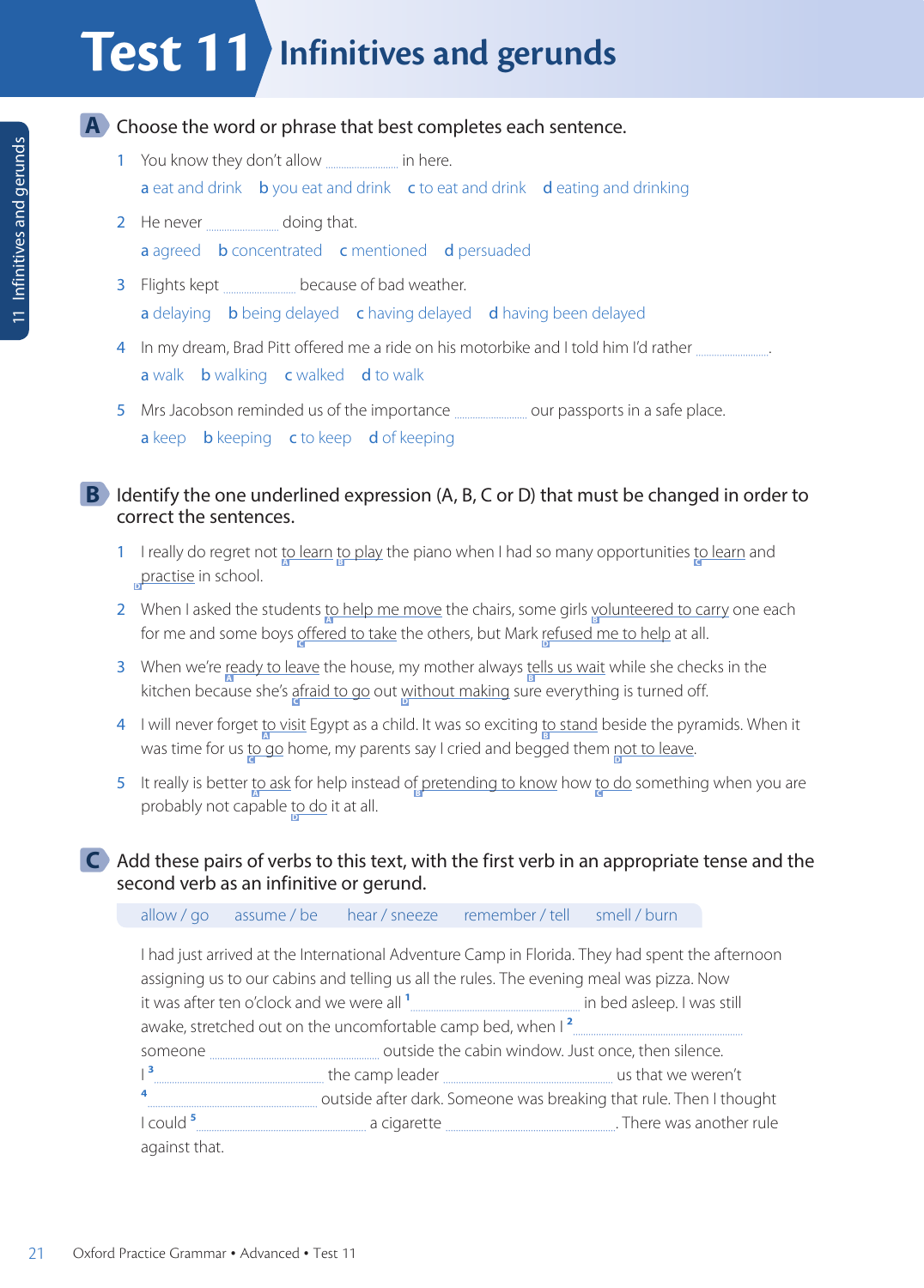**D** Complete each sentence, using an infinitive or gerund, in such a way that it is as similar as possible in meaning to the sentence above it.

- 1 It's sometimes hard finding a place to park. A place to park .
- 2 Is keeping all these old files really necessary? Is it really necessary .
- 3 He shouldn't buy a new car now. It would be a mistake for .
- 4 Amy was bitten by a dog when she was very young and she still remembers it. Amy still remembers .
- 5 The boy said that he hadn't done anything wrong. The boy denied .

Add one of these verbs as an infinitive or gerund in each space in this text. **E**

| qo             |                                                                                                                      |  |  | look put start regain do keep lose stop try |  |  |  |  |  |  |  |
|----------------|----------------------------------------------------------------------------------------------------------------------|--|--|---------------------------------------------|--|--|--|--|--|--|--|
|                |                                                                                                                      |  |  |                                             |  |  |  |  |  |  |  |
|                |                                                                                                                      |  |  |                                             |  |  |  |  |  |  |  |
| $\overline{2}$ | <sup>2</sup> ______________________________better is the usual answer. The problem is that going on a diet is likely |  |  |                                             |  |  |  |  |  |  |  |
|                |                                                                                                                      |  |  |                                             |  |  |  |  |  |  |  |
|                | tendency <sup>4</sup> entitled and the weight lost within one year of <sup>5</sup> entitled and the verify the       |  |  |                                             |  |  |  |  |  |  |  |
|                |                                                                                                                      |  |  |                                             |  |  |  |  |  |  |  |
|                |                                                                                                                      |  |  |                                             |  |  |  |  |  |  |  |
| $\bf{8}$       |                                                                                                                      |  |  |                                             |  |  |  |  |  |  |  |
|                |                                                                                                                      |  |  |                                             |  |  |  |  |  |  |  |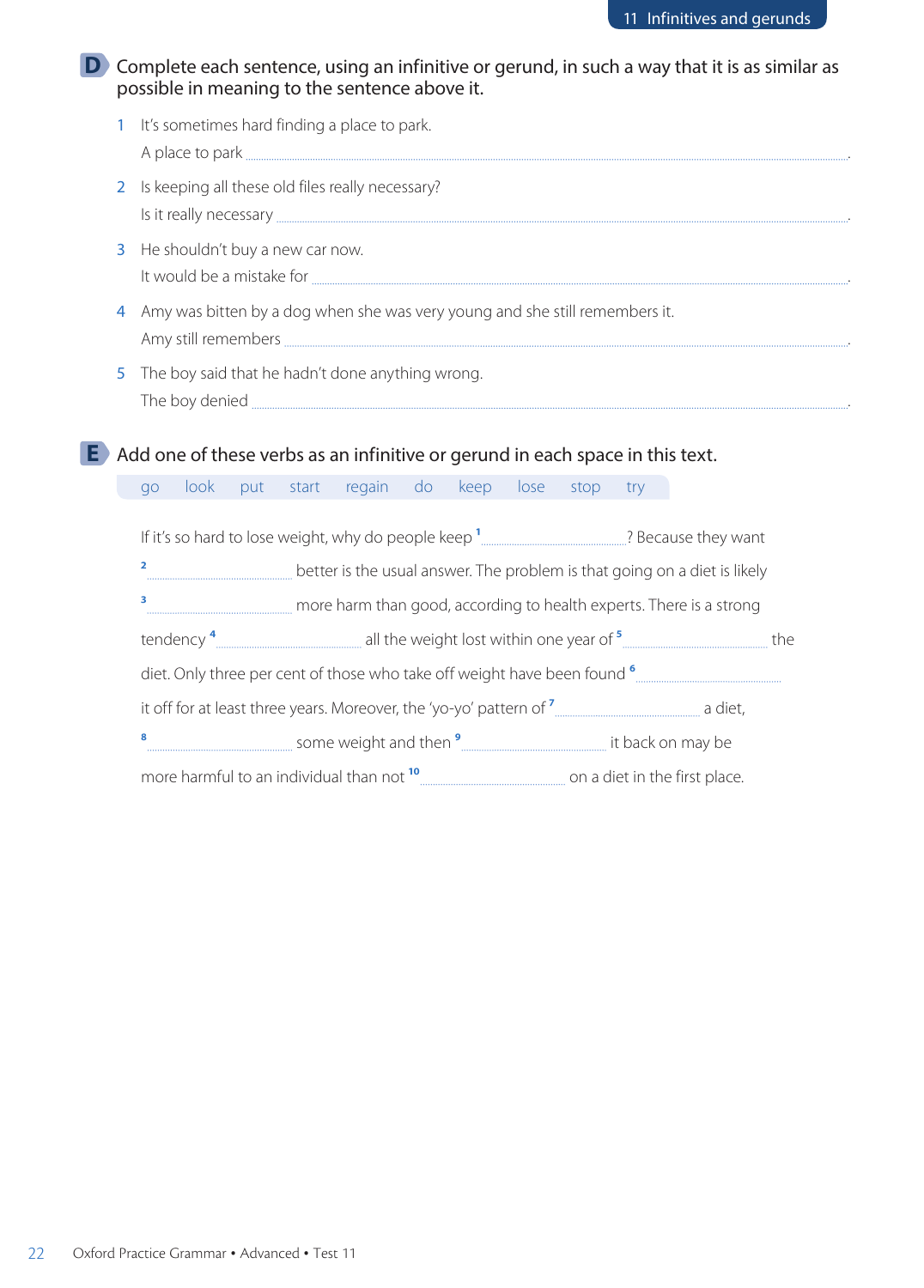### **Test 12 Reporting**



#### A Choose the word or phrase that best completes each sentence.

- 1 They recommended that the windows opened. a had to **b** not be **c** ought not to **d** should not
- 2 He **the the to take part.** a advised not them b invited not them c offered them not d ordered them not
- 3 She that she liked cold coffee. a described **b** replied **c** spoke **d** talked
- 4 The teachers were talking about a trip to see castles and the students were wondering ...................... a why to go. b where they go? c when it was. d what were they?
- 5 Her father manual that Ellen had been to Prague before. a mentioned **b** persuaded **c** reminded **d** told
- **B** Identify the one underlined expression (A, B, C or D) that must be changed in order to correct the sentence.
	- **1** We thought flying would be faster, but when Thomas suggested she go by train Marla realized she had enough time and she will be able to see all the small towns along the way. **C D**
	- 2 Because I suspected that our bill was too high, I asked our waiter if he would check it again and he **A B** agreed me there had been a mistake. **C D**
	- 3 Jessica was complaining to the coach that she felt tired and told him she had to rest, but he encouraged not to quit and said she didn't have much farther to go. **C D**
	- 4 One student inquired about if it was okay to ask what was going to be in the test and the teacher's only **A B** comment <u>was that</u> he had already told them <u>what would be tested</u>.
	- 5 We've invited Josh to come and he's offered us to bring extra food, but Linda has warned us that he **A B C** sometimes promises to do things then forgets completely. **D**

#### C Complete this text with appropriate forms of the verbs.

ask explain point out reply not say not speak talk tell

In her best-selling book *You Just Don't Understand*, Deborah Tannen recalled a joke that her father liked to<sup>1</sup> <u>manual people</u>. In the joke, a woman went to court to get a divorce from her husband. When the judge **2** her why she wanted a divorce, she<sup>3</sup> that her husband<sup>4</sup> and the strain anything to her in two years. The judge turned to the husband and asked him why he<sup>5</sup> the success same to his wife in two years. The husband  $6$  , with the manufactum of the distribution of the riterrupt her.' Tannen ..................................that the joke was based on an old-fashioned stereotype of women: that they **8** all the time. Her research had shown that it was, in fact, a false stereotype.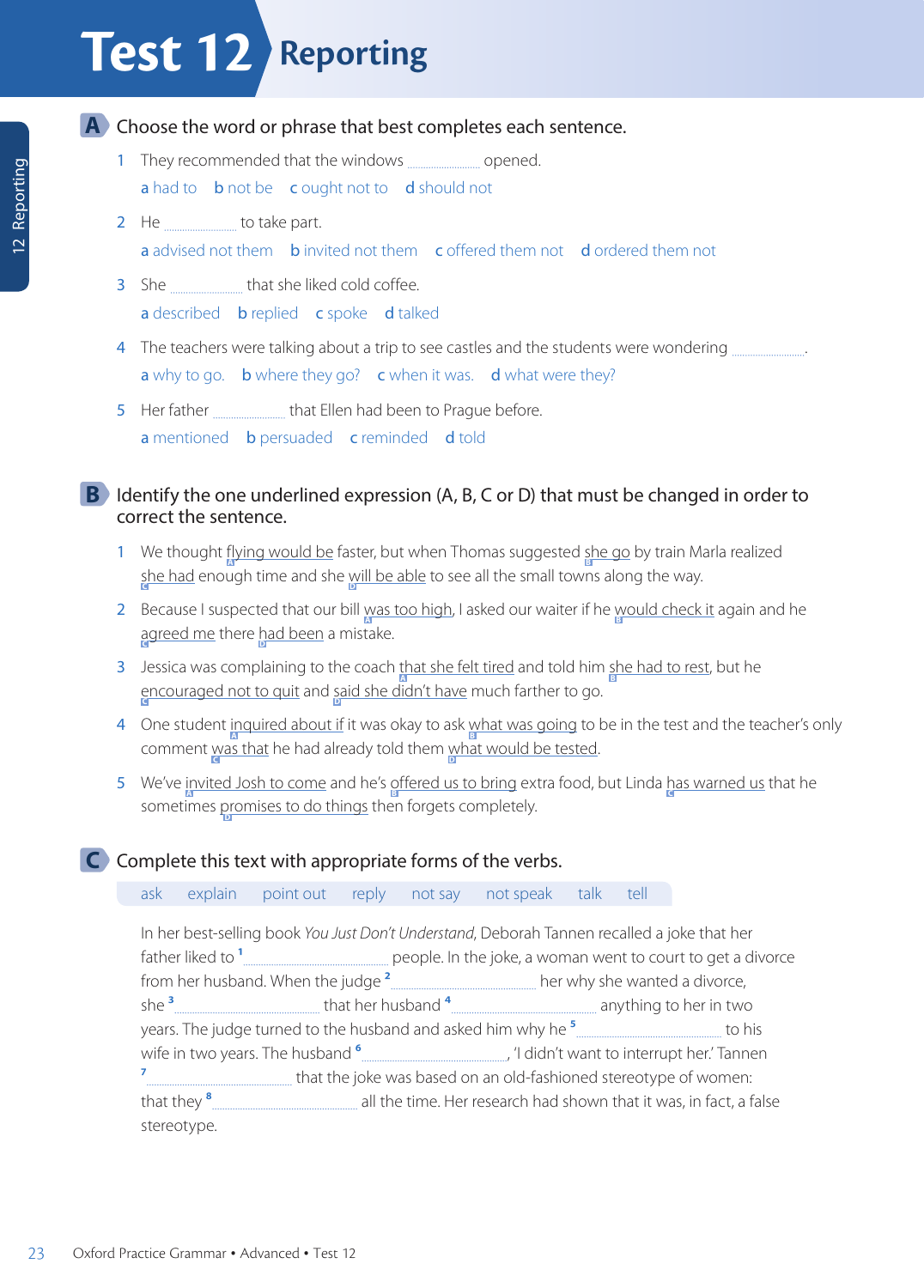#### **D** Complete each sentence using indirect speech in such a way that it is as similar as possible in meaning to the sentence above it.

- 1 'I will buy the flowers myself.' Mrs Dalloway said .
- 2 'Henry, did you leave your keys in the door?' She asked ... The state of the state of the state of the state of the state of the state of the state of the state of the state of the state of the state of the state of the state of the state of the state of the state of
- 3 An announcement was made that the strike was over. There was .
- 4 'I shall return tomorrow.' His only comment .
- 5 It surprised us that he said, 'I won't do it.' His statement that .
- 6 I remember one time when my aunt said to me, 'Don't talk with your mouth full.' I remember one time when my aunt told .
- 7 They said, 'You can stay at our house.' They invited .

#### **E** Rewrite each of these sentences as indirect speech or a summary report in each space.

'Do you know where Rob is?' 'I'm sorry.' 'I'll be there by eight o'clock.' 'I think he went out about half an hour ago.' 'I forgot that I promised to take my mother into town this morning.'

I was sitting in my living room, surrounded by my luggage, waiting for Rob to come and drive me to the airport. It was already twenty past eight and there was still no sign of him. He had said **1** . I had already tried to call him at home. His younger sister answered, so I asked her **2** . She sounded sleepy, but said **3** . Normally it would only take about five minutes to drive from his place to mine, so something had gone wrong. Suddenly the phone rang. It was Rob. He<sup>4</sup> <u>for all communical formations</u> for being late and explained **5** . It wasn't the first time his forgetfulness

had made me nervous and his mother had made me take second place in his plans.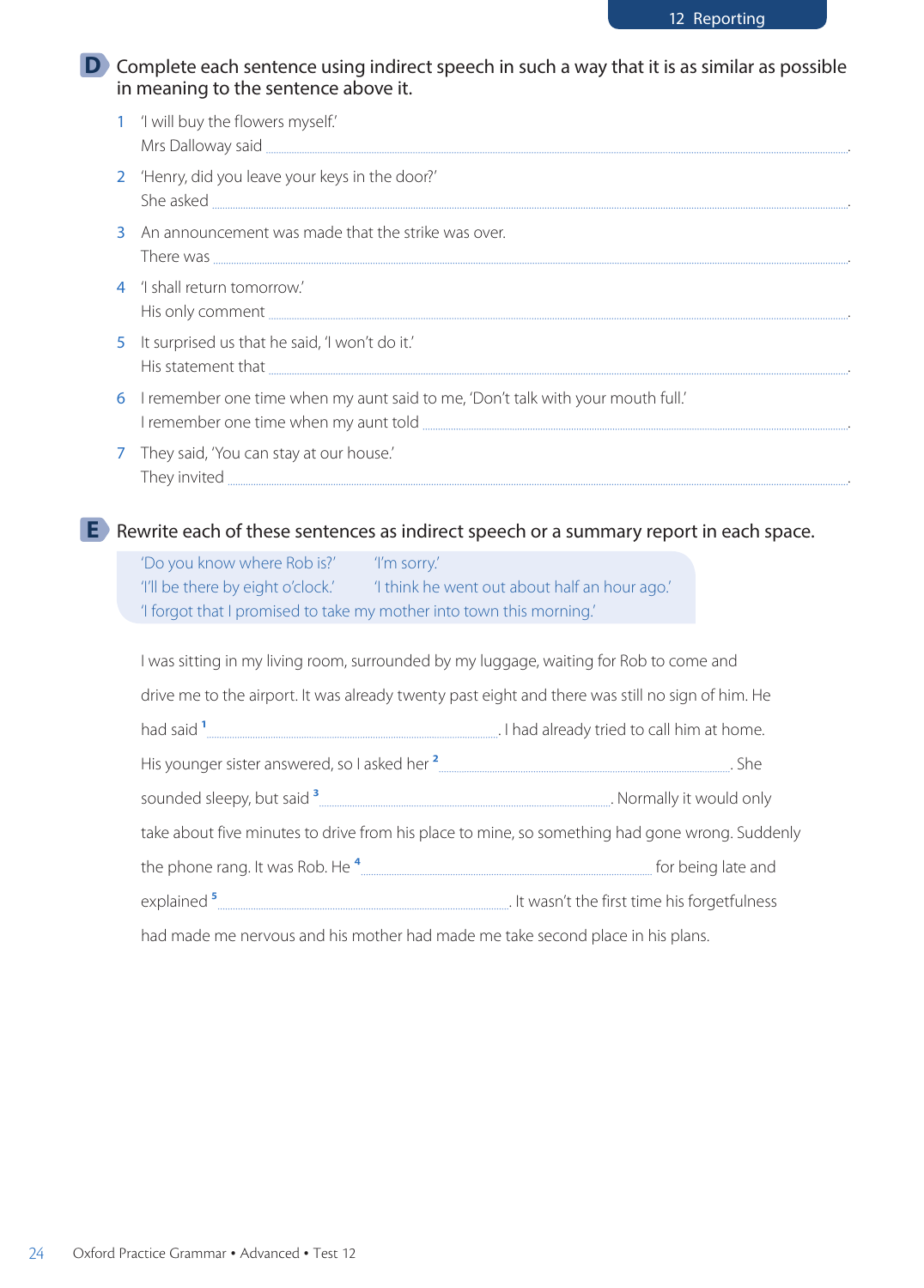### Test 13 Noun clauses

- A Choose the word or phrase that best completes each sentence.
	- 1 Can you understand ........................? a she is saying b what is saying c what she is saying d what is she saying
	- 2 **with the you wait or come back later is up to you.** 
		- a If **b** That **c** When **d** Whether
	- 3 They will recommend that she soon. a leave **b** is leaving **c** left **d** will leave
	- 4 Elizabeth explained during the meeting that it was a **manual communisties** of what should have priority.
		- a belief **b** fact **c** possibility **d** question
	- 5 The regulations *......................*... that a lawyer always be present during any interrogations. a assure **b** require **c** seem **d** state
- **B** Identify the one underlined expression (A, B, C or D) that must be changed to correct the sentence.
	- **Amber stayed with John** wasn't surprising, but it was obvious to everyone that they had decided **A B** they were just friends and that marriage wasn't in their plans. **C D**
	- 2 He didn't know who it was and couldn't imagine why they did it, but there must have been **Somebody that started the rumour which he was from London and very wealthy. C D**
	- **A** I heard about that the director said to them that he didn't think it necessary that he should have to agree with everything they proposed. **D**
	- **A** It became obvious that a lot of students didn't like that their new teacher considered it essential that **B** they do homework every night. **D**
	- **5** Martin told me that he wanted to remind that what was important was not the cost, but **B** how well the job was done. **D**
- In the original version of this paragraph there were six conjunctions (five *thats* and one **C** *how*) introducing noun clauses. One example is shown. Add the others in appropriate places.

Categorization plays a crucial role in human cognition, yet we give little thought to this process.

Indeed, it seems/most of us have a very simple idea of categorization works: we take it for granted that

categories have clear boundaries, and all members of a given category must have something in

common. If we consider the purpose of categorization, we see it is not surprising we hold such a view.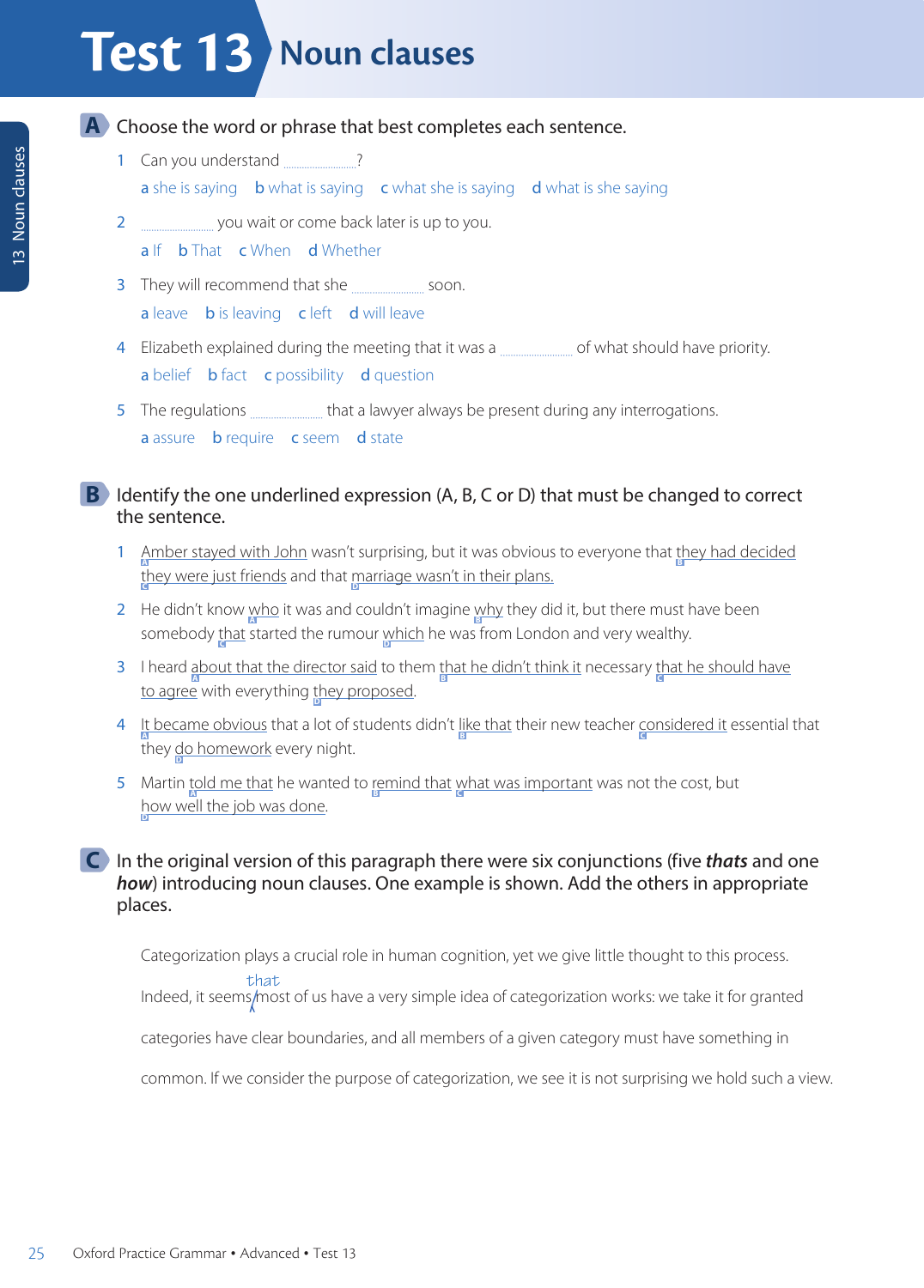**D** Complete each sentence with a noun clause in such a way that it is as similar as possible in meaning to the sentence(s) above it.

- 1 His parents weren't English. He didn't conceal it. He .
- 2 Why anyone would want to jump out of a plane and put their trust in a parachute has always been a big mystery to me.

It .

- 3 We expected that no one would be there. Our .
- 4 Her comments had upset Mark's mother. Bridget was sorry about that. Bridget .
- 5 These apples don't look very nice, but they're delicious. Despite .

#### **E** In each space, write an appropriate form of one of these words or phrases and, where necessary, *that*, *if* or *when*.

argue feel notice emotion view concede know rule out reason to unfair

Kanzi is an adult bonobo, or pygmy chimp, kept at Georgia State University in Atlanta. He has grown up among humans, and is adept at communicating with symbols. He understands some spoken English, and can respond to phrases such as 'go out of the cage' and 'do you want a banana?'

Jared Taglialatela and Sue Savage-Rumbaugh, who work with Kanzi, **1**

|  | he was making gentle noises during his interactions with them. 'We wanted to |
|--|------------------------------------------------------------------------------|
|--|------------------------------------------------------------------------------|

**2** there was any rhyme or **3** they were produced,' says Taglialatela.

So his team studied 100 hours of videotape showing Kanzi's day-to-day interactions and analyzed the sounds he made at various times. They picked situations in which the bonobo's actions were unambiguous: for example, while he was eating a banana, pointing to the symbol for 'grapes', or responding to a request to go outside the cage.

They identified four sounds Kanzi made in different contexts: banana, grapes, juice and yes. In each context, Kanzi made the same sound. 'We haven't taught him this,' says Taglialatela. 'He's doing it on his own.'

Some will  $\alpha$ <sup>1</sup> the sounds are simply the result of differences in Kanzi's emotional state. Taglialatela <sup>5</sup> emotions may play a part, but says they are not the whole story. For instance, Kanzi's sound for 'yes' stayed the same across very different emotional states.

Primatologist Frans de Waal of Emory University in Atlanta, Georgia, agrees.

<sup>6</sup> is involved doesn't <sup>7</sup> is involved that have he's following rules that have some sort of cognitive component.'

Kanzi is just the latest primate to challenge the **8** animals have no language ability. Language used to be popularly defined as symbolic communication until Washoe, a chimpanzee, stumped everyone by learning to communicate in American Sign Language. 'The linguists then came up with a definition that emphasized syntax much more than symbols,' says de Waal. 'Sometimes we  $^9$  **manually model to the interval in the state of the state of the state of the state of the** goalposts as soon as we get near.'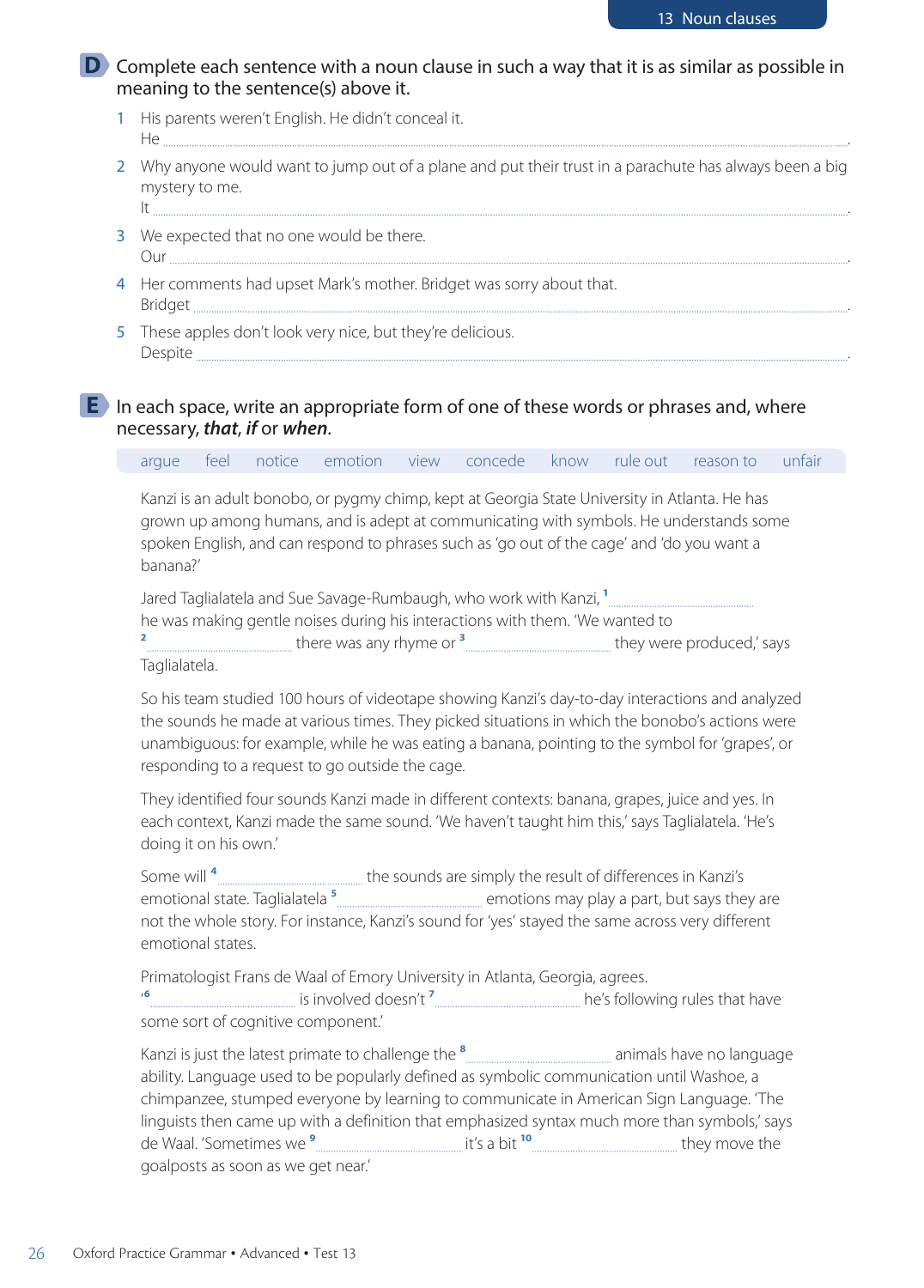### **Test 14 Relative clauses**



- 1 The house I grew up has been demolished and replaced by an office building. a in **b** in it **c** in that **d** in which
- 2 Fieldwork is practical work **manual** outside the school or office. a doing **b** done **c** which do **d** that does
- 3 A letterbox is a narrow opening in a door through **manual management is delivered**. a it **b** that **c** which **d** where
- 4 I didn't recognize the man who she was talking to **..............**... **a** him **b** her **c** his wife  $d -$
- 5 Could you ask those outside to make less noise? a wait **b** waiting **c** waited **d** to wait
- **B** Identify the one underlined expression (A, B, C or D) that must be changed in order to correct the sentence.
	- 1 Her new boyfriend, who's from Denmark, seems nicer than Jordy, who was from Spain, or Toby, that had really long hair, and whom nobody really liked. **C D**
	- **2** A slot is a narrow opening through which something can be put or a channel into which something fits or along something slides or a position for something in a timetable. **B C D**
	- **3** I have friends who had a baby a few years ago when we were neighbours in Wimbledon and, every time when I go back to visit them, their child, whose name is Sam, seems to have grown another ten **C D** centimetres.
	- **4** We had about ten people helping us carry our belongings to a van <u>parked</u> outside when there was a **A** sudden crash <u>making</u> us turn round to find the big mirror <mark>lying</mark> in pieces on the ground.
	- **5** Everyone who was on the committee agreed that we should set aside some of the money we had collected to pay whoever still had to be paid for their work and then we should put **B C** all which was left into a savings account. **D**

#### C Complete this text. Use appropriate words to begin the relative clauses.

| modified version of a small moth known to attack and destroy cotton plants. This new version     |
|--------------------------------------------------------------------------------------------------|
| will be sterile, so it will produce no offspring. The Department of Agriculture is planning an   |
|                                                                                                  |
| large screened cages in a cotton field. The goal is to have a moth-free field in one generation. |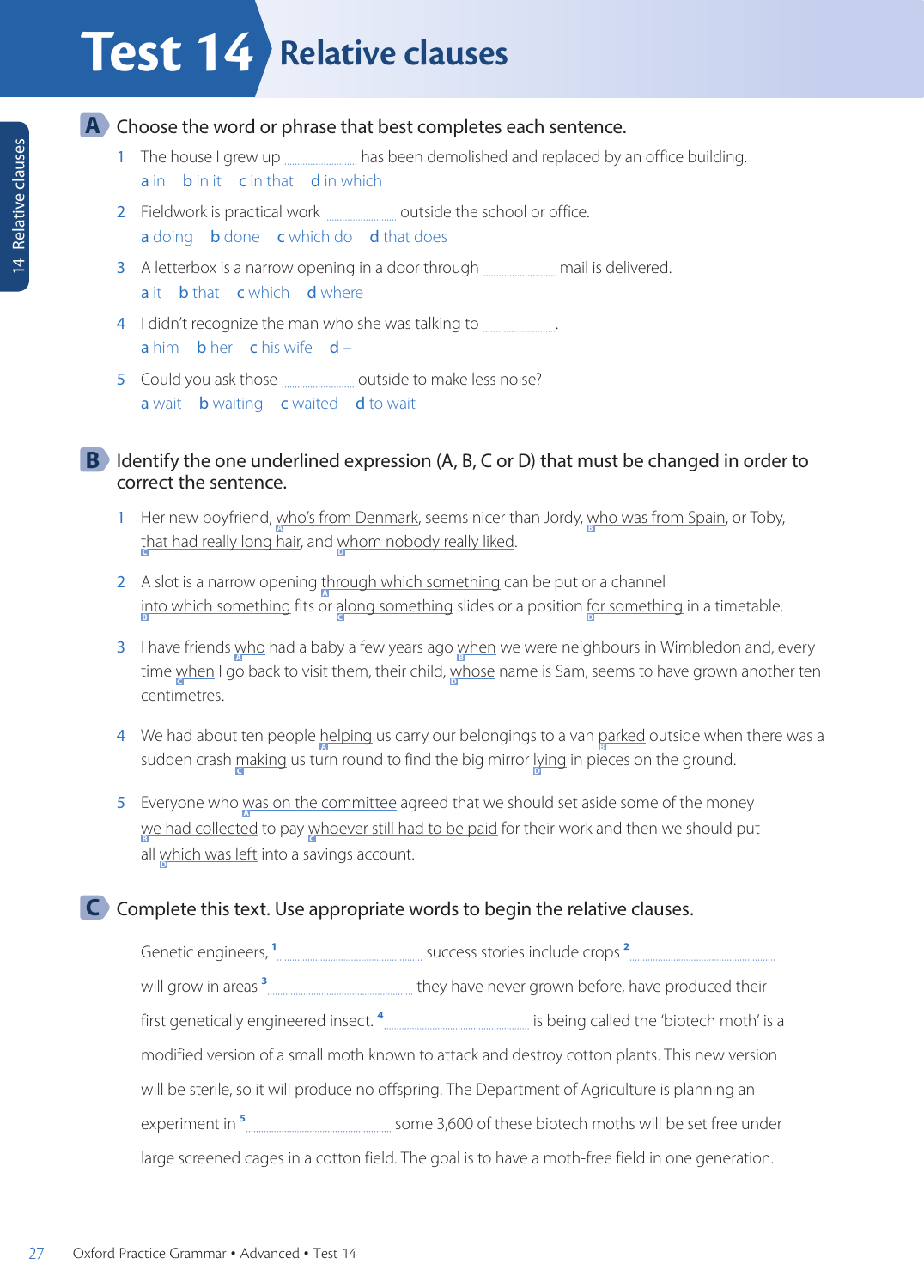#### **D** Complete each of the sentences using a relative clause so that it is as similar as possible in meaning to the sentence above it.

- 1 Betty is derived from the name Elizabeth. Elizabeth is the name .
- 2 Her parents were born in India. India is .
- 3 I liked Hemingway's short stories best. Hemingway is the author .
- 4 Her parents will never like me, no matter what I do. Whatever .
- 5 He talked about humanism during the first lecture. I was at the first lecture, .

#### Add one of these sentences, changed to an appropriate relative clause, to each space. **E**

| it is called a beanstalk       | they grow very quickly               |
|--------------------------------|--------------------------------------|
| he suspects something is wrong | he then cuts it down                 |
| he steals some things from him | his mother thinks they are worthless |
| it is often told to children   | he is chasing him                    |
| he discovers a giant there     | he sells a cow                       |

| Jack and the Beanstalk is a traditional tale or fairy story 1 | . Jack is a                            |  |               |
|---------------------------------------------------------------|----------------------------------------|--|---------------|
| bow'                                                          | for three magic beans <sup>3</sup> .   |  | but           |
|                                                               | into a really tall plant $\frac{5}{5}$ |  | . Jack climbs |
| up the beanstalk into the clouds <sup>6</sup>                 |                                        |  |               |

The giant,  $\frac{8}{2}$ , tries to find Jack and recites the famous lines:

'Fee, fi, fo, fum, I smell the blood of an Englishman.

Be he alive or be he dead, I'll grind his bones to make my bread.'

Jack escapes down the beanstalk,  $\frac{9}{2}$  mass mass so that the

giant,<sup>10</sup> ,  $\frac{10}{2}$  ,  $\frac{10}{2}$  ,  $\frac{10}{2}$  ,  $\frac{10}{2}$  ,  $\frac{10}{2}$  ,  $\frac{10}{2}$  ,  $\frac{10}{2}$  ,  $\frac{10}{2}$  ,  $\frac{10}{2}$  ,  $\frac{10}{2}$  ,  $\frac{10}{2}$  ,  $\frac{10}{2}$  ,  $\frac{10}{2}$  ,  $\frac{10}{2}$  ,  $\frac{10}{2}$  ,  $\frac{10}{2}$  ,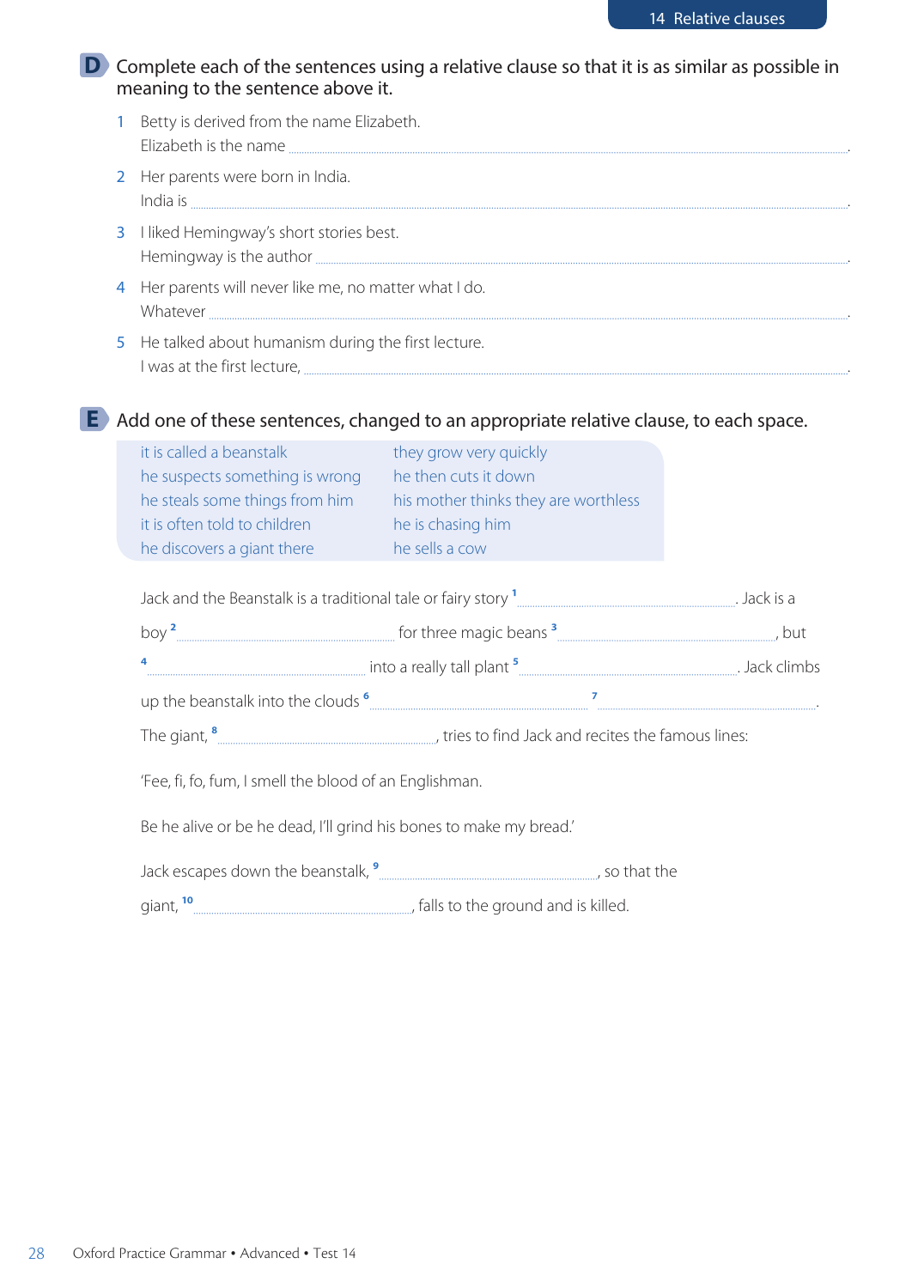## **Test 15 Conditionals**

Choose the word or phrase which best completes each sentence. **A**

- 1 What's a miracle? Well, popcorn's a miracle if you know how it's made. a didn't b don't c won't d wouldn't
- 2 Some of you may have already completed section one. , you can go on to section two. a If so **b** If you do **c** If you may **d** If not
- 3 In summer, if my dad finished work early, he sometimes take us swimming.
	- a is b was c will d would
- 4 If you don't mind, I *mand most inish my coffee before we leave*.

a would b would have c would like d would rather

- 5 If they'd \_\_\_\_\_\_\_\_\_\_\_\_\_\_\_\_\_ Justin more time, he'd have been able to do a better job. a give **b** giving **c** given **d** gave
- **B** Identify the one underlined expression (A, B, C or D) that must be changed in order to correct the sentence.
	- **A** If I were late, they usually made me stay after school and I had to do extra homework.
	- $\frac{2}{M}$  We <u>must</u> maintain a system of law, and support a police force. If we don't, the criminals would soon be in charge.
	- **A** I'm not the kind of person who goes around thinking if only I have done this or that. I just feel lucky.
	- **A** Things will be better if I will get a job and earn some money so I don't have to live with my parents.
	- **5** The Czech Republic's top general <u>once warned</u> staff officers they will lose their jobs if only they don't learn English, according to a story in the news. **D**

#### C Complete this article, tips on how to learn a language, with one suitable word in each space.

Spend some time in a country where people speak the language. For

example,  $\frac{1}{2}$  masses you go to Paris, you **2** masses we also the Paris and the Marian masses of the Marian masses

learn French more quickly than if you **3** classes at home.

But it's better to go alone. If you  $\frac{4}{1}$  with your friends in a

group, you're more likely to speak your native language with them.

Try to find a job. If you <sup>5</sup> <u>*mand mand in a restaurant in Salamanca*</u>, you

**6** have to speak Spanish to the customers all day. You could

also think about who you live with. Imagine how fantastic your Spanish would be by

the time you went home if you<sup>7</sup> with Spanish people!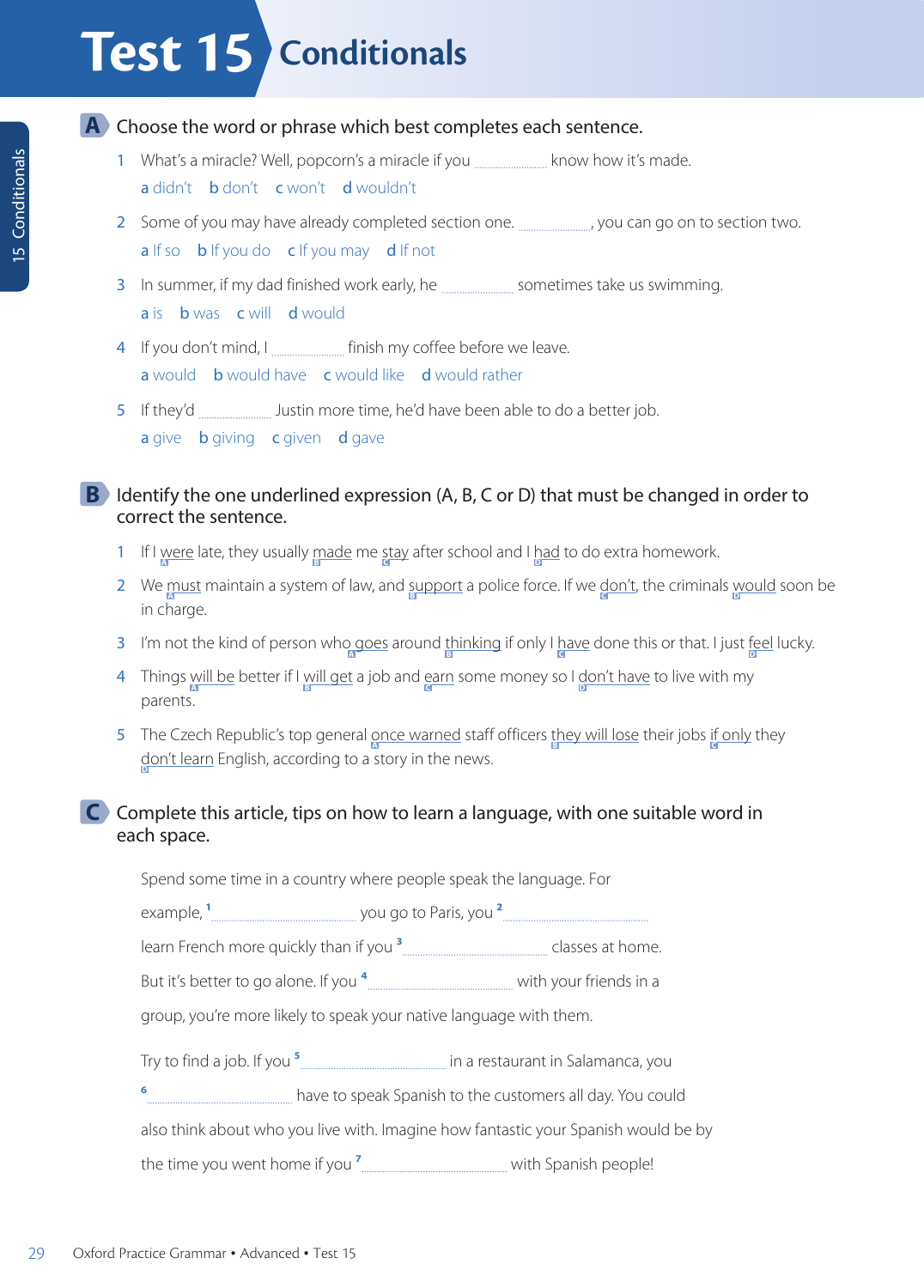- 1 The party is not likely to happen because no one is willing to help. Unless .
- 2 She didn't escape injury; she wasn't wearing a crash helmet. If only a state of the state of the state of the state of the state of the state of the state of the state of the state of the state of the state of the state of the state of the state of the state of the state of the stat
- 3 I still loved her despite the fact that she could be very difficult. Even though .
- 4 We're leaving tomorrow if you like the idea or if you don't like the idea. Whether .
- 5 I arrived late; the traffic was so bad. I'm sorry, but if .

#### **E** Complete this text with the following clauses.

| whether you're getting an error message | if your queue gets bogged down    |
|-----------------------------------------|-----------------------------------|
| if you have received no error messages  | if you are still having a problem |
| even if your printer is an older model  | if any print jobs are on hold     |
| if any print jobs are on hold           | if your printer won't print       |
| if it's a wireless model                | if necessary                      |

Printers are great when they do their job quietly and efficiently, but

|        | , it can be a very frustrating experience. What should |  |
|--------|--------------------------------------------------------|--|
| vou da |                                                        |  |

or your printer simply won't respond, you should take a deep breath and follow these basic steps.

printer is still connected via USB or, **5** ,

that you are connected to the right network. Check the print queue to find out

**6** . **7** , it can cause the printer to grind to a halt. **8** ,

you should still be able to print from a mobile device.

go to the troubleshooting section in the User

Manual, or, <sup>10</sup> , 2000 and 2000 and 2000 and 2000 contact Technical Support.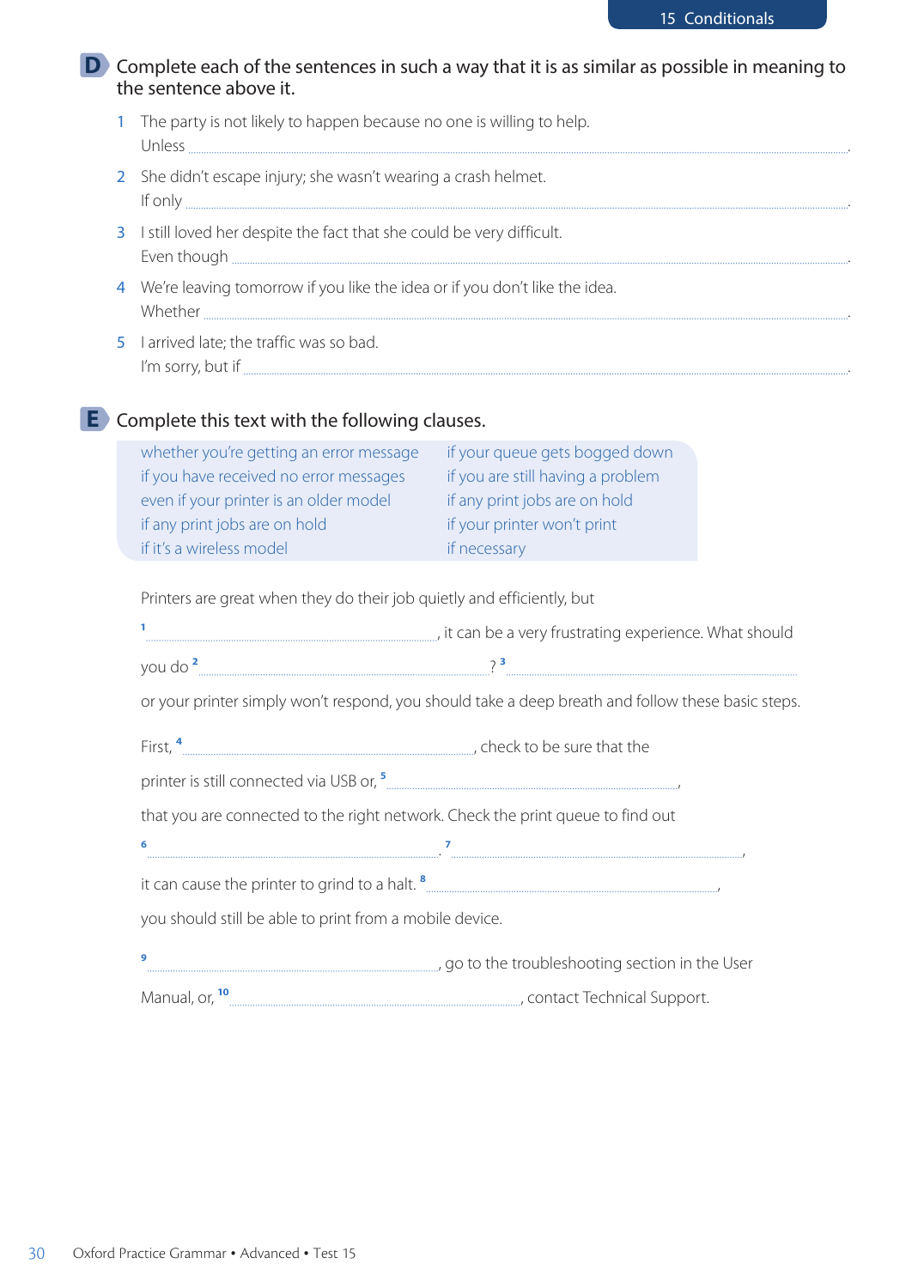### **Test 16 Adverbial clauses**

A Choose the word or phrase that best completes each sentence.

- 1 Players may not leave the area without permission **manual manual** the game is being played. a despite **b** during **c** much as **d** while
- 2 Remember to wear a helmet **weeff** your head is protected. a in order that **b** so as **c** that **d** to
- 3 they had been waiting in line all night, I was sure they'd get tickets. a As though **b** Because of **c** Since **d** Until
- 4 Amelia said it was **......................** lovely weather they all went swimming.
	- a as **b** as if **c** so **d** such
- 5 Once you **INCO 10** Once you into a routine, you'll find the work is quite easy. a are settling **b** have settled **c** settled **d** will settle
- **B** Identify the one underlined expression (A, B, C or D) that must be changed in order to correct the sentence.
	- **A** They didn't think he had been to visit his birthplace since he is a small child.
	- 2 Some British people put a 'GB' plate on the back of their car so that to show that the car is from Great Britain when they drive to other countries, even though it seems rather odd. **C D**
	- 3 When cooking previously frozen vegetables, use about half as much time as you would for fresh vegetables because becoming softer after they have been kept in a freezer. **A B C D**
	- **A** For it was late, they stopped near a stream in order to rest the horses and so as not to get lost while riding through the forest.
	- 5 Much as I liked her paintings, I couldn't act as she was Picasso or someone like that when she **A B C** clearly was a beginner, though very good for a beginner, of course. **D**

#### **C** Complete this text with the following words.

after as because to when  $(x2)$ 

In Britain, **1** you need legal advice, you go to see a solicitor. Solicitors spend most of their time in their offices<sup>2</sup> here their work mostly involves preparing legal documents, especially those involved in buying a house. They can, **3** necessary, go to court with you, but, **4** taking down details of a serious legal matter, they will often contact a barrister<sup>5</sup> [1000] matter represent you in court. **6** you may have seen in films or on TV, barristers wear white curly wigs and black robes in court.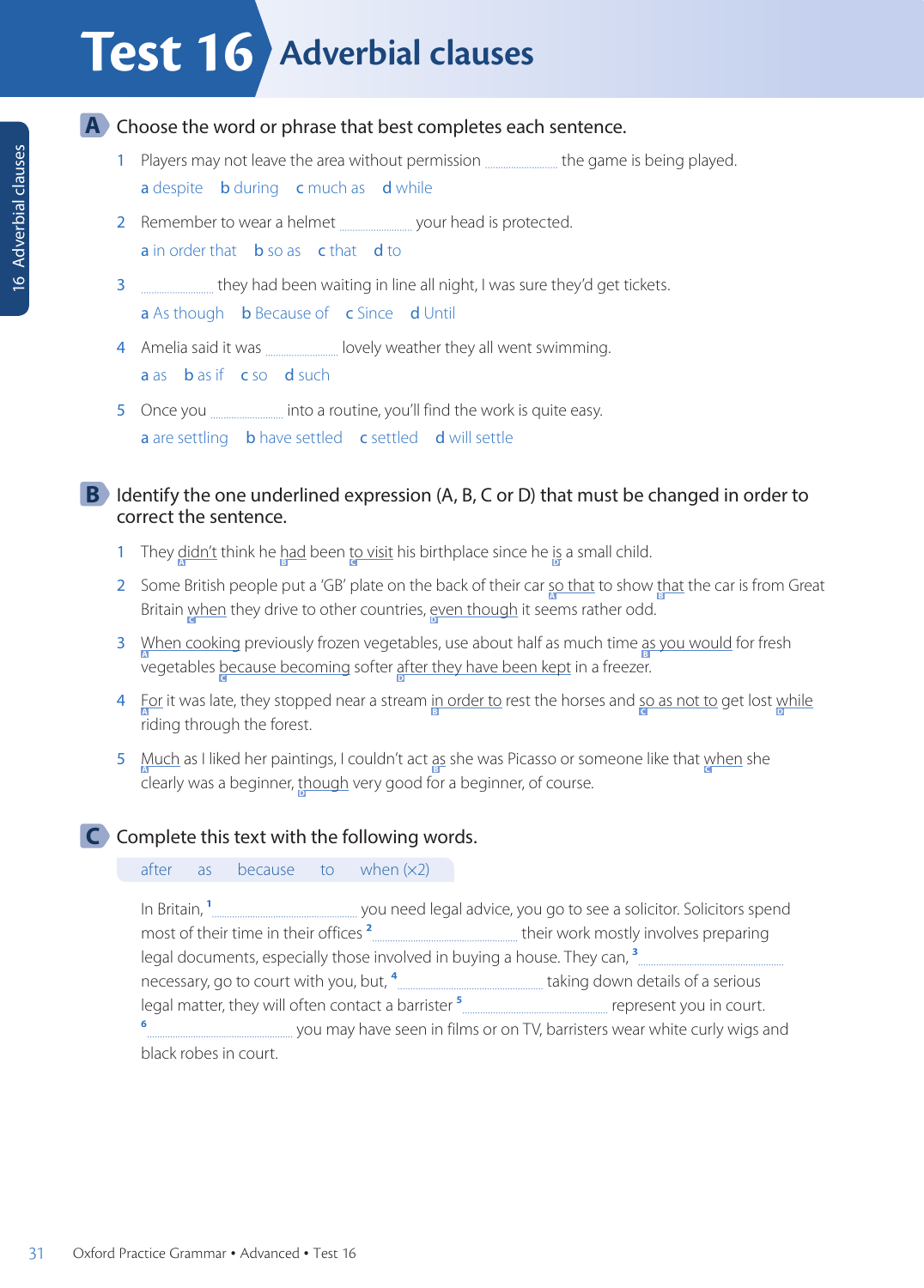- 1 It was late and I was exhausted, so I went straight to bed. Because .
- 2 There will have to be a change in his attitude or he won't continue to work here. In order for .
- 3 From the way he talked, I thought he owned the restaurant. He talked .
- 4 Finish your homework, then you can go out. You can't .
- 5 I know he's your friend, but he can't sleep here. Even .
- 6 We left half an hour earlier than necessary because we didn't want to be late. So as .

#### **E** Choose one word or phrase from each pair to complete the text.

| although                                                                                      |  |  |  | as easy as as if just as much | despite so that                                                                                                | though |
|-----------------------------------------------------------------------------------------------|--|--|--|-------------------------------|----------------------------------------------------------------------------------------------------------------|--------|
| and so                                                                                        |  |  |  | so easy if just as as much as | despite the fact whereas                                                                                       | even   |
|                                                                                               |  |  |  |                               |                                                                                                                |        |
|                                                                                               |  |  |  |                               |                                                                                                                |        |
|                                                                                               |  |  |  |                               |                                                                                                                |        |
|                                                                                               |  |  |  |                               |                                                                                                                |        |
|                                                                                               |  |  |  |                               |                                                                                                                |        |
|                                                                                               |  |  |  |                               |                                                                                                                |        |
| longer based on exclusive wealth and power. Maintaining large houses with lots of servants is |  |  |  |                               |                                                                                                                |        |
|                                                                                               |  |  |  |                               |                                                                                                                |        |
| new owners of those large British country houses in fact come from halfway across the world.  |  |  |  |                               |                                                                                                                |        |
| $\mathbf{a}$                                                                                  |  |  |  |                               | that their parents may have been middle or working class, many of today's mangle of the term and their parents |        |
|                                                                                               |  |  |  |                               |                                                                                                                |        |

wealthy Britons achieved success based on education and enterprise, not birth and inheritance.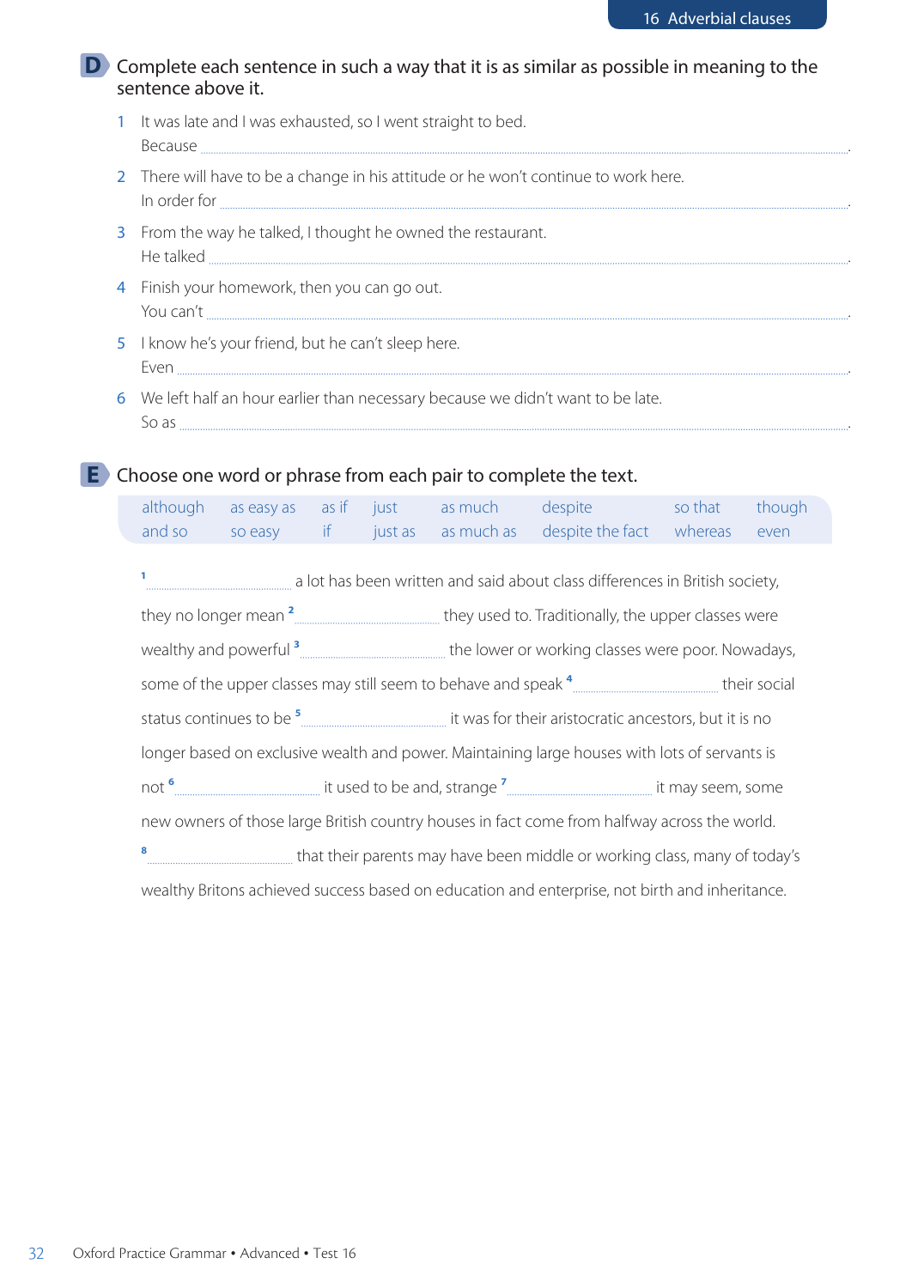### **Test 17 Connectors and focus structures**

#### A Choose the word or phrase that best completes these sentences.

- 1 These plants usually flower in spring, won't if there is frost. a but **b** however **c** nevertheless **d** otherwise
- 2 I enjoyed reading the story. It was rather sad, .............................. a also **b** but **c** so **d** though
- 3 Jasmine is working as a dental assistant. What she does is **manual memory** people's teeth. a clean **b** cleans **c** cleaning **d** to clean
- 4 Tickets are required for admission. , those who don't have a ticket won't get in. a Consequently **b** Rather **c** Similarly **d** Subsequently
- 5 Desert flowers can be invisible for years **manual composition** appear suddenly after heavy rain. a actually, but b alternatively or c consequently and d nevertheless, so

#### **B** Identify the one underlined expression (A, B, C or D) that must be changed in order to correct these sentences.

- 1 To begin with, she insisted that, in addition to her children, she should be allowed to bring their pets; **A B** that is, she wanted as well to bring a dog and two cats. **C D**
- **2** For many years, coal was <u>pot only</u> readily available, but it was <u>also</u> very cheap in comparison other types of fuel and <u>consequently</u> it was used in all the factories.
- **A** As a matter of fact, we had just heard about the problem and, because of that, we didn't stay actually in **A** London very long <u>afterwards</u>.
- **A** In conclusion, the new rules state that, in accordance with our agreement, workers who previously did extra work without extra pay must now receive overtime pay. As a result that those who are asked to do **D** extra work will receive additional payment.
- **5** In the meantime, some of us had to stay in the old building, though it was rather primitive. For a start, there was no hot water. In addition to there were cockroaches everywhere. **D**

#### C Choose the most appropriate phrase for each space in this text.

after all for example in addition in the meantime so

The difficulty of getting people to pay attention to the problem of rising sea

levels is that it often has to compete with,<sup>1</sup> , and a series are news of rising

food prices or an increase in violent crime.<sup>2</sup> , you are unlikely

to worry about flooding in the future if,<sup>3</sup> , you can't afford

to eat or you're about to be shot.<sup>4</sup> , most of us don't live

anywhere near the sea.<sup>5</sup> why should we worry about it?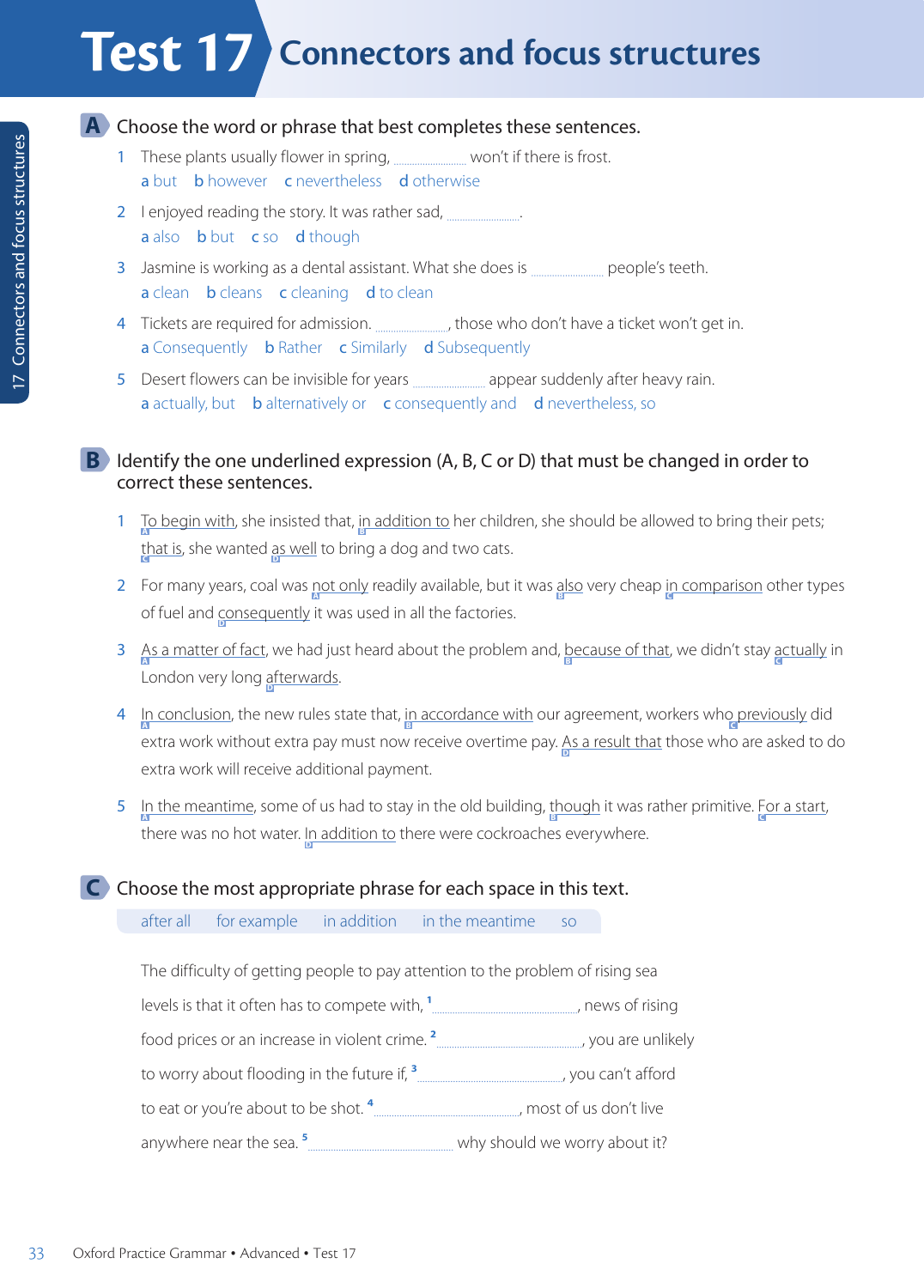- 1 There wasn't any butter. We used margarine instead. Instead .
- 2 You can only get dishes and bowls with this design in Poland. Only .
- 3 We didn't discover the mistake until much later. Not .
- 4 Flooding causes most of the damage in spring. It's .
- 5 She left because he was so unpleasant. It was .
- 6 I know that the main road is blocked. All .
- 7 He went to the party by himself. What he .
- 8 Rose is hoping to travel across Canada by train. What .

#### **E** Complete this paragraph using only one word or phrase from each pair.

| afterwards | as result of     | in contrast   | similarly     |
|------------|------------------|---------------|---------------|
| next       | the result is    | in particular | it's the same |
|            |                  |               |               |
| that       | in the beginning | what          |               |
| that is    | to begin with    | why           |               |
|            |                  |               |               |

**1** I'd like to do today is introduce some important terms that you will become familiar with during this class.<sup>2</sup> , will become is the term 'greenhouse effect'. A greenhouse is a building with glass sides and a glass roof which trap heat from the sun and hold it inside the building.<sup>3</sup> , the polluted atmosphere surrounding the earth is now trapping and holding the heat of the sun, causing temperatures to rise.<sup>4</sup> , the polluted atmosphere is having the same kind of effect as a greenhouse. **5** , there is the term 'greenhouse gases'. These are the gases which are polluting the atmosphere. **6** , one gas called carbon dioxide, which is produced when things like coal and oil are burned, accumulates in the atmosphere and is a direct cause of the greenhouse effect. <sup>7</sup> the greenhouse effect, we are now experiencing a phenomenon known as 'global warming', which is a more general term for increased world temperatures.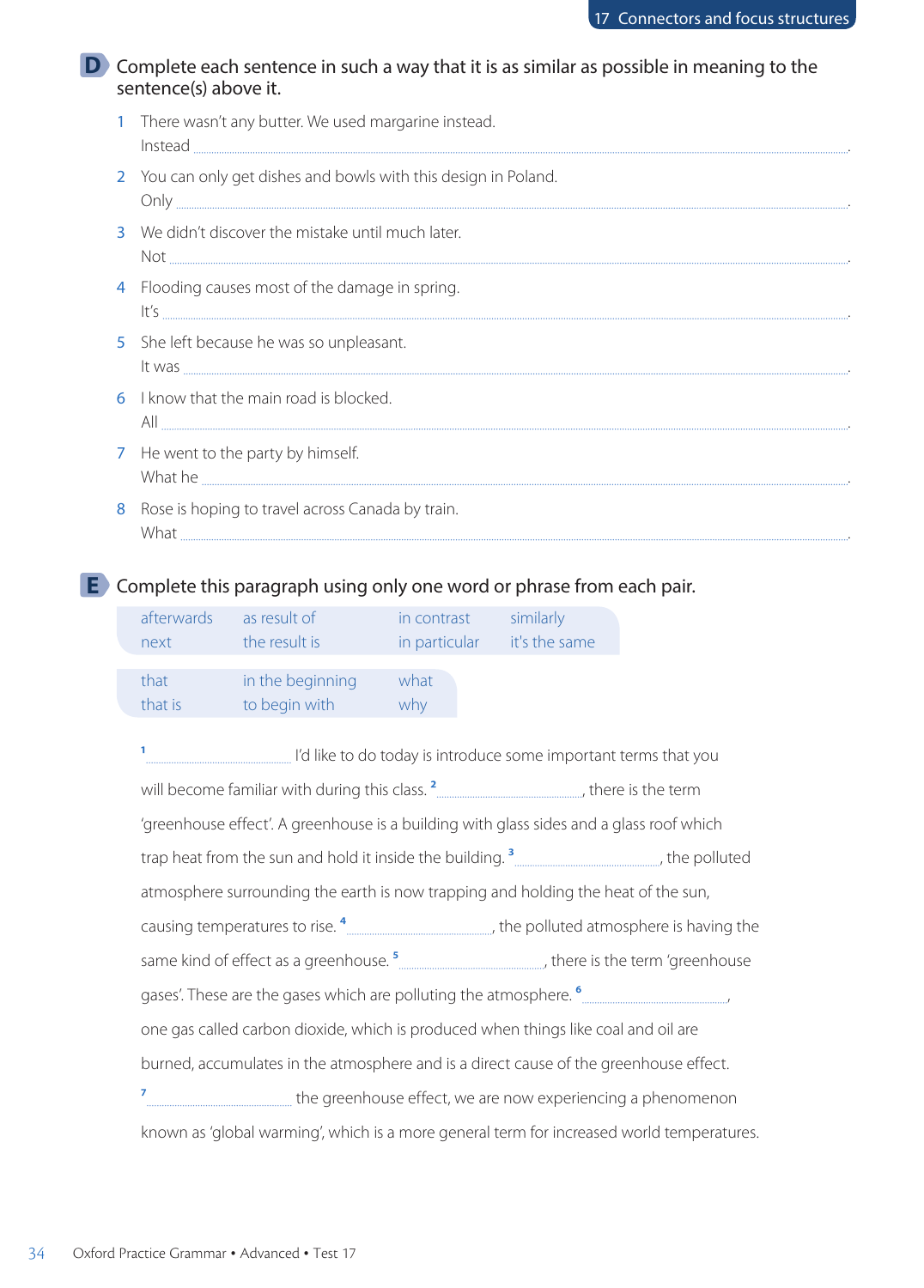# **Exit Test**

There are four spaces in each of the following paragraphs. Choose the best answer (a, b, c or d) for each space.

| $\mathbf{1}$ |                   | After police arrested a man for breaking into a supermarket, they discovered that the thief was |                                               |                                                                                                                                                      |
|--------------|-------------------|-------------------------------------------------------------------------------------------------|-----------------------------------------------|------------------------------------------------------------------------------------------------------------------------------------------------------|
|              |                   |                                                                                                 |                                               |                                                                                                                                                      |
|              |                   |                                                                                                 |                                               |                                                                                                                                                      |
|              |                   |                                                                                                 |                                               |                                                                                                                                                      |
|              | 1 a) her that     | b) that                                                                                         | c) that her $\qquad d)$ to her that           | $d$ ) tell                                                                                                                                           |
|              | $2$ a) admit      | b) explain c) report                                                                            |                                               |                                                                                                                                                      |
|              | 3 a) that         | <b>b</b> ) that to them <b>c</b> ) them that                                                    |                                               | d) them to that                                                                                                                                      |
|              | 4 a) by           | b) for                                                                                          | $\mathsf{c})$ that                            | $d$ ) to                                                                                                                                             |
|              |                   |                                                                                                 |                                               | 2 It was <sup>1</sup> It was 1 It was 1 It was measured to the set of last beginning to <sup>2</sup> It was the desired, so I asked Rachel to finish |
|              |                   |                                                                                                 |                                               |                                                                                                                                                      |
|              |                   | <b>1</b> a) becoming b) being c) getting                                                        |                                               | d) going                                                                                                                                             |
|              | $2$ a) feel       | <b>b</b> ) feel as <b>c</b> ) feel it                                                           |                                               | d) feel to be                                                                                                                                        |
|              |                   | 3 a) looked b) looked as c) looked for d) looked like                                           |                                               |                                                                                                                                                      |
|              | 4 a) seemed       | <b>b</b> ) seemed like                                                                          | <b>c</b> ) seemed to be <b>d</b> ) seemed was |                                                                                                                                                      |
|              | $\overline{3}$    | threatened by developers who plan to build hundreds of new houses in the area.                  |                                               |                                                                                                                                                      |
|              | 1 a) both         | <b>b</b> ) either <b>c</b> ) neither                                                            |                                               | $d$ ) <i>not</i>                                                                                                                                     |
|              | 2 $a)$ wasn't     | <b>b</b> ) weren't <b>c</b> ) it wasn't <b>d</b> ) they weren't                                 |                                               |                                                                                                                                                      |
|              | 3 a) grew         | b) grow                                                                                         | <b>c</b> ) growing <b>d</b> ) grown           |                                                                                                                                                      |
|              | $4$ a) after      | b) before                                                                                       | $c)$ but                                      | $d)$ or                                                                                                                                              |
| 4            |                   |                                                                                                 |                                               | 4 Materian Community of phone you this week and maybe we can arrange to meet for lunch on Friday                                                     |
|              | or Saturday.      |                                                                                                 |                                               |                                                                                                                                                      |
|              |                   | 1 a) has been raining b) is raining c) rain                                                     |                                               | d) rains                                                                                                                                             |
|              |                   | 2 a) am not going b) don't go c) haven't gone d) never go                                       |                                               |                                                                                                                                                      |
|              | 3 a) believing    | b) knowing                                                                                      | c) realizing                                  | d) wondering                                                                                                                                         |
|              | 4 a) am promising | <b>b)</b> have been promising <b>c)</b> have promised                                           |                                               | d) promise                                                                                                                                           |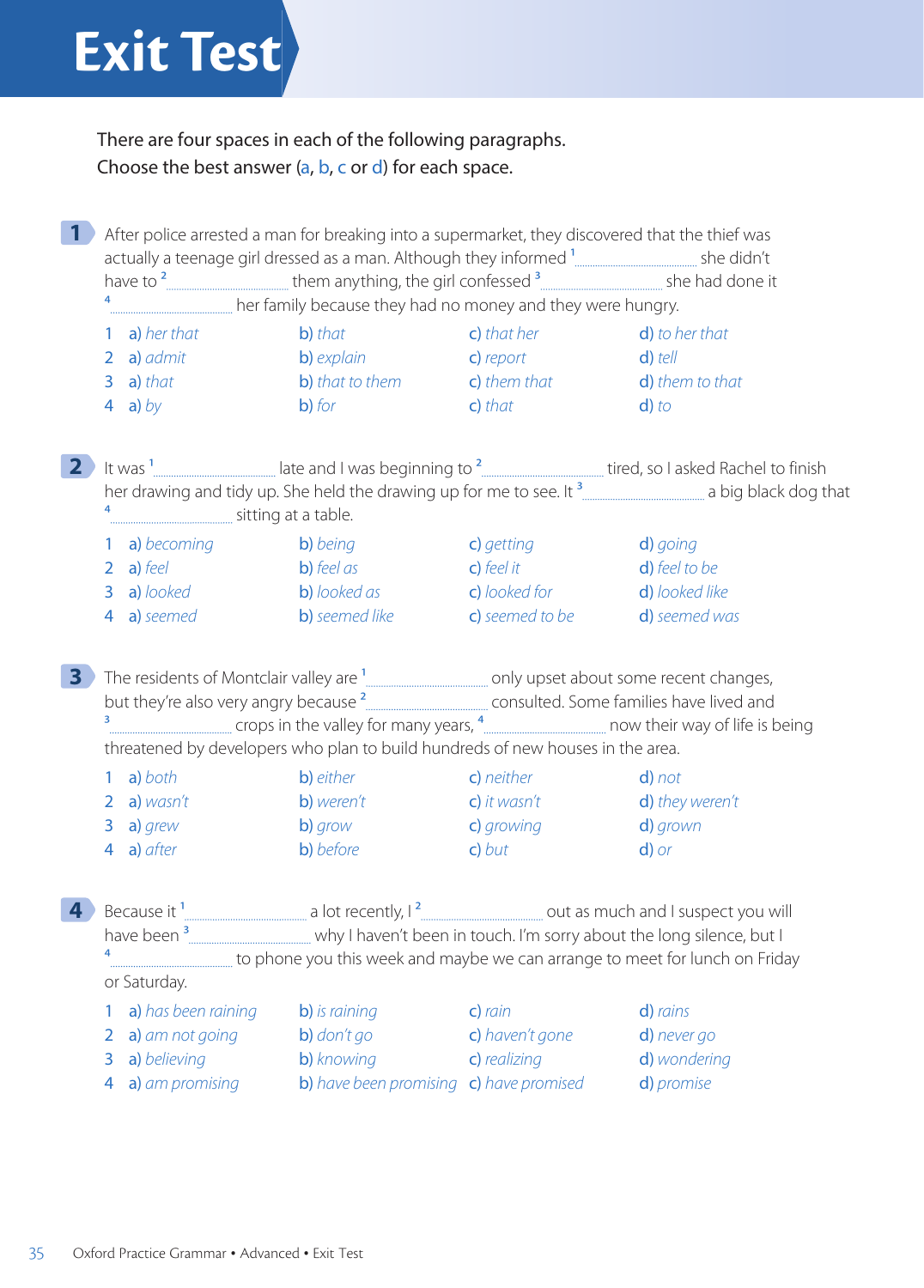| <b>5D</b> |    |                                        |                                                                        |                                                                                                                                                                                                                                                                        |                               |  |
|-----------|----|----------------------------------------|------------------------------------------------------------------------|------------------------------------------------------------------------------------------------------------------------------------------------------------------------------------------------------------------------------------------------------------------------|-------------------------------|--|
|           |    |                                        |                                                                        | deprived or anything like that because all of his friends were in the same situation.                                                                                                                                                                                  |                               |  |
|           |    |                                        | remembering                                                            | 1 a) had been growing b) had grown c) was growing d) was grown<br>2 a) had been b) has c) was having d) would have<br>3 a) didn't use b) haven't used c) wasn't used d) weren't used<br>4 a) didn't remember b) hadn't been c) hadn't remembered d) wasn't remembering |                               |  |
| 6         |    |                                        |                                                                        |                                                                                                                                                                                                                                                                        |                               |  |
|           |    |                                        |                                                                        |                                                                                                                                                                                                                                                                        |                               |  |
|           |    |                                        | 1 a) have tried b) had tried c) tried<br>2 a) have left b) had left    | $c)$ leave                                                                                                                                                                                                                                                             | d) were tried<br>d) were left |  |
|           |    |                                        |                                                                        | 3 a) have found b) had found c) found                                                                                                                                                                                                                                  | d) were found                 |  |
|           |    | 4 a) are                               | b) have                                                                | $c)$ had                                                                                                                                                                                                                                                               | d) were                       |  |
|           |    |                                        |                                                                        |                                                                                                                                                                                                                                                                        |                               |  |
| 7         |    |                                        | Paul and Jack meet in the corridor as Jack is locking his office door. |                                                                                                                                                                                                                                                                        |                               |  |
|           |    |                                        |                                                                        |                                                                                                                                                                                                                                                                        |                               |  |
|           |    |                                        |                                                                        |                                                                                                                                                                                                                                                                        |                               |  |
|           |    | 1 a) $\pi$                             | <b>b</b> ) 'm going to <b>c</b> ) shall                                |                                                                                                                                                                                                                                                                        | d) was going to               |  |
|           |    | 2 a) $\parallel$                       | <b>b</b> ) 'm going to <b>c</b> ) shall                                |                                                                                                                                                                                                                                                                        | d) would                      |  |
|           |    | 3 a) <i>'Il be reading</i>             | <b>b</b> ) <i>'Il have read</i> <b>c</b> ) <i>'Il read</i>             |                                                                                                                                                                                                                                                                        | d) read                       |  |
|           |    | $4$ a) get                             | <b>b)</b> <i>'Il be getting</i>                                        | $c)$ 'll get                                                                                                                                                                                                                                                           | $d)$ 'Il have got             |  |
| 8         |    |                                        |                                                                        |                                                                                                                                                                                                                                                                        |                               |  |
|           |    | arrived by now. I hope she isn't sick. |                                                                        |                                                                                                                                                                                                                                                                        |                               |  |
|           |    | 1 a) $may$                             | $b)$ must                                                              | c) ought                                                                                                                                                                                                                                                               | d) should                     |  |
|           |    | 2 $a)$ can                             | $b)$ can be                                                            | c) could                                                                                                                                                                                                                                                               | d) could have                 |  |
|           |    | 3 a) be                                | b) been                                                                | c) have                                                                                                                                                                                                                                                                | d) have been                  |  |
|           |    | $4$ a) will be                         | b) will have                                                           | c) would be                                                                                                                                                                                                                                                            | d) would have                 |  |
| 9         | 3  |                                        |                                                                        |                                                                                                                                                                                                                                                                        |                               |  |
|           |    | because that's what they really mean.  |                                                                        |                                                                                                                                                                                                                                                                        |                               |  |
|           | 1. | $a)$ will                              | b) would                                                               | c) shall                                                                                                                                                                                                                                                               | d) should                     |  |
|           |    | 2 a) are going                         | $b)$ will                                                              | c) will be                                                                                                                                                                                                                                                             | d) would                      |  |
|           |    | 3 a) $won't$                           | b) won't be                                                            | c) won't have                                                                                                                                                                                                                                                          | d) won't to                   |  |
|           |    | 4 a) $\frac{d}{d}$                     | $b)$ /'//                                                              | $c)$ /m                                                                                                                                                                                                                                                                | $d)$ /'ve                     |  |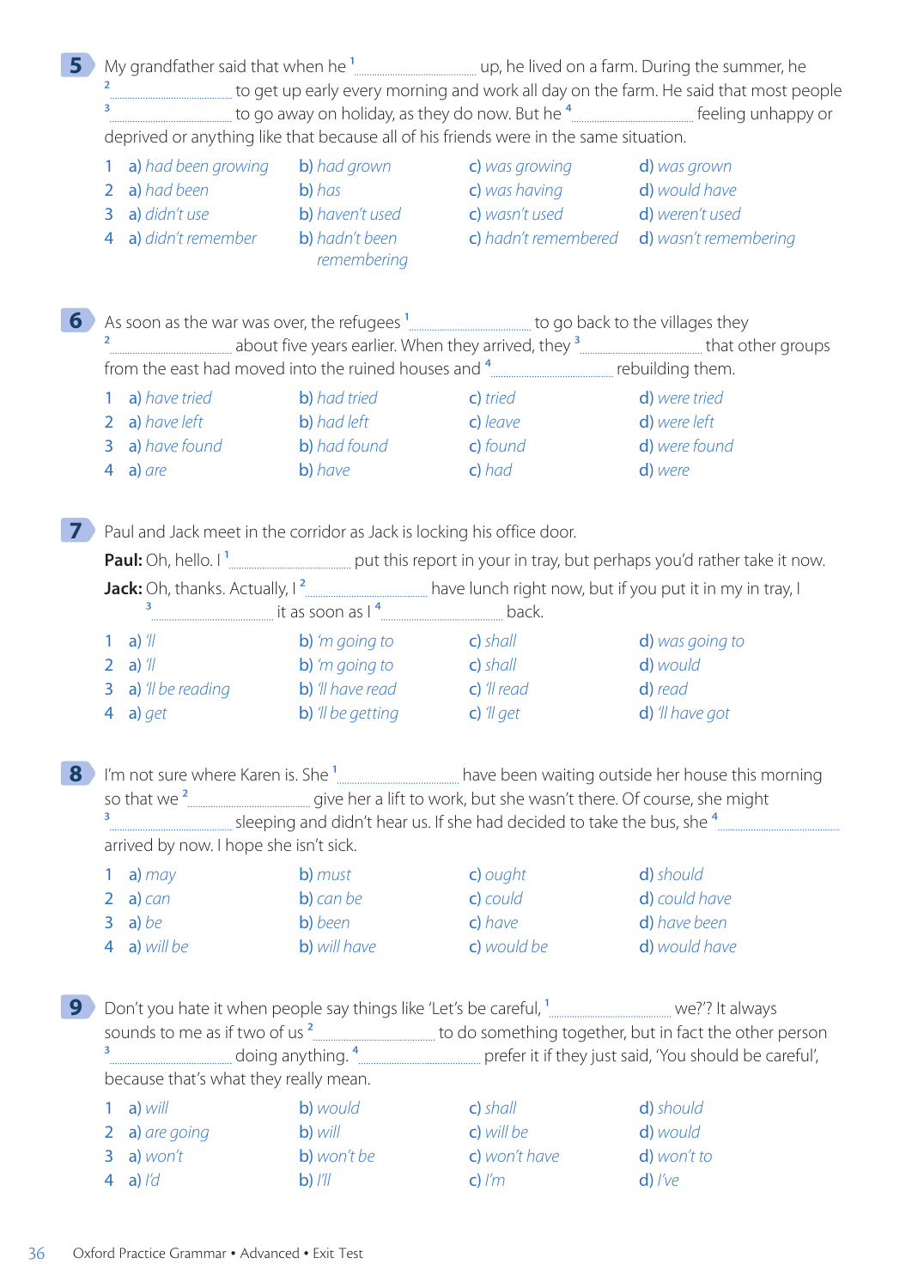The best summer holiday I 1 was when I was ten and I went to stay with my **10** grandparents for a few weeks. At that time they were living in the country and  $2$  meaning still go for long walks through the woods. I 3 to climb trees and run around with their dog. I <sup>4</sup> go near the lake by myself, but my grandfather sometimes took me fishing there. 1 a) *am remembering* b) *can remember* c) *must remember* d) *was remembering* 2 a) *can* b) *could* c) *may* d) *might* 3 **a**) could **b**) could be **c**) could have 4 a) *can't* b) *may not* c) *might not* d) *wasn't allowed to* Tommy, 1 better slow down and wait for the rest of us. I'm sure we have lots of time, so **11** we <sup>2</sup> to run. We don't <sup>3</sup> stop and buy tickets and there are still lots of people on the platform, so the train  $\frac{4}{{}}$  come yet. 1 a) *you'd* b) *you'll* c) *you're* d) *you've* 2 a) *aren't need* b) *don't need* c) *needn't* d) *needn't have* 3 a) *have to* b) *have got to* c) *must* d) *must have to* 4 a) *can't* b) *can't be* c) *can't have* d) *couldn't* 12 Joe has just returned to the school computer room where Sam is working. **Joe:** Who<sup>1</sup> been using my computer? **Sam:** I have <sup>2</sup> improves the meaning idea. But these computers are for any student who wants to use them,  $\frac{3}{2}$ **Joe:** Of course. But 4 you see me doing my work on that one before lunch? I hope I remembered to save it. 1 a) *has* b) *has he* c) *have* d) *have they* 2 a) *no* b) *no longer* c) *not* d) *not an* 3 a) *aren't they* b) *can't it* c) *don't they* d) *isn't it*  4 a) *aren't* b) *didn't* c) *don't* d) *haven't* 13 Liz is helping Lucy clean out her flat. Liz: Did you want to keep all these old books or 1 **Lucy:** I'm not sure. They look interesting, but 2 of them would be worth anything.  $\text{Liz:}$  So,  $\frac{3}{2}$  of them do you think  $\frac{4}{2}$  going to keep? 1 a) *no* b) *none* c) *not* d) *nothing* 2 a) *none* b) *no one* c) *not any* d) *nothing* 3 a) *for what* b) *for which* c) *what* d) *which* 4 a) *are* b) *are you* c) *you* d) *you are*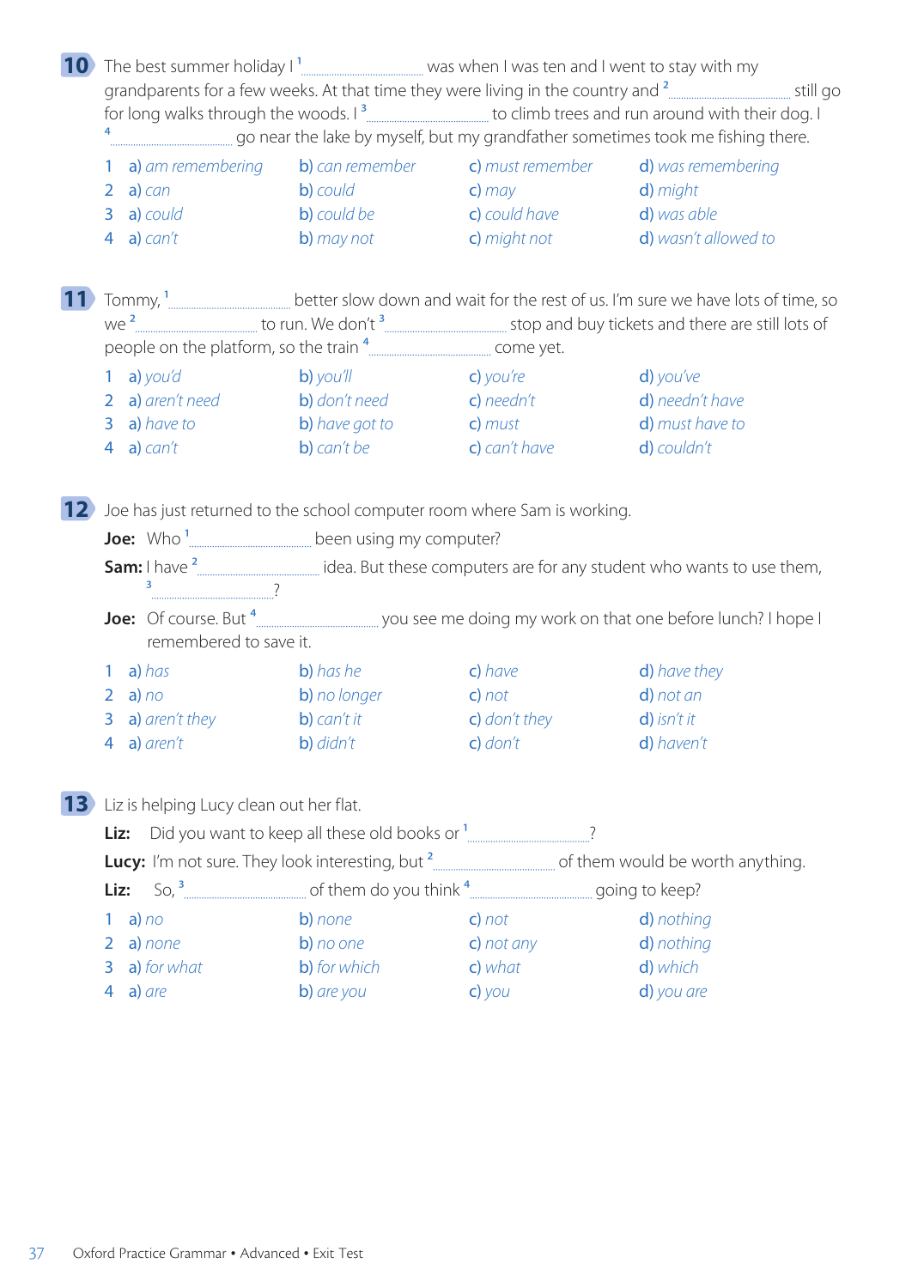| 14) The Star Tree hotel chain is in financial trouble and some of their smaller hotels are going to |                                                                                                                                                                                        |                           |                                     |                  |                          |
|-----------------------------------------------------------------------------------------------------|----------------------------------------------------------------------------------------------------------------------------------------------------------------------------------------|---------------------------|-------------------------------------|------------------|--------------------------|
|                                                                                                     |                                                                                                                                                                                        |                           |                                     |                  |                          |
|                                                                                                     | $\overline{\mathbf{3}}$<br><sup>3</sup> ________________________to have been losing money for many years. No buyer has yet <sup>4</sup> ________________________for<br>the properties. |                           |                                     |                  |                          |
|                                                                                                     | <b>1</b> a) been sold <b>b</b> ) being sold                                                                                                                                            |                           | c) sold                             | d) to be sold    |                          |
|                                                                                                     | 2 <b>a</b> ) are being blamed <b>b</b> ) blamed                                                                                                                                        |                           | c) have blamed                      | d) to be blamed  |                          |
|                                                                                                     | 3 a) are reported b) are reporting c) been reported d) have reported                                                                                                                   |                           |                                     |                  |                          |
|                                                                                                     | <b>4 a)</b> been found <b>b)</b> being found <b>c)</b> found                                                                                                                           |                           |                                     | d) to be found   |                          |
|                                                                                                     | 15 The Waste Land' is <sup>1</sup> ___________________________title of <sup>2</sup> ____________________________poem by T.S. Eliot, first published in 1922.                           |                           |                                     |                  |                          |
|                                                                                                     |                                                                                                                                                                                        |                           |                                     |                  |                          |
|                                                                                                     | 1 a) $a$                                                                                                                                                                               | $b)$ an                   | $c)$ the                            | $d$ ) –          |                          |
|                                                                                                     | 2 a) $a$                                                                                                                                                                               | $b)$ an                   | $c)$ the                            | $d$ ) –          |                          |
|                                                                                                     | 3 a) $a$                                                                                                                                                                               | $b)$ an                   | $c)$ the                            | $d$ ) –          |                          |
|                                                                                                     | 4 a) $a$                                                                                                                                                                               | $b)$ an                   | $c)$ the                            | $d$ ) –          |                          |
|                                                                                                     | 16 'I don't call this <sup>1</sup> manual progress,' says Rob Harding, owner of <sup>2</sup> manual summan, small                                                                      |                           |                                     |                  |                          |
|                                                                                                     | his typical commuting time every morning. 'It used to take only twenty minutes. There's just too much                                                                                  |                           |                                     |                  |                          |
|                                                                                                     | 1 a) $a$                                                                                                                                                                               | b) one                    | $c)$ the                            | $d$ ) –          |                          |
|                                                                                                     | 2 a) $a$                                                                                                                                                                               | $b)$ an                   | $c)$ the                            | $d$ ) –          |                          |
|                                                                                                     | 3 a) $are$                                                                                                                                                                             | $b)$ has                  | c) have                             | $d$ ) is         |                          |
|                                                                                                     | 4 a) $car$                                                                                                                                                                             | b) cars                   | c) motor                            | d) traffic       |                          |
|                                                                                                     | <sup>2</sup> __________________________problems so far. The best part is that I get paid <sup>3</sup> __________________________two weeks instead                                      |                           |                                     |                  |                          |
|                                                                                                     |                                                                                                                                                                                        |                           |                                     |                  |                          |
|                                                                                                     | 1 a) that                                                                                                                                                                              | $b)$ the                  | $c)$ them                           | $d$ ) –          |                          |
|                                                                                                     | 2 a) any b) much c) some d) no                                                                                                                                                         |                           |                                     |                  |                          |
|                                                                                                     | 3 a) $all$                                                                                                                                                                             | b) both                   | c) each                             | d) every         |                          |
|                                                                                                     | 4 $a)$ a whole                                                                                                                                                                         | <b>b)</b> the whole of    | c) whole                            | d) whole of      |                          |
| 18 <sub>1</sub>                                                                                     |                                                                                                                                                                                        |                           |                                     |                  |                          |
|                                                                                                     | a) a large number of<br>each                                                                                                                                                           | $b)$ a lot of<br>c) every | $c)$ many<br>d) everything          | $d)$ much 2      | $a)$ all<br>$\mathsf{b}$ |
|                                                                                                     | a) time as many<br>3                                                                                                                                                                   | <b>b</b> ) time as much   | c) times as many                    | d) times as much |                          |
|                                                                                                     | <b>a)</b> was only a little<br>4                                                                                                                                                       | b) was only little        | c) were only a few d) were only few |                  |                          |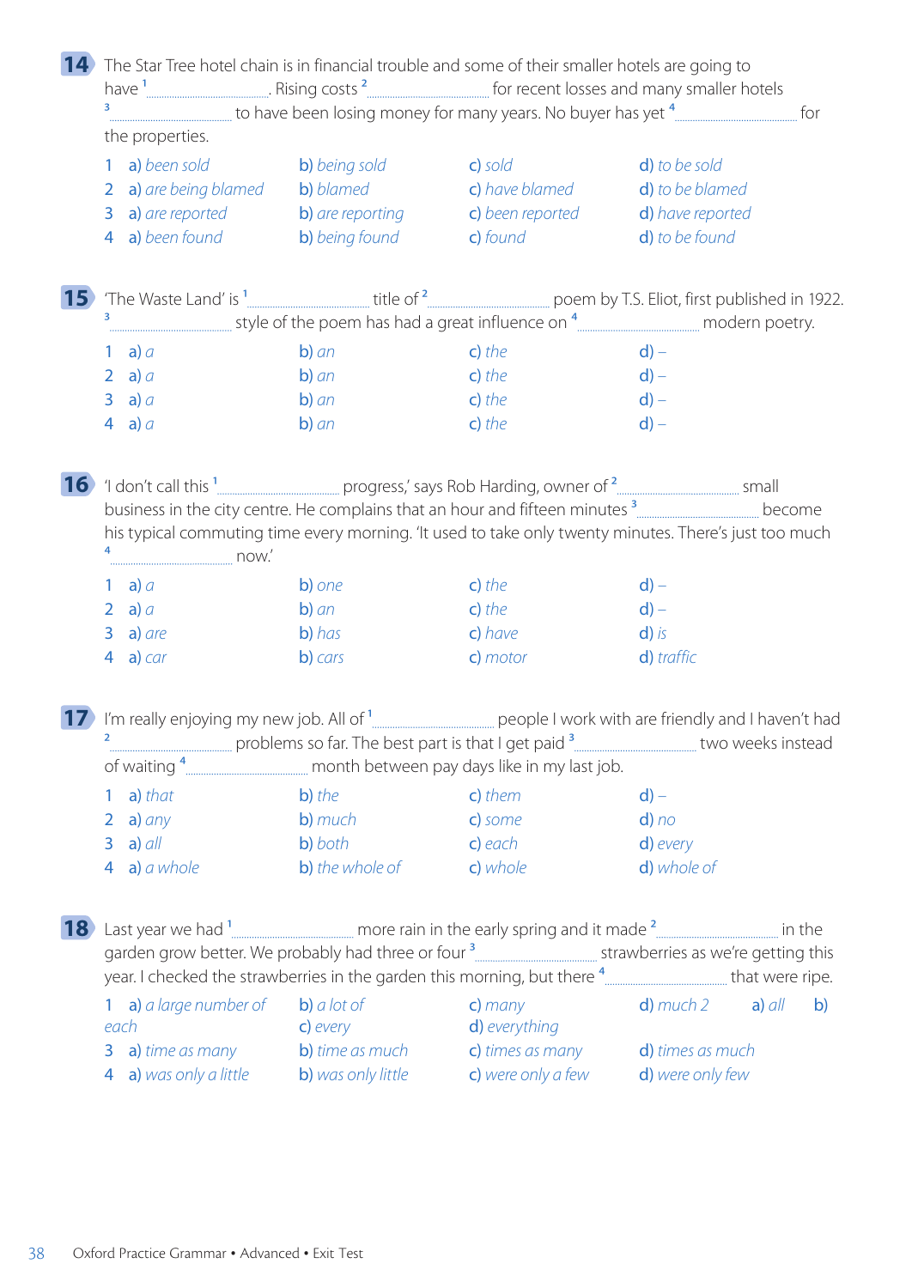I was sitting at my desk when there was a loud crash as something came flying through the window. At first I thought it was a rock, but then I realized it was a cricket ball. I picked up the ball and put it on the desk beside 1 . Two young boys appeared outside the broken window. They said they were sorry, but then they started arguing, with each blaming 2 for causing the accident. Then suddenly one of them asked if 3 could have the ball back. I said, 'I don't think . Not until you pay for this broken window.' They looked at me, then at each other, and then they both started running.

| 1 a) $me$    | b) mine              | $c)$ $my$           | $d)$ myself  |
|--------------|----------------------|---------------------|--------------|
| 2 a) another | <b>b</b> ) one other | c) other            | d) the other |
| 3 a) it      | b) then              | $\mathsf{c}$ ) they | $d$ ) –      |
| 4 a) it      | $b)$ so              | $ch$ that           | $d$ ) –      |

|                                                            |                                                                                     |                              | designs in many years, there isn't |                      |  |
|------------------------------------------------------------|-------------------------------------------------------------------------------------|------------------------------|------------------------------------|----------------------|--|
|                                                            | about the latest line of shoes from Santorelli. As one of the most famous designers |                              |                                    |                      |  |
| Italy, Salvatore Santorelli is expected to do <sup>4</sup> |                                                                                     |                              | simply repeat the                  |                      |  |
|                                                            | previous year's successful formula of 'smart casual' sandals.                       |                              |                                    |                      |  |
|                                                            | $1$ a) first Italian new                                                            | <b>h</b> ) first new Italian | $\epsilon$ ) new first Italian     | d) Italian first new |  |

| 1 a) first Italian new | <b>b</b> ) first new Italian | c) new first Italian | <b>d</b> ) Italian first new |
|------------------------|------------------------------|----------------------|------------------------------|
| 2 a) anything new very | <b>b</b> ) anything very new | c) new anything very | <b>d</b> ) very new anything |
| 3 a) by                | b) in                        | $c$ ) of             | $d$ ) to                     |
| $4$ a) as much as      | b) more than                 | c) the best          | <b>d</b> ) the most          |
|                        |                              |                      |                              |

| 21 |  |           |           |                                   | $\alpha$ a few days $\frac{3}{2}$ |
|----|--|-----------|-----------|-----------------------------------|-----------------------------------|
|    |  |           |           | night, and I just felt miserable. |                                   |
|    |  | 1 a) $at$ | b) in     | $\overline{c}$ ) into             |                                   |
|    |  | 2 a) by   | b) during | $c)$ for                          | $d$ ) in                          |
|    |  | 3 a) $at$ | $b)$ on   | $\overline{c}$ ) in               | $d) -$                            |
|    |  | 4 a) $at$ | ט (כ'     | $c)$ during                       | d) in                             |

| $22$ When we were students, my friends and I rented a cabin $\frac{1}{2}$                     | the mountains so that we                                |
|-----------------------------------------------------------------------------------------------|---------------------------------------------------------|
| could go hiking. It only cost us £55 for the whole week, not $2$ <sup>2</sup> <u>m.m.</u>     | "food, of course. One day,                              |
|                                                                                               | later, but when he                                      |
| still hadn't returned to the cabin $4\degree$                                                 | late afternoon, we started getting worried. Luckily, he |
| met some men who lived in the area and they brought him back to the cabin before it got dark. |                                                         |
|                                                                                               |                                                         |

| 1 a) above   | b) in           | $cl$ on             | d) over       |
|--------------|-----------------|---------------------|---------------|
| 2 a) include | b) included     | c) includes         | d) including  |
| 3 a) $upus$  | $b)$ up with us | $c)$ us up          | d) with us up |
| 4 a) by      | b) during       | $\overline{c}$ ) in | d) since      |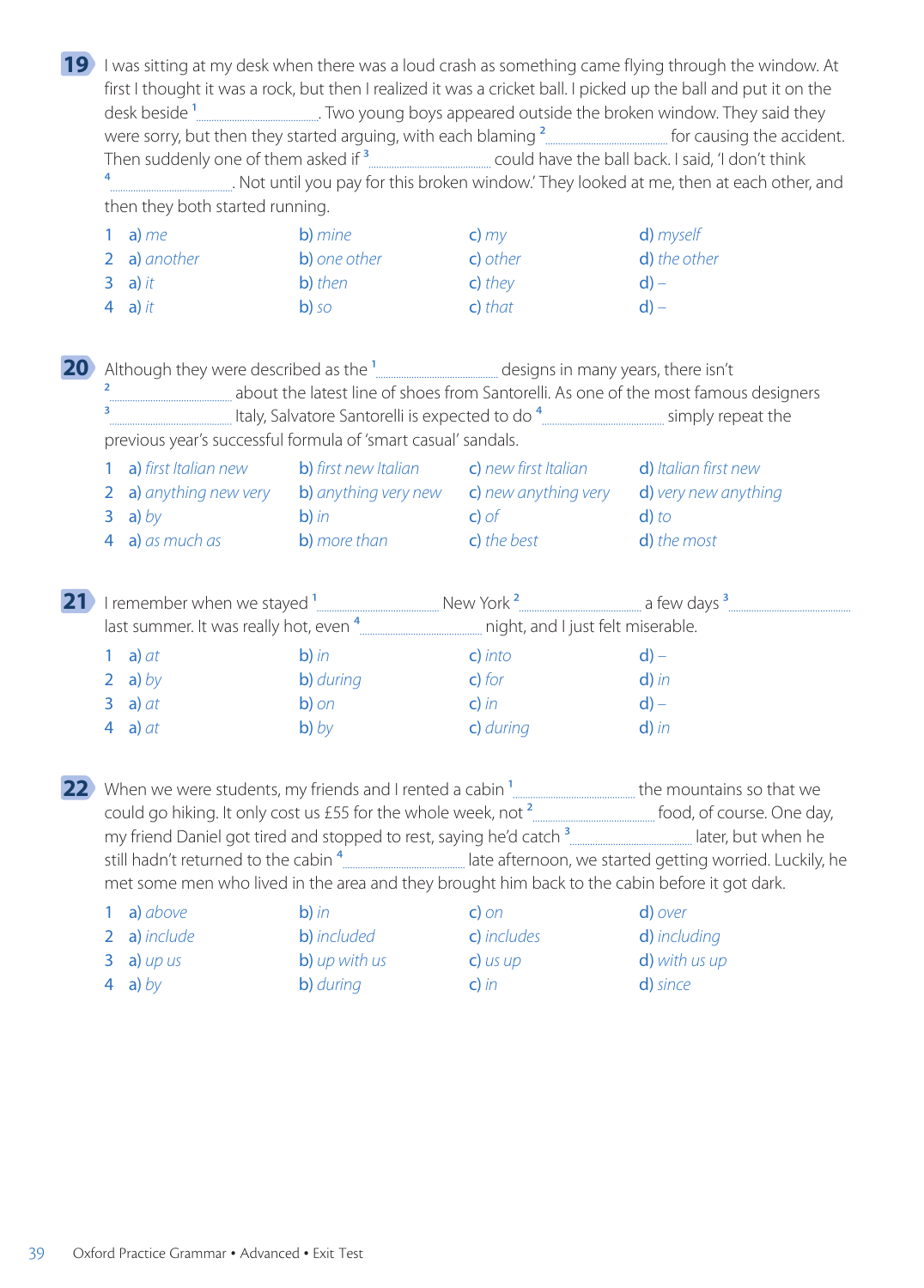| 23)          |                                |                                                                                    |                                                                                                |                                                                                                                                                                |  |
|--------------|--------------------------------|------------------------------------------------------------------------------------|------------------------------------------------------------------------------------------------|----------------------------------------------------------------------------------------------------------------------------------------------------------------|--|
|              | she went in.                   |                                                                                    |                                                                                                | eager <sup>3</sup> eager and the Mona Lisa in the Louvre and she refused <sup>4</sup> errors and she refused the settor outside while                          |  |
|              | 1 a) $q$ o                     | <b>b</b> ) going                                                                   | c) gone                                                                                        | $d)$ to go                                                                                                                                                     |  |
|              |                                | 2 a) trying explain b) trying to explain c) to try explaining d) to try to explain |                                                                                                |                                                                                                                                                                |  |
|              | 3 a) for see                   | b) to see                                                                          | c) in seeing                                                                                   | d) seeing                                                                                                                                                      |  |
|              |                                | 4 a) letting me to wait b) letting me wait                                         | c) to let me to wait                                                                           | d) to let me wait                                                                                                                                              |  |
|              |                                |                                                                                    |                                                                                                |                                                                                                                                                                |  |
|              |                                |                                                                                    |                                                                                                | If the studies of the same students are cheating than ever before. With so many of them                                                                        |  |
|              |                                |                                                                                    |                                                                                                | $\alpha$ anxious about $\frac{3}{\alpha}$ $\ldots$ $\ldots$ $\ldots$ $\ldots$ and $\ldots$ students also now seem to believe that those who cheat are unlikely |  |
|              |                                |                                                                                    |                                                                                                |                                                                                                                                                                |  |
|              | 1 a) succeed                   | <b>b)</b> succeeding                                                               | c) success                                                                                     | d) to succeed                                                                                                                                                  |  |
|              | 2 a) surprise                  | <b>b</b> ) surprised                                                               | c) surprises                                                                                   | d) surprising                                                                                                                                                  |  |
|              | 3 a) fail                      | b) failed                                                                          | c) failing                                                                                     | $d)$ to fail                                                                                                                                                   |  |
|              | $4$ a) to catch                |                                                                                    | <b>b)</b> to be catching $\bullet$ <b>c</b> ) to be caught $\bullet$ <b>d</b> ) to have caught |                                                                                                                                                                |  |
| $25^{\circ}$ |                                |                                                                                    |                                                                                                |                                                                                                                                                                |  |
|              | classroom exercise.            |                                                                                    |                                                                                                |                                                                                                                                                                |  |
|              | 1 a) if                        | b) that                                                                            | c) whether                                                                                     | $d)$ why                                                                                                                                                       |  |
|              | 2 $a)$ don't use               | b) no use                                                                          | c) no using                                                                                    | d) not to use                                                                                                                                                  |  |
|              | $3$ a) about                   | b) for                                                                             | $c)$ to                                                                                        | $d)$ with                                                                                                                                                      |  |
|              | 4 a) her it                    | b) that                                                                            | $c)$ that it                                                                                   | $d$ ) –                                                                                                                                                        |  |
|              |                                |                                                                                    |                                                                                                | 26 Andrew Murphy, former managing director of Delco Electronics, has pleaded 'Not Guilty' to charges                                                           |  |
|              |                                | anyone else in the company could have committed the crime.                         |                                                                                                |                                                                                                                                                                |  |
|              | 1 $a)$ stealing                |                                                                                    | <b>b</b> ) that he stole <b>c</b> ) to have stolen <b>d</b> ) which he stole                   |                                                                                                                                                                |  |
|              |                                | 2 a) did go the money b) did the money go c) the money went                        |                                                                                                | d) went the money                                                                                                                                              |  |
|              |                                | <b>3</b> a) is taking <b>b</b> ) should take <b>c</b> ) takes                      |                                                                                                | $d$ ) took                                                                                                                                                     |  |
|              |                                | <b>4</b> a) it unlikely that <b>b</b> ) that it unlikely <b>c</b> ) that unlikely  |                                                                                                | d) unlikely that                                                                                                                                               |  |
|              |                                |                                                                                    |                                                                                                |                                                                                                                                                                |  |
|              | her more information about it. |                                                                                    |                                                                                                |                                                                                                                                                                |  |
|              | 1 a) it                        | $b)$ that's                                                                        | c) was                                                                                         | d) which                                                                                                                                                       |  |
|              | 2 $a)$ what                    | b) which                                                                           | $c)$ where                                                                                     | d) whose                                                                                                                                                       |  |
|              | 3 a) to                        | b) to her                                                                          | c) to whom                                                                                     | $d$ ) –                                                                                                                                                        |  |
|              | $4$ a) what                    | $b)$ who                                                                           | $c)$ whom                                                                                      | $d$ ) –                                                                                                                                                        |  |
|              |                                |                                                                                    |                                                                                                |                                                                                                                                                                |  |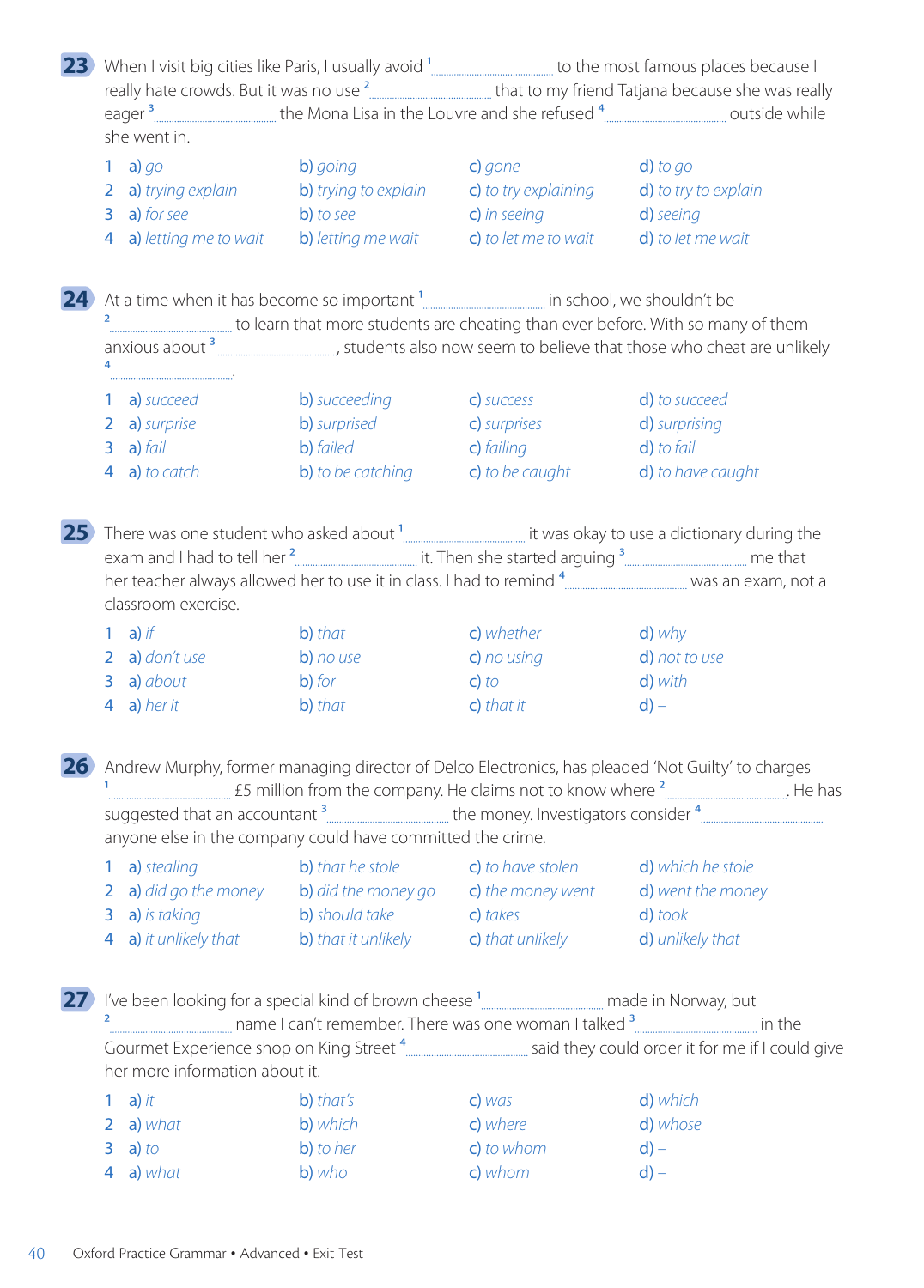|                                                                                                 | <b>28</b> ) The term 'organic' can only be used to describe food $\frac{1}{x}$ | in situations <sup>2</sup> |  |
|-------------------------------------------------------------------------------------------------|--------------------------------------------------------------------------------|----------------------------|--|
|                                                                                                 |                                                                                |                            |  |
| chemicals to make tomatoes grow bigger, for example, is certainly not growing them organically. |                                                                                |                            |  |
|                                                                                                 |                                                                                |                            |  |

| 1 a) grown | <b>b</b> ) that growing | c) where growing | <b>d</b> ) which grown |
|------------|-------------------------|------------------|------------------------|
| 2 a) how   | b) that                 | c) where         | d) which               |
| $3$ a) use | b) used                 | c) uses          | d) using               |
| 4 a) what  | b) when                 | c) which         | $d$ ) –                |

11 their hair wasn't actually very long, rock groups such as the Beatles and the Rolling Stones were often criticized as 'long-haired' or 'needing haircuts' when they first became popular during the early 1960s. At that time men were sometimes considered effeminate if they <sup>2</sup> long hair. The opposite was true for men who grew a beard 3 , of course, it was allowed to grow too long. Beards grow faster than hair and need more care. In fact, if the average man never trimmed his beard, it  $\ldots$  to nearly ten metres in his lifetime. Now, that's a lot of hair! 

| 1 a) Even though | b) If only   | c) Unless    | d) Whether    |
|------------------|--------------|--------------|---------------|
| 2 a) had         | b) have      | c) will have | d) would have |
| 3 a) if          | b) if not    | $c)$ only if | d) unless     |
| $4$ a) grew      | b) has grown | c) will grow | d) would grow |

 I'm still waiting to find out if I passed the entrance exam. Perhaps I'll get the news later today when I  $\frac{1}{3}$  to school. I promise  $1^2$  you as soon as I get the news. It's three weeks I took the exam, but my teacher warned me that they sometimes don't announce the results until more than a month 4 .

| 1 a) $q$ o      | <b>b</b> ) have gone | c) going             | $d)$ will go     |
|-----------------|----------------------|----------------------|------------------|
| 2 a) call       | b) called            | c) $\mathcal I$ call | $d$ ) 'm calling |
| $3$ a) later    | b) once              | c) since             | d) when          |
| 4 a) has passed | b) is passing        | c) passed            | d) will pass     |

 in most other sports players are usually trying to get the most goals or points <u>....................</u> win, the opposite is true in golf. In a game of golf, it is the lowest score that wins. Each player must try to get his or her ball in the hole 3 as few shots as possible. For each hole there is a given number of shots called 'par'. 4 **manual and manual** a player uses one shot less than par, it's called a 'birdie' and one more than par is called a 'bogey'. 

| 1 a) Even although | b) In spite of | c) Instead of          | d) Whereas   |
|--------------------|----------------|------------------------|--------------|
| 2 a) for           | b) in order to | $\mathsf{c}$ ) so that | d) such that |
| $3$ a) use         | b) uses        | c) used                | d) using     |
| 4 a) $As$          | b) Since       | c) When                | d) While     |